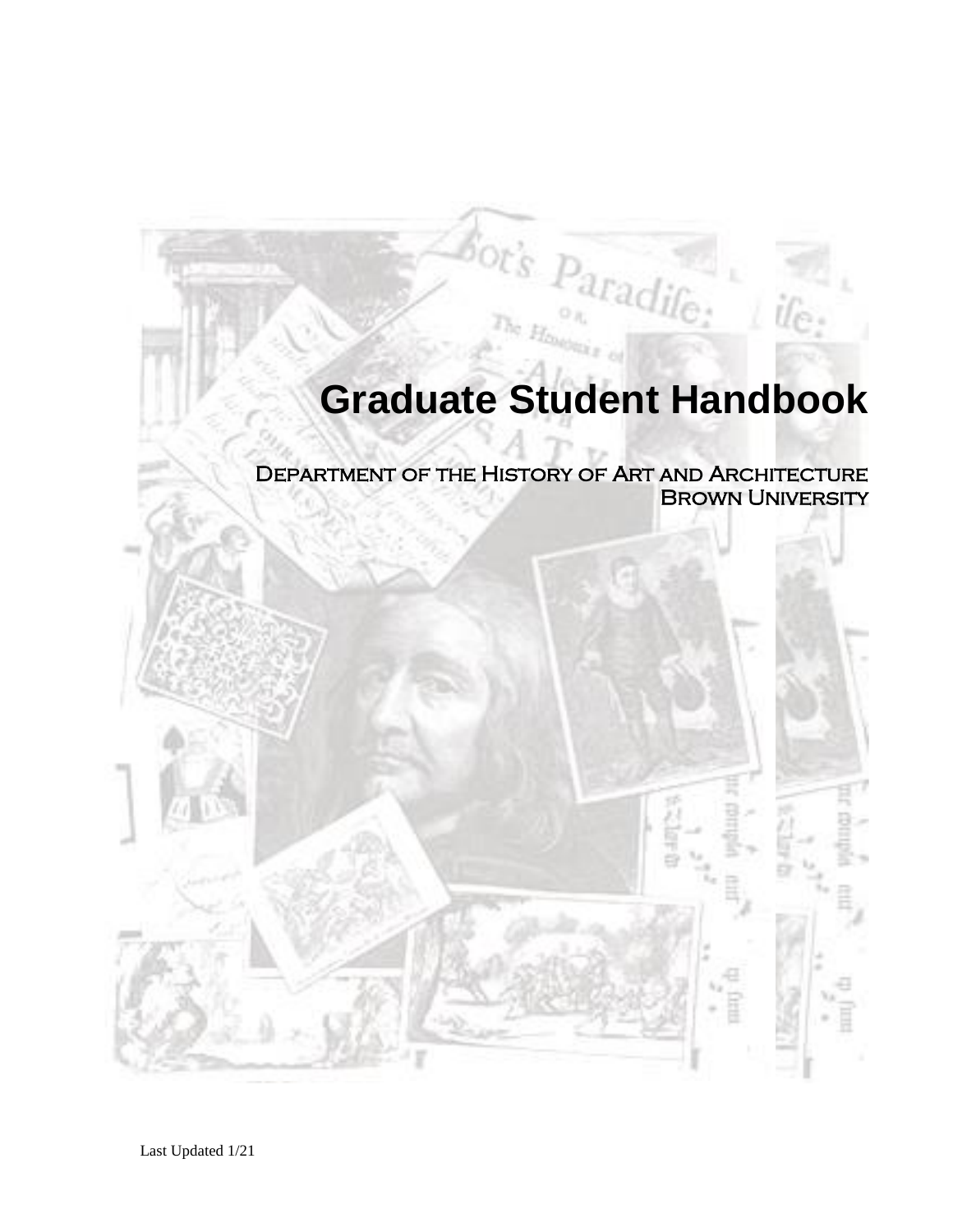# Graduate Student Handbook

# TABLE OF CONTENTS

| Introduction                                       | 1  |
|----------------------------------------------------|----|
| Getting Oriented                                   | 3  |
| Graduate School and University Resources           |    |
| <b>Department Resources:</b>                       |    |
| People                                             |    |
| Graduate Student Representation                    |    |
| Facilities and Resources                           |    |
| Communication                                      |    |
| Department Events                                  |    |
| Summary of Program Curriculum and Requirements     | 8  |
| Admission Requirements                             |    |
| Program Overview                                   |    |
| Academic Requirements                              |    |
| MA Requirements                                    | 8  |
| Coursework                                         |    |
| Language Requirement                               |    |
| Master's Qualifying Paper                          |    |
| Research Roundtable Seminar                        |    |
| Applying for admission to the PhD Program          |    |
| Requirements for the PhD                           | 11 |
| General Examination                                |    |
| Dissertation Committee and Prospectus              |    |
| Colloquium Examination                             |    |
| <b>ABD</b> Status                                  |    |
| The Dissertation                                   |    |
| Teaching Assistantships and Proctorships           | 16 |
| Evaluation of the Student in the Department        | 18 |
| Suggested Course of Study                          |    |
| For students entering without an MA in art history |    |
| For students entering with an MA in art history    |    |
| Finding a Job                                      | 25 |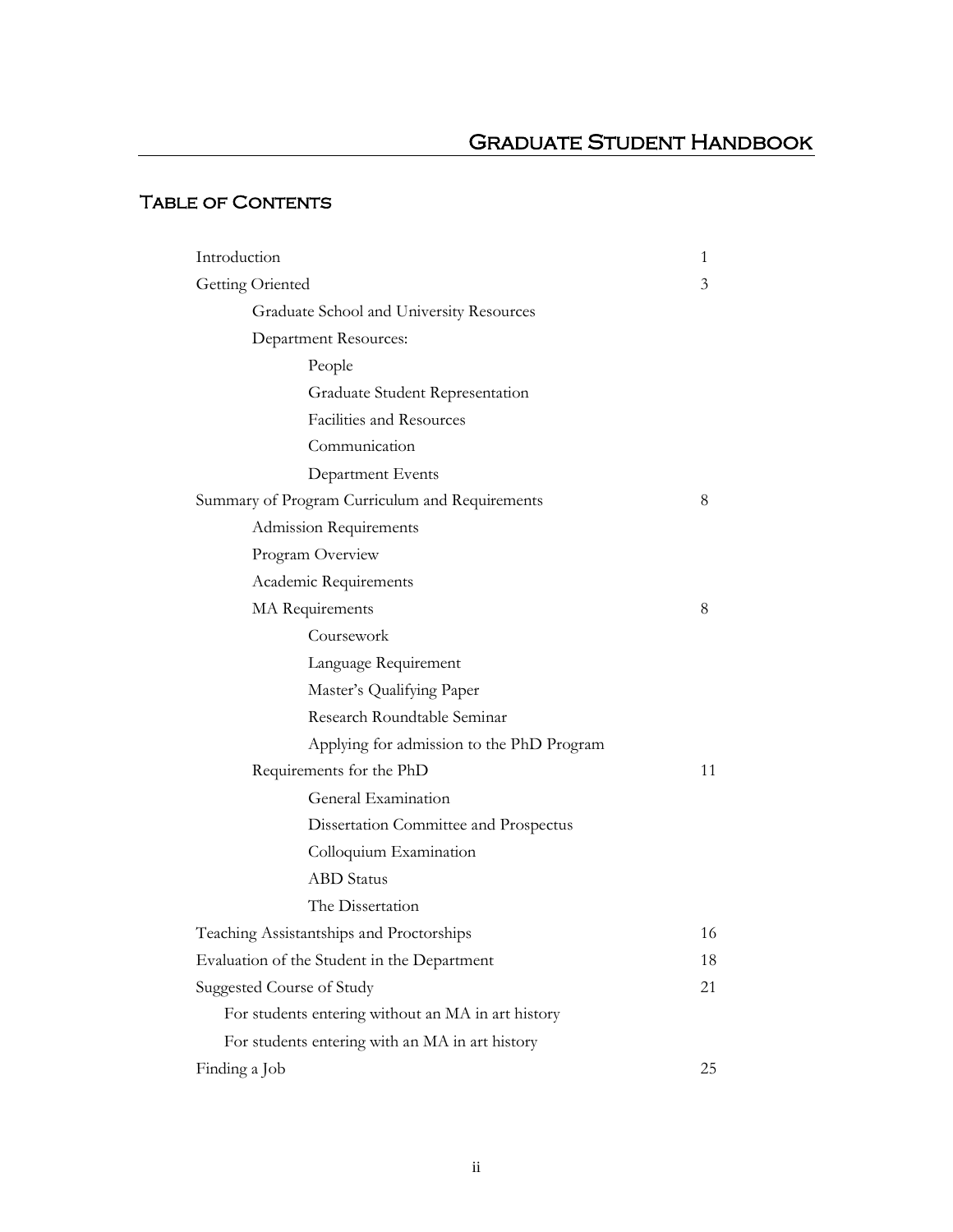| <b>Appendix A:</b> Finding External Fellowships & Grants | 26 |
|----------------------------------------------------------|----|
| <b>Appendix B:</b> Practical Tips for Arriving Students  | 27 |
| <b>Appendix C: Program Requirements Checklist</b>        | 29 |
| <b>Appendix D:</b> Course Codes for Advanced Students    | 30 |
| <b>Appendix E:</b> Frequently Asked Questions            | 31 |
| <b>Appendix F:</b> Excerpts from the Union Contract      | 33 |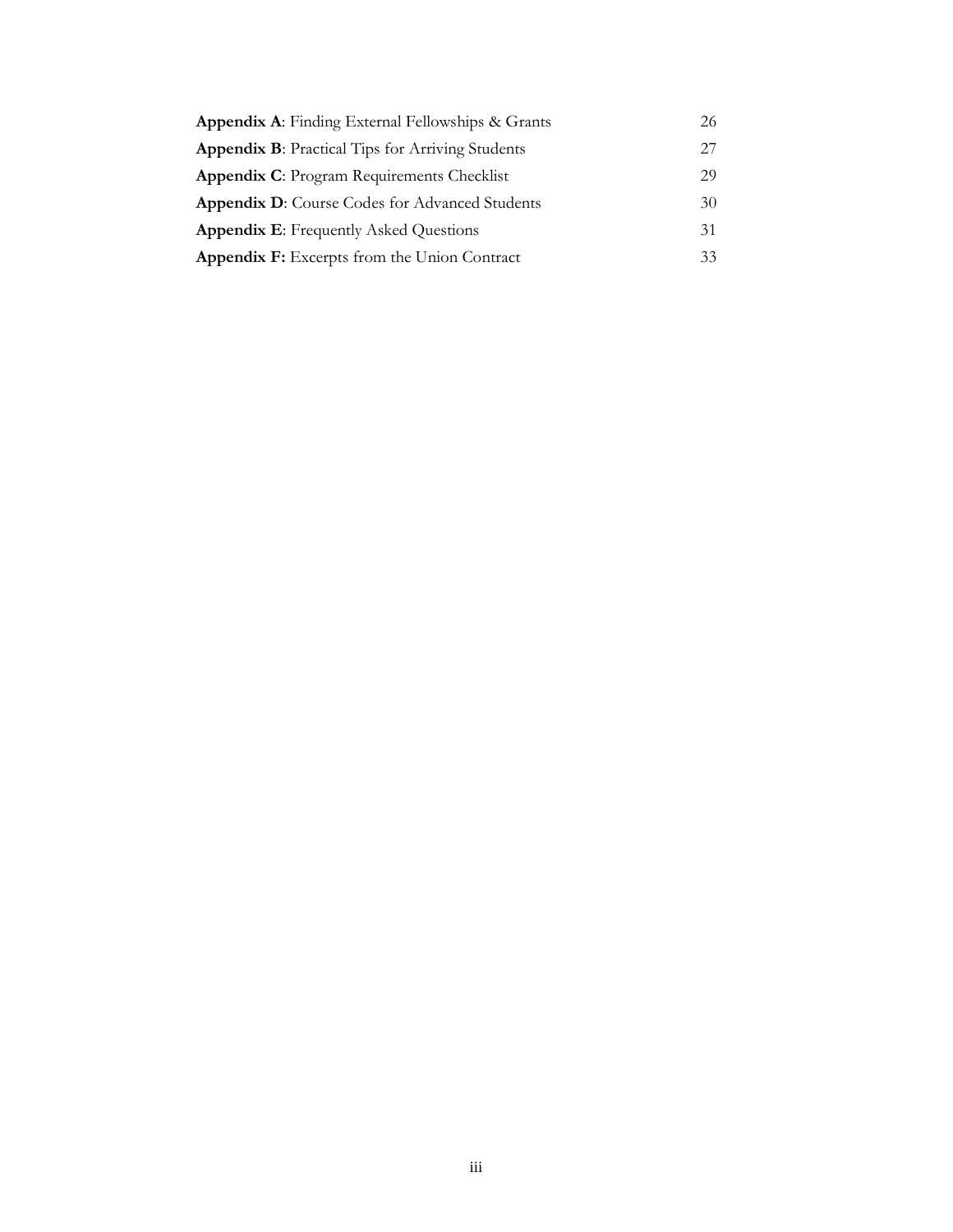Welcome to the Department of the History of Art and Architecture, in the Humanities Division of Brown University. This handbook is designed to help you plan your path towards your MA and PhD degrees in our Department and to give practical information and guidance to make your time at Brown University as successful and rewarding as possible. No written document, however, can be a substitute for personal interactions. We urge you to seek advice often and regularly from the Director of Graduate Studies, your advisor, other faculty members, and graduate students in the Department. Some of you come directly from a BA program, others will have an MA or MArch degree or professional experience. Whatever your background, it is useful to remember that a PhD program is a professional degree program. It is intended not only to provide further course work, but also to hone relevant skills in research, critical thinking, writing and teaching, and to prepare you for a career in the humanities, whether in the museum world, academia, or the many other positions where the histories of art and architecture are essential.

Our commitment to diversity and inclusiveness extends from the composition of our intellectual community to the content of our scholarship and teaching. In so doing, we seek to provide students with a variety of perspectives on the history of art and architecture worldwide.

Graduate students complete this program with the skills necessary to pursue independent research and careers in a variety of fields related to the analysis of visual art and material cultures. The fields within the study of the history of art and architecture in the department encompass a wide range of different research practices, objects of study, necessary languages and resources. Most fundamentally, we are all interested in understanding the contextual histories of built environments and visual cultures. This requires a knowledge of past scholarship in particular fields, as well as understanding how productive questions have emerged both in specific disciplines and in the humanities and humanistic social sciences in general, to which our own research should make a significant contribution. Each graduate student in this department faces this challenge through undertaking a combination of required and elective courses leading ultimately to researching and writing an original book length manuscript (a dissertation) on a topic chosen with the advice of an expert committee.

The several degree requirements that are summarized here and further explained in this handbook are intended first to prepare students to develop a dissertation topic, and then to provide guided and funded time in which to write it. The department offers a variety of lecture courses of various sizes, smaller participatory seminars, and opportunities for intensive individual mentorship through group or individual reading courses.

•The distribution requirement, which consists of coursework across a range of chronological periods and around the world, addresses our desire to prepare students broadly not only in the art of different times and places, but in the techniques of interpretation that have developed in each subfield.

•The required graduate seminar in the Methods of Art Historical Interpretation (HIAA 2920) further provides a familiarity with the historiography of art and architectural history, as well as with its most productive engagements with other disciplines such as literary studies, anthropology, history, or psychology.

•The required Practicum seminar (HIAA 2930) provides every graduate student the opportunity to work directly with objects and collections towards a public outcome. Each Practicum is different in topic and outcome, and have produced websites, catalogues and exhibitions, among other things.

•A minimum two-semester teaching requirement ensures that all students become familiar with syllabus design, leading student discussions and other teaching methods, and evaluating student work. There are many further opportunities to gain both teaching and museum experience, which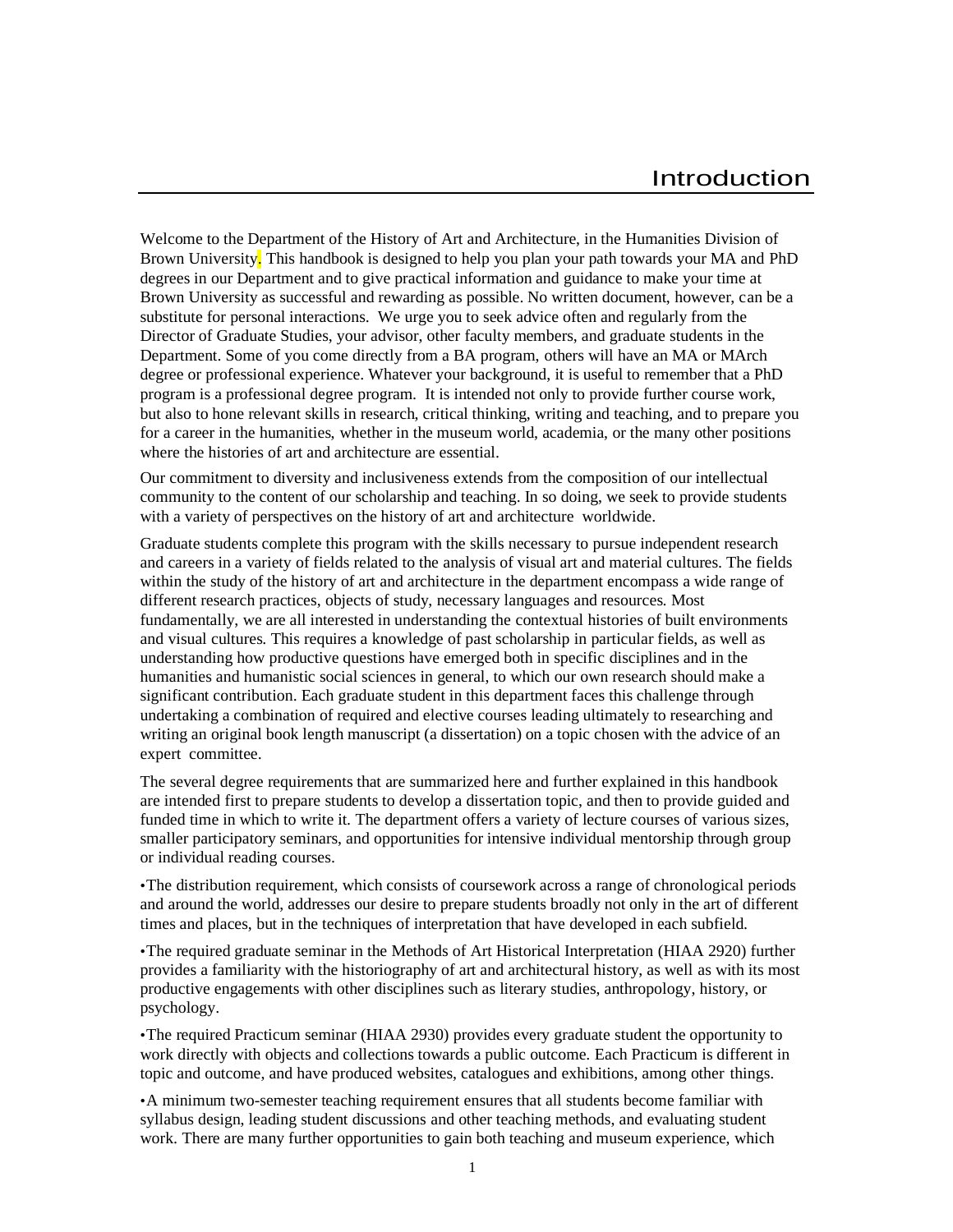are described in this handbook, and which graduate students are expected to pursue.

•Language requirements assure that students acquire the linguistic resources necessary to undertake thorough research, access materials, and engage in debates relevant to their fields.

•Participation in the departmental Research Roundtable encourages the collegiality and professional comportment at the foundation of all good academic conduct and provides a model for it.

Before students are granted entry into the doctoral program, but after they have completed the above requirements, a Qualifying Paper (QP) must be submitted and approved. This paper, which is much like a Master's Thesis, demonstrates the student's ability to frame and address a question of importance to art or architectural history. Its format is discussed in depth further on in this handbook, but its purpose is to inculcate preparation for the more sustained dissertation project, and to demonstrate this ability to the faculty. When the above requirements have been completed satisfactorily and in good time, each student prepares for and undertakes a qualifying examination, with both a written and an oral component, that assures broad familiarity and competence with the basic bibliography of the student's teaching and research fields. Only after passing that exam may students present a proposal for a dissertation project to a committee formed for that purpose, which will then be their major guiding resource for the approximately three years that ensue until the finished dissertation is submitted for final approval, and the student obtains the PhD degree. The purpose of this handbook is to explain this process as clearly as possible, while building in the flexibility we feel will encourage the most original projects, which often can challenge rules, timeframes, and traditional approaches.

Beyond the above requirements, our goal is to prepare graduate students to become successful authors, educators, museum professionals or preservationists (etc.), by engaging them in the critical thinking, writing and looking necessary to formulate and address productive questions for our evolving field. We expect our students to evaluate extant approaches with creativity, knowledge and respect, and to make field-changing contributions to our understanding of the circumstances of the creation of cities, buildings, and images in every medium by way of the books, articles and catalogues they publish, the exhibitions they prepare, the conferences they participate in, and their innovative and effective teaching.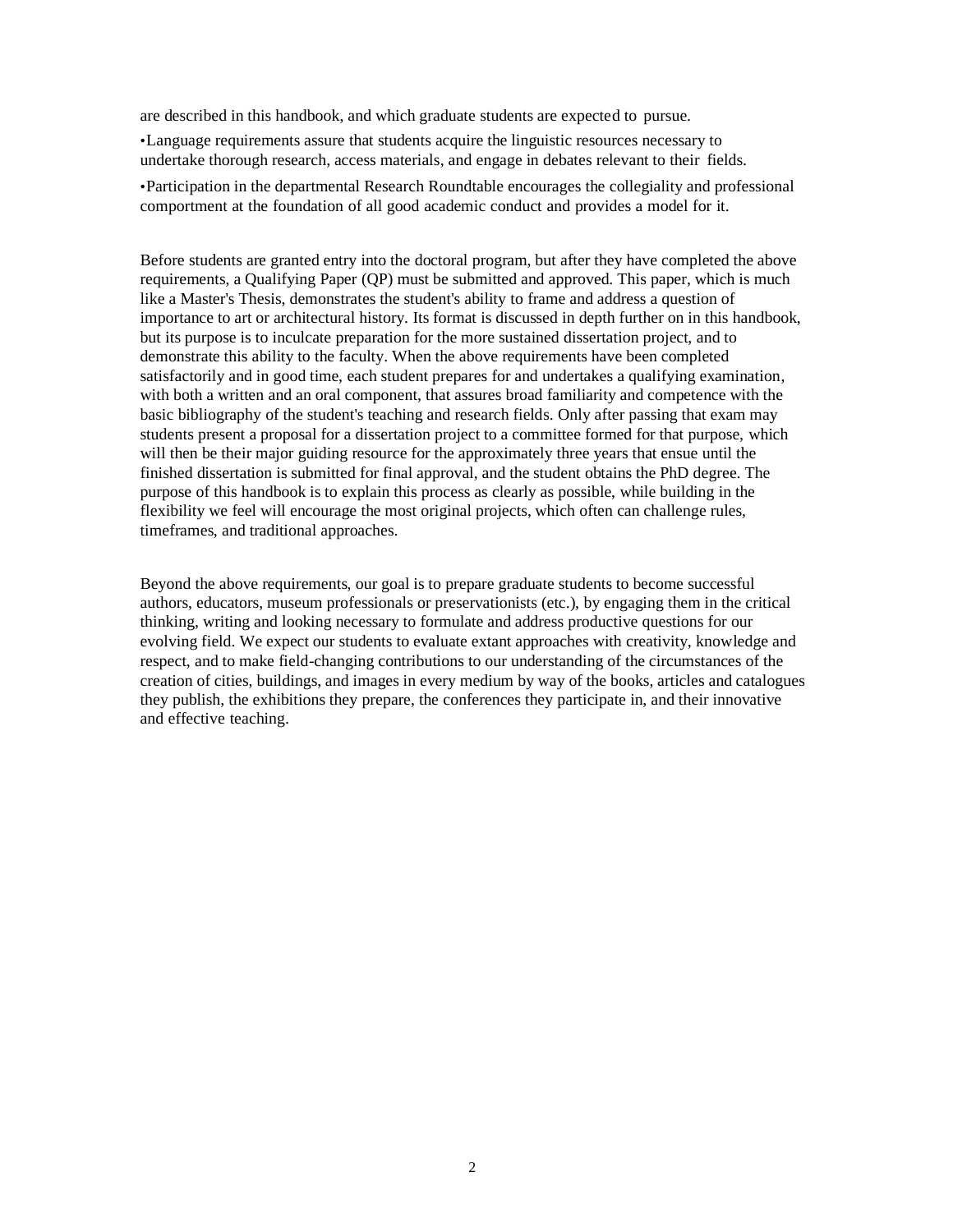# Graduate School and University Resources

The Graduate School website (http[s://www.brown.edu/academics/gradschool/\)](http://www.brown.edu/academics/gradschool/)) has complete and up-to-date information about resources, policies and proceduresthat apply to all graduate students and departments across the university. Please refer to it, or ask the Departmental Graduate Supervisorfor assistance in navigating the site if necessary. Brown has many resourcesfor all kinds of problems and eventualities, but of special note are the following points:

• Students seeking more information about **Medical Leave** should contact **Student Support**  Services (Graduate Center, 4th floor) an[d https://www.brown.edu/offices/student](https://www.brown.edu/offices/student-support/student-support-services)[support/student-support-services\)](https://www.brown.edu/offices/student-support/student-support-services). Please call 401-863-3145 or email studentsupport@brown.edu for assistance.

• The Brown University LGBTQ center provides a variety of resources

at <https://www.brown.edu/campus-life/support/lgbtq/>

•**Student Accessibility Services (SAS)** coordinates services and accommodations for students with physical, psychological, and learning disabilities, and temporary injuries (20 Benevolent Street, 1st floor and <https://www.brown.edu/campus-life/support/accessibility-services/>)

• **Counseling and psychological Services (CAPS)** provides free confidential counseling (J. Walter Wilson, Room 516, 401-863-3476). CAPS offers Saturday appointments for graduate students from 9 am to 4 pm during the academic year at Health Services, 13 Brown Street. See https://www.brown.edu/campus-life/support/counseling-and-psychological-services/

•**Maria Suarez, Associate Dean of Student Support in the Graduate School**, is the contact person for Master's and PhD students [\(maria\\_suarez@brown.edu,](mailto:maria_suarez@brown.edu) 401-863-1802)

Students should inform their advisor, DGS, department chair or individual professors if they have a disability or other condition that might require accommodation or modification of any procedure in this handbook. As part of this process, students can register with Student and Employee Accessibility Services (SEAS) and provide an academic accommodation letter from them to the appropriate person. For more information, please contact SEAS (401) 863-9588 or [SEAS@brown.edu.](mailto:SEAS@brown.edu)

# The Department of the History of Art & Architecture

# People

The Department shares the 4th floor of the List Art Center with the staff offices of the David Winton Bell Gallery. The Bell Gallery's exhibition space is located on the 1<sup>st</sup> floor. The Visual Art Department (VISA) is also located in List; their office is in Room 222, and various studio, workshop, and exhibition spaces are on the  $2<sup>nd</sup>$ ,  $3<sup>rd</sup>$  and  $5<sup>th</sup>$  floors as well as the basement. Since the Department is relatively small, interaction with VISA faculty, students and staff is easy and informal.

# **Staff**

The office, List 223, is the main hub of the Department. The staff can answer most of your practical questions, including those about payroll, ID cards, keys, photocopying and scanning, mail, arranging tech help, scheduling language exams, etc.

The two important members of the HIAA administrative staff are:

Diana Adamczyk, Academic Office Manager [\(Diana\\_Adamczyk@Brown.edu, 8](mailto:(Diana_Adamczyk@Brown.edu)63-1175) You would apply to the Academic Office Manager to gain access to your file, and to update personal information. Diana keeps track of the semesters you spend TAing, on Proctorship, or on Fellowship in order to adjust payroll.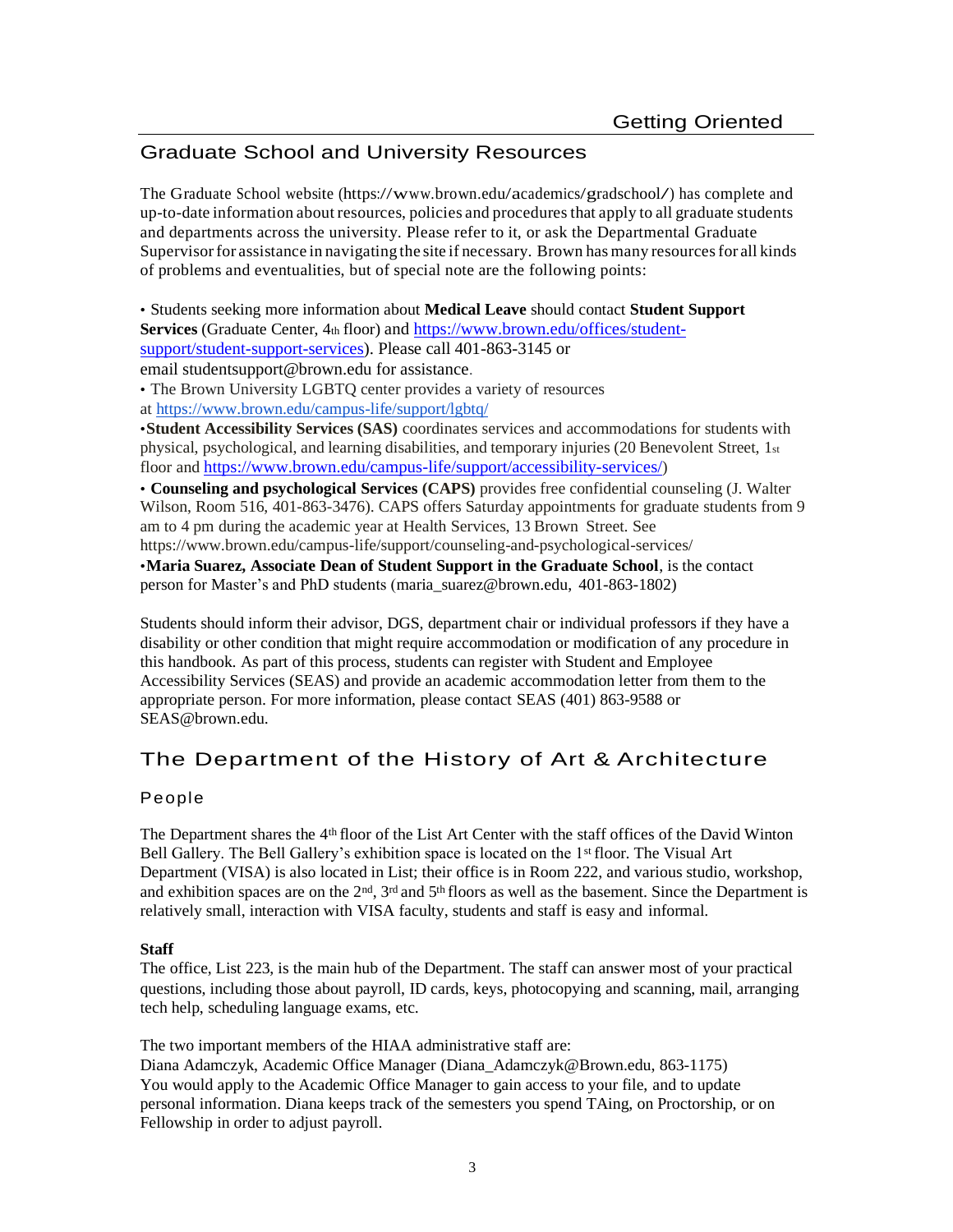Nancy Safian, Communications Coordinator (Nancy\_Safian@Brown.edu, 863-1174). In addition to handling all communications and community engagement for the Department, the Communications Coordinator can book rooms, keeps track of TA and faculty office hours, manages distribution of keys, mailboxes and other logistical matters, reimburses permitted expenses and schedules and administers language exams. She is also in charge of changes to the website.

#### **Faculty positions and Responsibilities:**

The department has a Chair, a Director of Graduate Studies, and a Director of Undergraduate Studies. These faculty appointments rotate, and come up for renewal every three years. Aside from these, every year faculty members are chosen to serve as Sheridan Center Representative, a Diversity and Inclusion Representative, and Departmental Lectureship Coordinator. These roles, which also rotate among the faculty, are indicated on the People page of the Department website.

#### **Department Chair**

The Department Chair is a regular member of the faculty elected for a three-year term. The Chair is the liaison between the University administration and the department, co-ordinates course scheduling, approves disbursement of department funds, calls faculty meetings, and initiates faculty, post-doc and adjunct searches and hires in the department, among many other duties.

#### **Director of Graduate Studies**

The Director of Graduate Studies (DGS) for the department is also a regular member of the faculty appointed by the Chair and usually serving for a three-year term. The DGS can address questions regarding the timeline for your graduate studies, course and language requirements, as well as TA and proctorship assignments, or departmental standing and procedures. The DGS is also available to mediate, or for advice and direction in case of problems with TAing, proctoring, funding, or other graduate-related issues. The DGS holds regular office hours (also to be found on the People page) or you may make an appointment by email. Students should meet with the DGS at least once every year to assure that they are on track.

### Graduate Student Representation

HIAA graduate students are represented by a delegate chosen by the faculty in departmental searches, and they elect a representative who participates actively in department faculty meetings. Students have formulated various organizational positions within the Department. Positions vary according to the interests of those in residence in any given year, however in general they have included the following (identified on the Graduate People page of the website):

**Graduate Liaison to the Faculty** – This person attends most faculty meetings as the representative of the interests of the graduate students at HIAA and in communication with the DGS, and communicates faculty actions and requests to grads via the HAAGRAD listserv, coordinates activities of the grad community, calls meetings and forms working groups as necessary. This representative is elected by the graduate students at the end of each academic year for the following year, and rotates annually among the graduate students.

**Graduate Student Council Representative** – attends monthly meetings of the Graduate Student Council; communicates GSC activities to HAAGRAD listserv.

**Sheridan Center Representative** – communicates information on Sheridan Center programs to HAAGRAD; with Faculty Sheridan Center Rep, helps facilitate and attends micro teaching sessions of those who are seeking Sheridan teaching certificate.

**Bell Gallery Representative** – attends Bell Gallery exhibition planning meetings (monthly, or less), representing interests of grad community and reporting results to HAAGRAD listserv.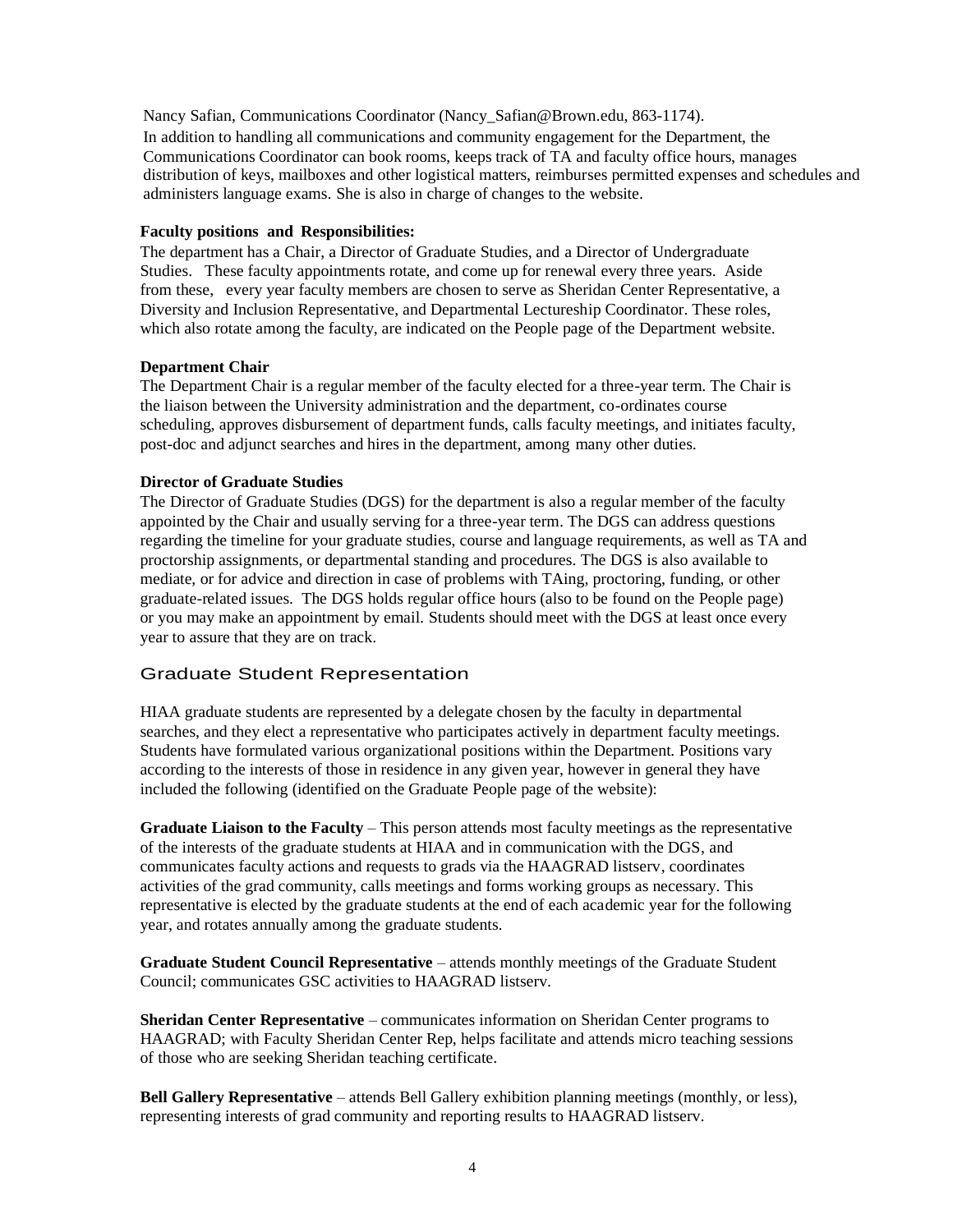**Grad Lecture Coordinator** – helps organize guest lectures or lecture series, working in conjunction with the faculty lecturship coordinator.

# Facilities and Resources

### **Faculty and Graduate Offices**

All faculty offices are located on the 4th floor of List. All graduate students will be issued keys to the graduate offices, List 404 and 405, where there are computers, individual storage lockers, printing facilities and a flatbed scanner. List 406 is reserved for TAs to hold office hours and related tasks. It is important for all users to coordinate schedules in making equitable use of the room. Office hours should be posted outside the door to alert students to TA schedules and avoid double booking of the room.

# **Graduate Lounge**

The grad lounge is located in List 219. Students are assigned individual mailboxes there. Only grads, faculty, and staff have key access to the lounge, so any deliveries or notes/papers from undergraduate students should be left in the general graduate student mailbox in the main office or other designated drop-off points. Mail is delivered from the general mailbox to personal boxes once daily and should be checked regularly. A microwave, refrigerator, reading material and a bulletin board for graduate announcements all can be found in the graduate lounge.

# **Multimedia Computer Lab**

Located on the 5<sup>th</sup> floor of List, these facilities are also open for HIAA use. Iris printers and scanners of different sorts to be found there, used by artists and architects, are also useful if planning illustrations for publication. Please make an appointment with the Manager in that office: 863- 9530.

# **Computer Clusters and Training**

Computer clusters, scanners, and printers can also be found in Brown's university libraries. Training in a wide variety of software applications is offered through LearningPoint [\(http://www.brown.edu/about/training\).](http://www.brown.edu/about/training))

### **Libraries**

On arrival you are expected to explore the libraries at Brown and familiarize yourself with their holdings and services, especially the Rockefeller Library, which is our circulating library, and two rare book collections: the John Carter Brown Library specializing in books about the Americas, and the Hay Library, with extensive archives as well as a collection of Artist's Books, manuscripts, and books printed before 1900. The Rockefeller Library ("The Rock") regularly offers introductions to holdings, databases, searching aids, etc. The main website of the Brown University Libraries is a portal to a vast array of electronic research tools and services: <https://library.brown.edu/index.php>

Brown's library system also includes the Orwig Music Library, and the Sciences Library. There are many other small, specialized collections specific to departments and programs that you will get to know as you become involved with them, for example, Modern Culture and Media (MCM) collections. In addition, Brown's library relies on a consortium of local lenders, most immediately the nearby RISD library and the Providence Athenaeum, which Brown students can access through our on-line library catalogue, Josiah, Borrow Direct, and Interlibrary Loan.

Art History Reference Librarian Karen Bouchard, whose office is on the A-level of the Rockefeller Library, can orient you to the library and can help with questions about Fair Use, and aid you in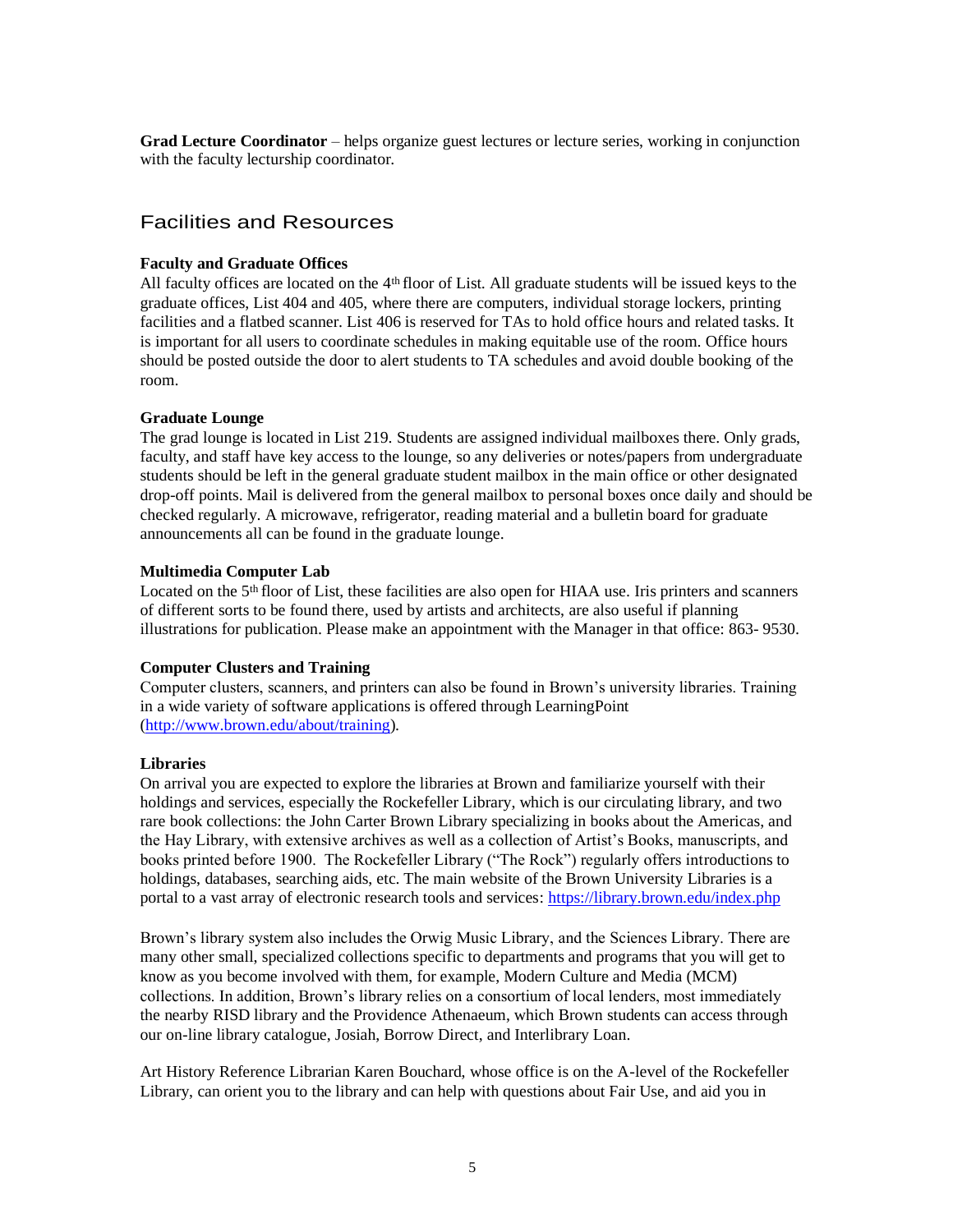locating particular images for teaching or publication (Karen\_Bouchard@brown.edu). She is a reference librarian as well as our specialist librarian, and can help with using and locating databases and related skills. You may make an appointment with her for an individualized consultation about research resources in your field, and can also advise your undergraduate students to consult Karen for assistance with their research.

# **Instructional Image Collection**

Instructional Images at Brown can be accessed through Luna Insight, an electronic resource available through the library (on the Josiah catalogue). In addition, Brown subscribes to ARTstor, a digital library of over one million images in the areas of art, architecture, the humanities, and social sciences. Members of the Society of Architectural Historians (SAH) will also have access to SAHARA (which runs through ARTstor.

The Art Slide Library collection closed in July 2010. However, the slides will remain in some way accessible and will continue to be digitized and catalogued in an on-site imaging collection.

# **Study Carrels and Library Lockers**

Graduate students are eligible for their own carrels or lockers in the Rockefeller library, which they may register for by email or at the circulation desk. A list of available carrels can be found on the library website. In addition to providing a place to work, a carrel is useful for charging out limited circulation books for longer periods, rather than charging them to your ID card for a short loan. Books charged to carrels must be left on the carrel; they cannot be removed from the library unless charged out to your ID. No books may ever be placed on your carrel without charging them out to the carrel at the circulation desk.

# Communication

### **Announcements, E-mails, and Flow of Information**

Most departmental announcements and much of the daily information flow are communicated via email. Therefore, it is crucial that you establish your account as soon as you arrive on campus (see Appendix B for instructions), that you check your email daily, respond to requests for information or meetings in a timely manner, and that you keep the office staff informed of any changes to your contact information. We will contact you by e-mail when special opportunities or calls for emergency information arise, and we need your response as soon as possible in those and other situations. There is also a large Department calendar posted in the entryway of the main office that you may find helpful to consult. Announcements of Departmental and University events, as well as events of interest in the broader Providence area, are also posted on bulletin boards on the 2<sup>nd</sup> floor of List, outside the office. Your mailbox in the Graduate Lounge should be checked regularly for important communications that we will expect you to access there.

### **Email Listservs**

There is a Department email listserv, maintained by the graduate student representatives, to which you should subscribe. Subscription to **HAAGRAD** is restricted to Brown History of Art and Architecture grad students only. It provides a forum for all kinds of communication relevant to the HIAA grad community, including lecture announcements, calls for papers, job and grant leads, social events, questions, etc. It is also the primary tool by which grad representatives communicate with the Department's grad students. To subscribe to HAAGRAD, send an email (from the account you want to subscribe) to [listserv@listserv.brown.edu. I](mailto:listserv@listserv.brown.edu)n the body of the message, type SUBSCRIBE HAAGRAD.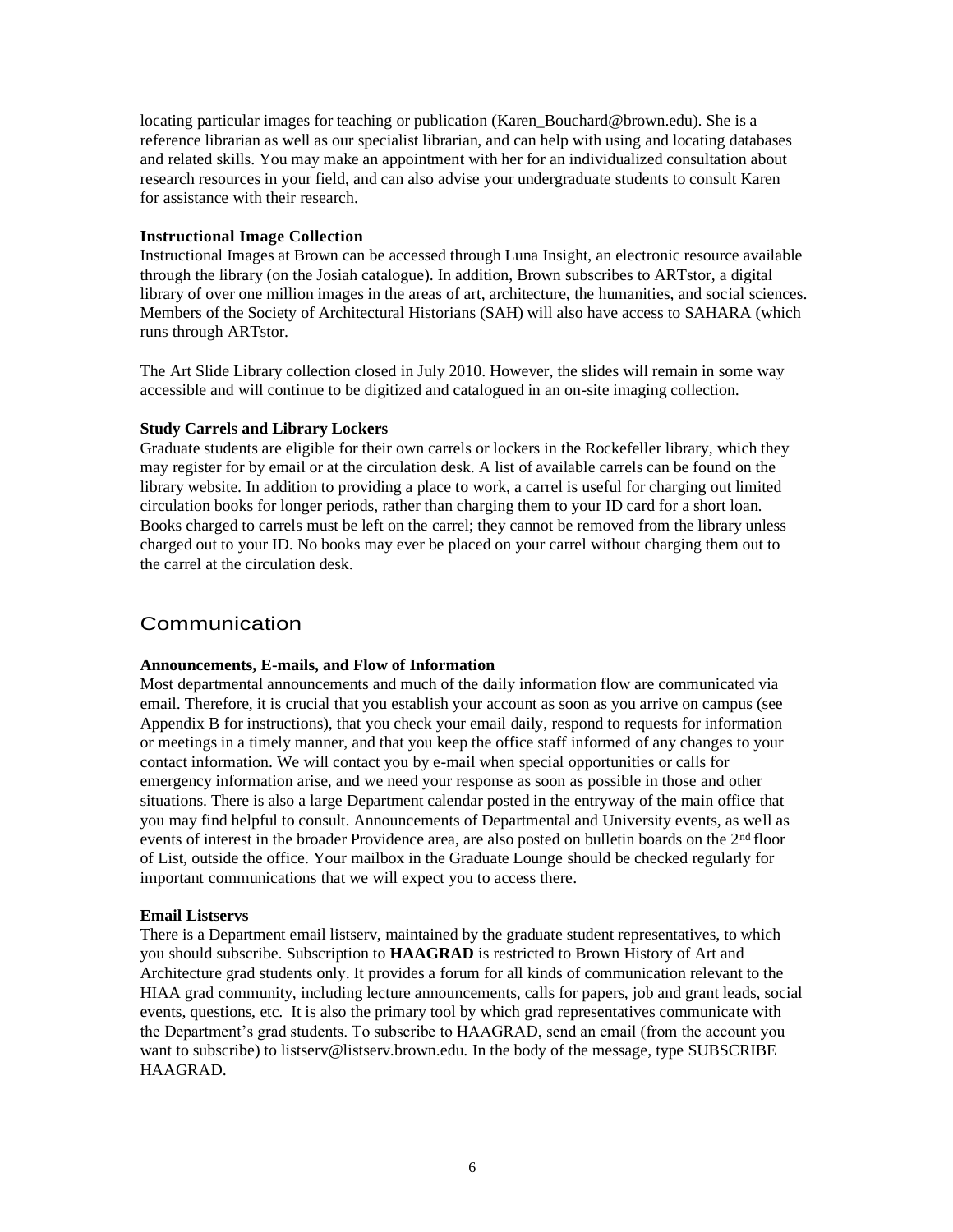# Department Events

## **Receptions and Get Togethers**

In mid-September, a reception is held to welcome the incoming graduate students. Faculty and resident graduate students in the department attend, as do many faculty, staff and colleagues from other departments at Brown, the Rhode Island School of Design, and the RISD Museum. This is an excellent opportunity to get to know the art, art history and museum community. Likewise, there is an annual winter holiday party held at mid-year. Commencement is a Department-wide affair that includes graduate students, undergraduate concentrators, and department faculty and staff.

# **Research Roundtable Seminar**

The Research Roundtable, generally held once a month but sometimes more often, is a forum for intellectual exchange among faculty and graduate students. Speakers (who may be grad students, faculty members or invited guests) present works in progress or deliver a practice run of a conference paper in order to share their work and receive feedback from colleagues. Students interested in presenting their work (dissertation chapters in progress, colloquium statements, drafts of professional papers, or any relevant professional or intellectual issue for which someone would like to convene a forum) or in having a workshop on a topic of general interest or professionalization should contact the DGS to schedule such a meeting. Every student is expected to convene a roundtable at least once before graduation, and to contribute topics, ideas and work to these informal professionalization seminars.

Roundtables are generally held during the lunch hour, but may be convened in the evening if preferred. Roundtables may also be convened for open discussions on any topic of interest to the grad students in the department, such as grant writing, or other matters of professional interest. **First year grad students are required to attend the Roundtable**; all others are expected to attend unless their teaching or research schedules forbid them to do so. The success of the Roundtable, its relevance, interest and inclusivity, depends entirely on student and faculty participation and collaboration. The Roundtable is a cornerstone of the department community, and special meetings of it can be scheduled outside of the normal time, whenever a cohort of critical thinkers is required as an audience for your work. Those who regularly participate in the Roundtable will be more likely to expect an invested audience when they need one themselves.

### **Guest Lectures**

The Anita Glass Lecture is an endowed annual lecture that allows the Department to bring a major speaker to campus each year. The Department also supports themed lecture series, which are formulated to engage those working across a variety of architectural and art historical fields, as well as lectures and colloquia led by visiting scholars. These events are planned by and for the Department as well as for the wider intellectual community at Brown and beyond. It is expected that graduate students will attend these whether or not they are directly related to their own research, and that students will take an active role in such invited talks in terms of discussion, bringing people to campus, etc. Brown is a thriving intellectual community, and you should be aware of the numerous lectures and events hosted by other departments and centers, such as the Cogut Humanities Center, the Joukowsky Institute, The Pembroke Center, The Center for the Study of the Early Modern World, and the many other departments, centers and programs relevant to your research interests.

# **External Graduate Conferences**

Annual graduate conferences are held at the Frick Museum in New York and at the New England Chapter of the Society of Architectural Historians. The Department nominates one student to each of these who has an advanced and original contribution to make, usually as part of their dissertation. Interested students who are ABD, or expect to be by the conference date, should respond to the call for participation when it goes out in the fall semester. A Roundtable slot is held open for presentation of these papers in advance to receive community input.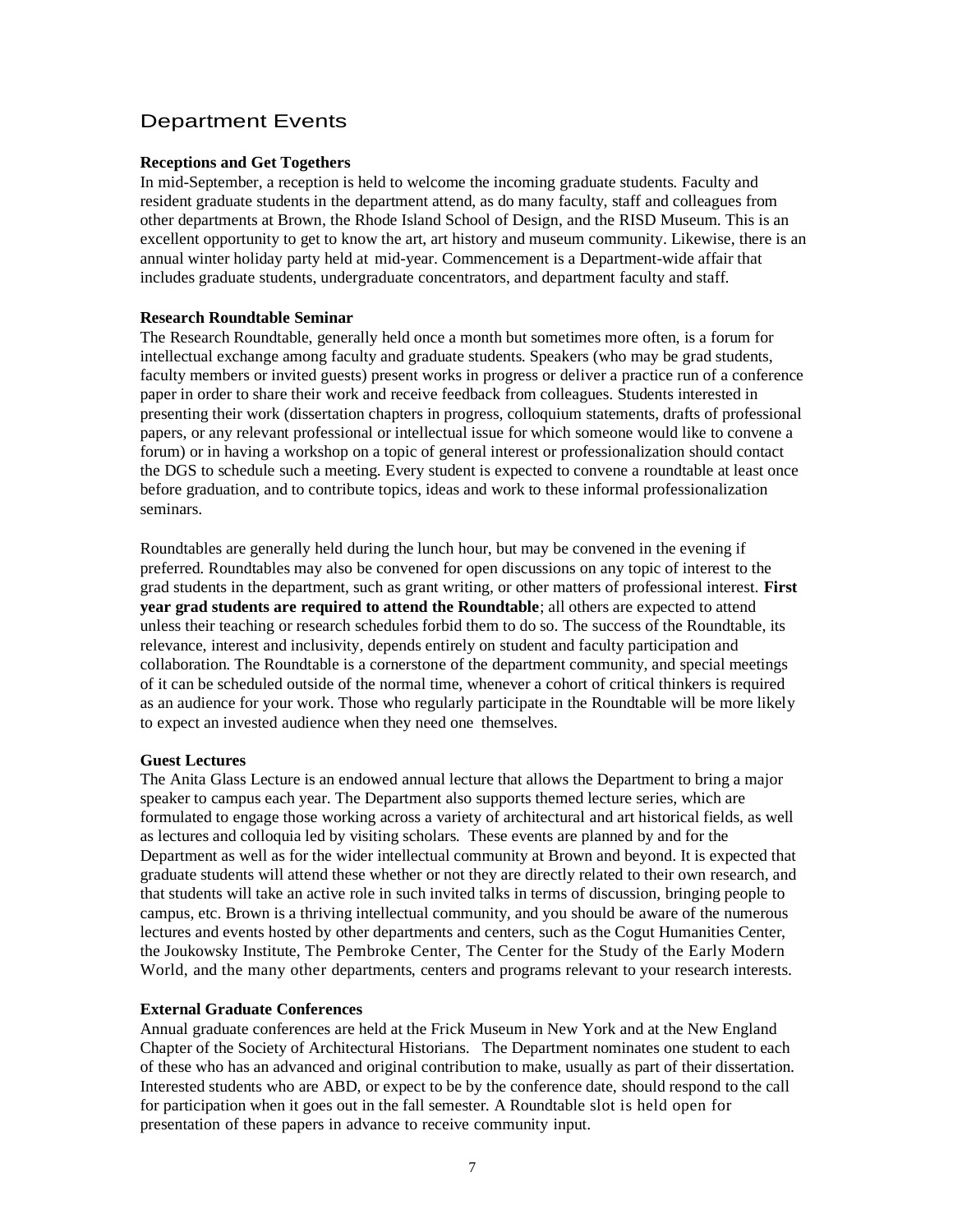# Admission Requirements

Applicants to the Graduate Program must possess the Bachelor of Arts degree or its equivalent. Application is made directly to the Graduate School. The Department requires a writing sample to be submitted with each application. The University TOEFL or IELTS requirement appears on the Graduate School website [https://www.brown.edu/academics/gradschool/application](https://www.brown.edu/academics/gradschool/application-information/international-applicants/language-proficiency-toefl-or-ielts)[information/international-applicants/language-proficiency-toefl-or-ielts.](https://www.brown.edu/academics/gradschool/application-information/international-applicants/language-proficiency-toefl-or-ielts) We encourage applicants to come to Brown prepared with knowledge of the languages needed in order to undertake research in their chosen field. We also strongly recommend that applicants contact the professors with whom they are interested in working, and/or the DGS, before submitting their applications.

# Program Overview

# **Years 1-5**

While time-to-completion of the PhD degree varies, at this writing the Graduate School does not automatically provide funding beyond the five-year guarantee. Therefore, students ideally spend their first and second years doing coursework; a third year preparing for and taking general exams, teaching and proctoring and submitting a dissertation proposal at their colloquium; a fourth year of dissertation research; and a fifth (and possibly sixth) year to write the dissertation and apply for jobs.

# **Sixth-Year Funding**

Should sixth-year funding be necessary to complete the dissertation, students apply to the Graduate School in February of their 5<sup>th</sup> year with the approval of their advisors and the DGS (see Graduate School website, Dissertation Completion Plan --DCP--Timeline). There is no available funding from the university for dissertation work beyond the sixth year. Students are strongly encouraged to apply for external grants and fellowships, which will allow them extra time to complete their dissertations and provide other intellectual and professional benefits as well.

# Academic Requirements

The following requirements apply to all graduate students in the Department. Brown Graduate School requirements are subject to change, and it is therefore important to consult that website and the DGS for actual policy. You should also confer regularly with the DGS and with your advisor about crafting your individual course of study and research, and staying on track.

There are two stages to the graduate program in HIAA: 1) fulfilling the requirements for the Masters of Arts degree, and 2) candidacy for the Doctorate.

The DGS and the Department staff will do their best to make certain that you meet your requirements in a timely manner, but in the end, you are responsible for knowing what those requirements are, ensuring that you have met them, and that this has been registered in your file in the department office. You can best do this by becoming familiar with the program requirements, filling out and keeping a copy of the Information Sheet you will receive annually (see "Formal Evaluation," below), using the most recent version of the digital CV that the Graduate School asks you to keep current, and checking in regularly with your advisor and the DGS.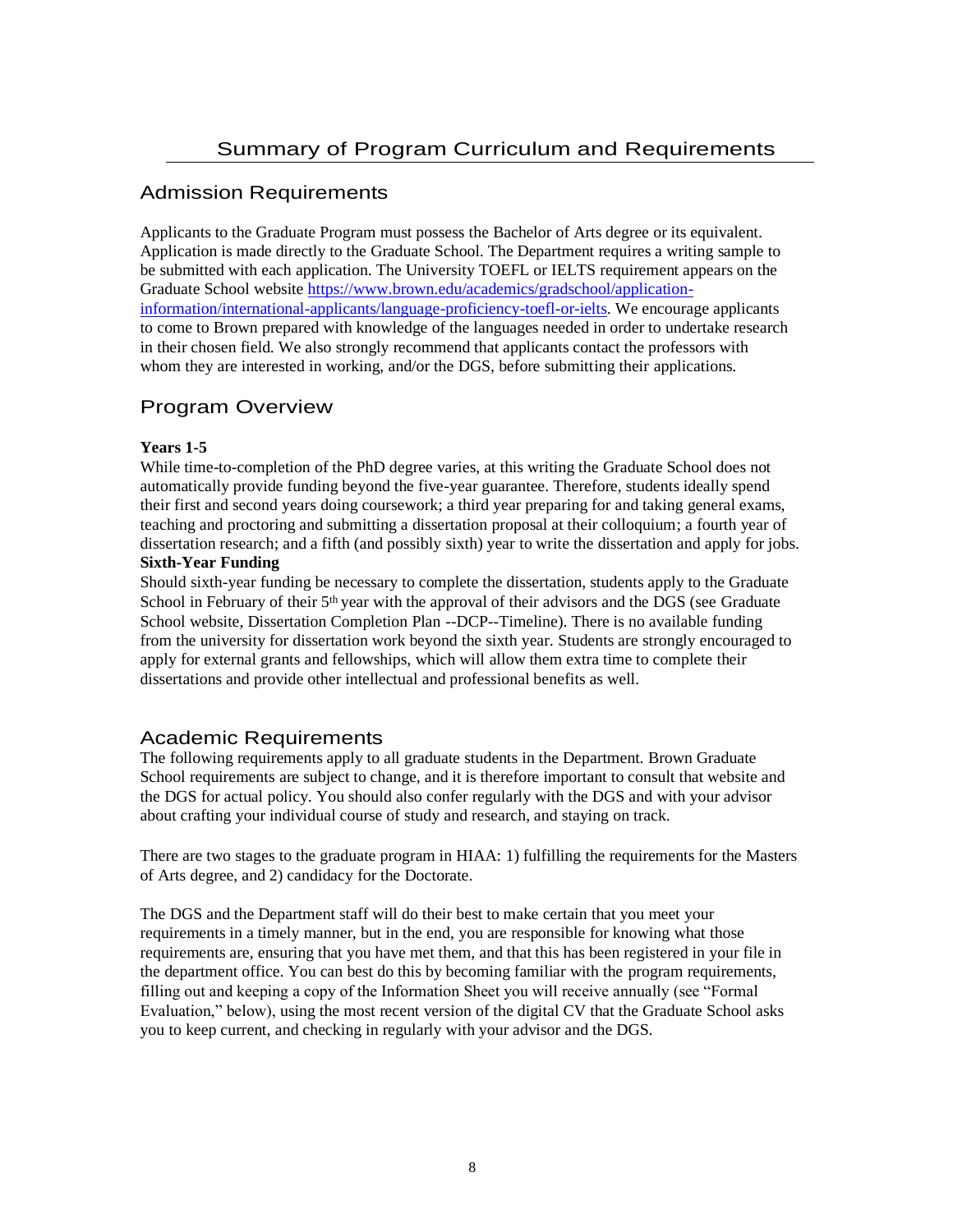# MA Requirements **Coursework**

•

All students admitted to the doctoral program must first complete the requirements for the MA degree (students entering with an MA in Art or Architectural History see "Scenario for Students Entering with an MA," below). During the first two years of residence, students must fulfill course requirements, the language requirement, and complete the sequence HIAA 2920(Methods), and HIAA 2930 (Practicum).Full time students enroll in 4 courses during their first year and 3 in following years when they have TA assignments or proctorships (see "Tuition Units in FAQ).

Students must take all academic credit courses "ABC/No Credit" unless it is impossible to do so. Independent Reading courses may be taken S/NC. At the end of each semester, students will receive written evaluations of their performance from all instructors in the department with whom they have studied or worked. These evaluations will take into account the student's participation and performance in each course, as a proctor or TA, and evaluate progress towards the dissertation. Evaluations provide fuller feedback than a simple grade. Students are urged to discuss evaluations with faculty members, and to identify areas for improvement. We also urge students to be in close contact with their advisors, with the DGS, with their instructors and with any professor in whose course they serve as TA. A minimum of 10 course credits is required for the MA (see FAQ for information on distribution requirements and transfer credits). This includes:

•No fewer than 6 departmental seminars, among them two 2000-level seminars. In individual cases and after consultation with the student's advisor or the DGS, a departmental seminar can be replaced with a seminar outside of the Department, or with HIAA 2980 or 2981 (individual reading courses conducted in consultation with a faculty member). Graduate-level courses in the department are designated with a 2000 number. These include:

•HIAA 2920 [Methods of Art Historical Research and Interpretation] and HIAA 2930 Practicum [a project-oriented course that will typically culminate in an exhibition, catalogue or other relevant group effort with a public outcome], which are required. Each is taught every other year, usually in the fall semester. These classes count as seminars and can also fulfill distribution requirements (see below under Distribution Requirements).

•Four other department seminars, with at least two at the 2000/graduate level. In consultation with your advisor, an individual reading course with a department faculty member (HIAA 2980 or 2981) may substitute for a seminar. Seminars outside the department may also count toward the ten courses, if approved by the student's advisor or the DGS.

•Up to four undergraduate lecture courses or seminars within and outside of the department can be taken for graduate credit, if the DGS and the instructor of that particular course agree and come to terms on which the course may be modified for graduate credit.

•Appropriate graduate-level courses in other departments, or undergraduate classes in and outside the department (up to four, with an advanced level of work expected, to be arrived at in consultation with the professor and advisor) may be taken, but each requires instructor and advisor consultation. Undergraduate courses can be taken for graduate credit by consulting with the professor of record to modify the course requirements to graduate level work. Students can then register for an Independent Reading course with the professor, or can simply register for the class with the understanding that they will perform at the graduate level.

Language courses count towards full-time graduate enrollment, but do not count toward the 10 required classes.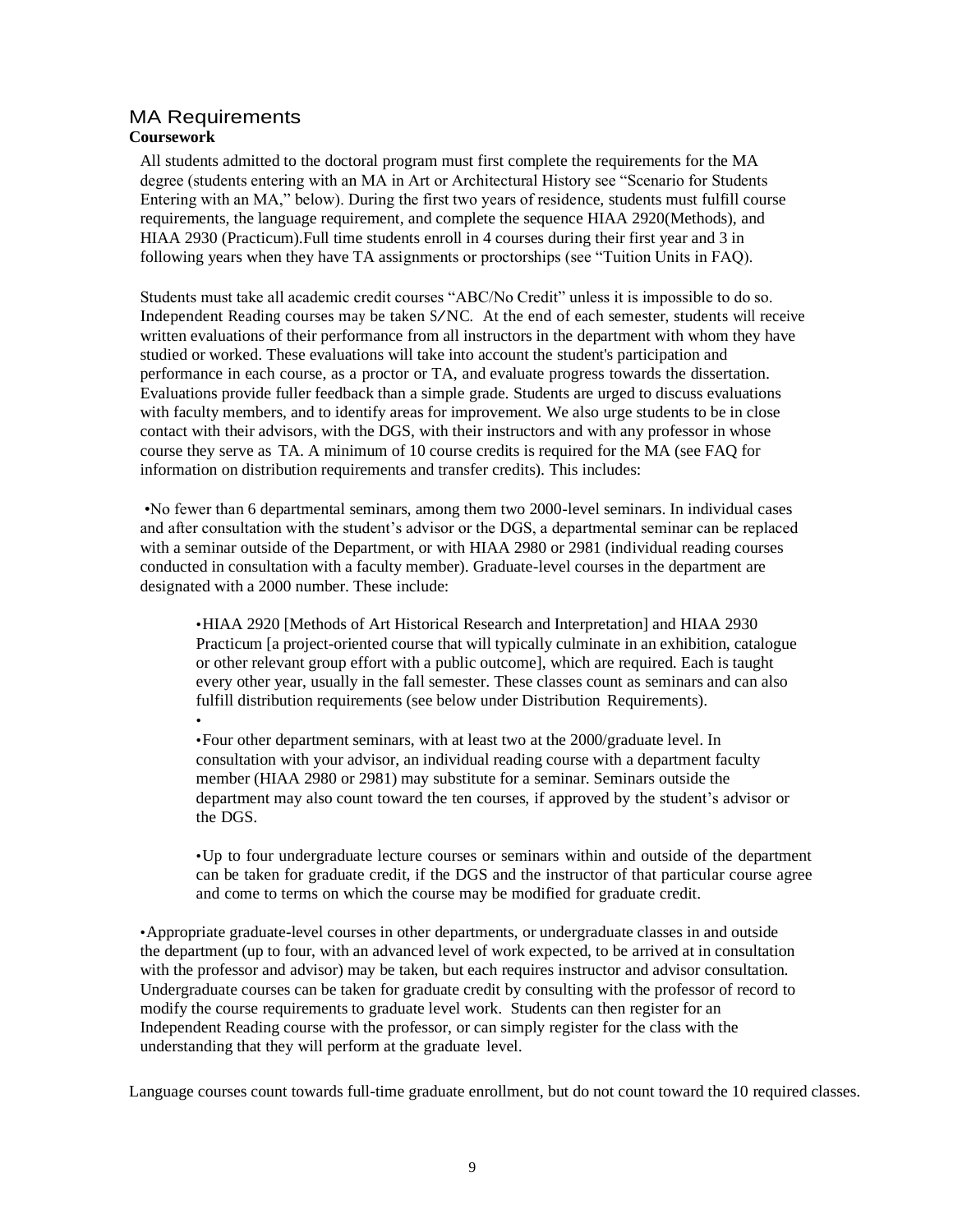#### **Language Requirements**

Advanced research in the humanities requires knowledge of languages besides English. Students who have studied languages other than English before arriving at Brown and have remained competent in their reading abilities, or who are native speakers of a required language, may schedule a department language exam at any time. Because of variability in standards and attrition of skills, the department does not accept exam results from other schools and departments. Since the department seeks only reading competence, and is not concerned how that competence was attained, there is no required language coursework in the program, only the necessity that proficiency in reading (speed and quality of translation) be demonstrated with a one-hour, open-dictionary translation exam without electronic assistance. It is **strongly recommended** that students undertake language study in the summers and before coming to Brown, in order to take best advantage of their time at Brown and to be able use these languages in their research.

Therefore, all students are required to prove a reading knowledge of **at least two** languages besides English in order to receive their MA/equivalent at Brown. The selection of languages will be determined by the advisor, who will make a decision in consultation with the student. Many research projects will require more than two languages. Graduate students are expected to undertake all language study relevant to their research, but only the two discussed above will be required before acceptance to the PhD program. The exams can be held any time and are arranged by appointment with the administrator in the Department office. Unsuccessful exams are graded, and suggestions made for improvement. There is no limit to the number of times that students may retake the language exams, but they may not be admitted into the second stage of the PhD program without having passed them. Examples of previous language exams are available in the Department office.

#### **Master's Qualifying Paper**

By the third semester, students are expected to identify a topic for the Qualifying Paper (the "QP"). The QP is a pre-dissertation exercise that provides a means for the student and the faculty to assess whether or not the student can conceptualize new ideas, persuade by effective use of evidence and argument, and write fluently and clearly, all required skills for undertaking a doctoral dissertation. The Qualifying Paper is both a requirement for the MA degree and a gateway exercise for acceptance into to the PhD program.

The QP can be an expanded or revised seminar paper, a thesis previously submitted for a Master's degree elsewhere, a published article, or new work. The paper should be about 30 pages in length (not counting supporting materials, bibliography and notes), and must be read and approved by two members of the faculty, one of whom is typically your advisor, or the departmental faculty member who oversaw the writing of the original paper.The other is a member of, or affiliated with the department. The QP may be accepted, accepted with revisions, or rejected.

In order to receive the MA in time for Commencement, the Department must notify the Graduate School of your successful completion of MA requirements **by May 1st .** This means that your Qualifying Paper must be approved by both readers before that date. When submitting your Qualifying Paper for approval, leave plenty of time to make any requested revisions. It is not required to submit copies of the Qualifying Paper to the Graduate School. To submit the QP for a non-terminal MA degree see the Graduate School website under "Master's Requirements."

Students preparing their QP can register one only for HIAA 2940, Master's Qualifying Paper Preparation, as one of the three classes taken in the semester in which they are writing.

#### **Research Roundtable Seminar**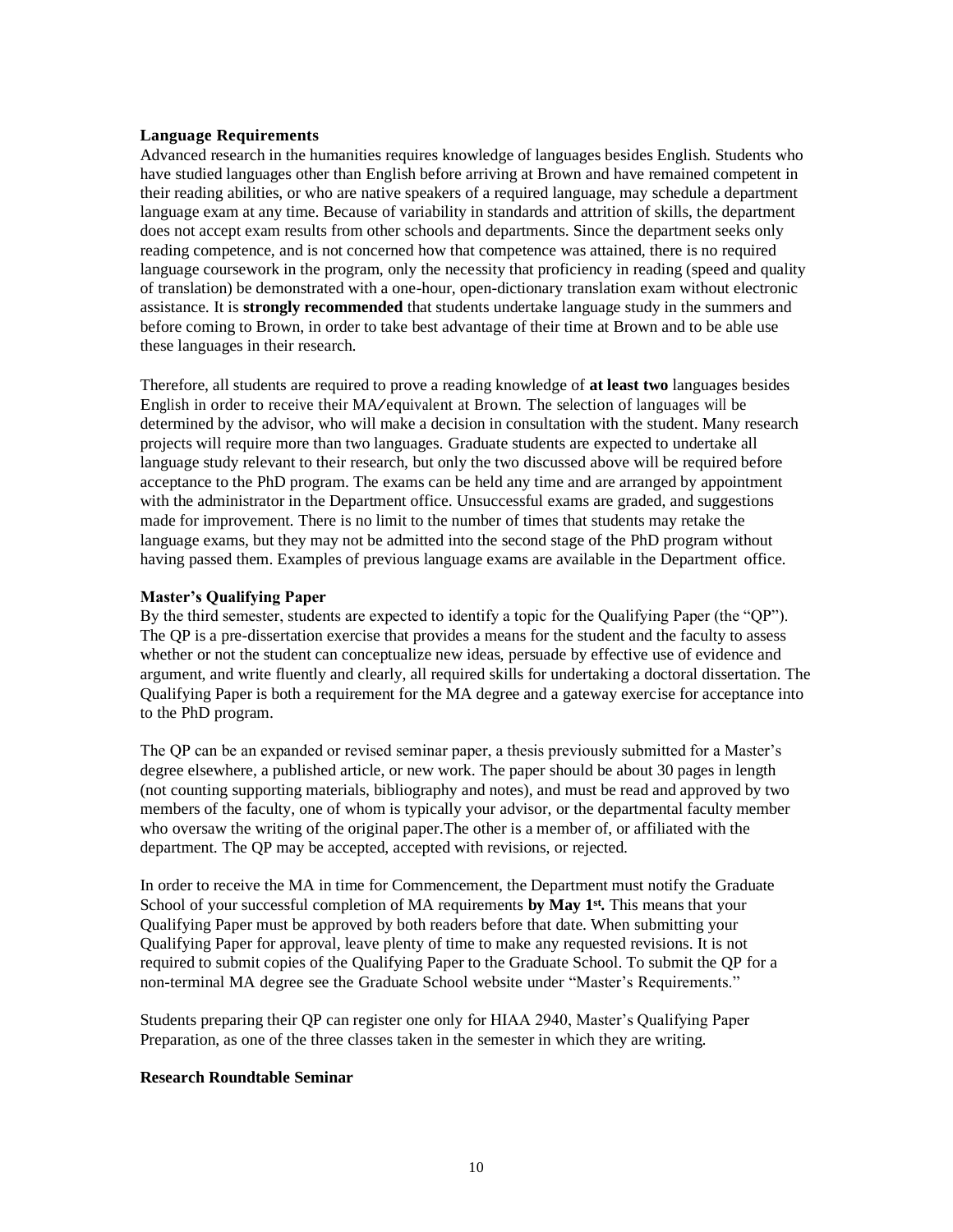All first year graduate students must attend the Research Roundtable (no course credit); all others are strongly encouraged to attend (see above, "Department Events: Research Roundtable Seminar").

#### **Applying for admission to the PhD program:**

Once all course requirements and distribution requirements are completed, two language examinations have been passed, and the QP read and accepted, the student petitions the department faculty (with a brief letter to the DGS) for formal acceptance into the doctoral program. The DGS will bring this application before the faculty, the faculty will vote on it, and the student will then be notified about the success of the application.

Only at this point are the requirements for the MA considered to have been met and general examinations may be scheduled.

\*\*\*

# Requirements for the PhD

The doctoral program prepares students for specialized research and teaching in one of the fields regularly taught on the graduate level by the Department. Students must satisfactorily complete the general examination and colloquium examination (both described below) in order to progress to the status of PhD candidacy and the dissertation writing stage. The program does not have a formal dissertation defense, however PhD candidates are expected to present their work at the Department at a Research Roundtable at least once during their studies at Brown. Ideally, students will have completed the first part of the graduate program and be advanced to candidacy by their third year, although this may vary.

Overview of timeline for academic milestones Semesters 1-4: Coursework, passing language exams, acceptance of QP Semesters 5-6: acceptance to PhD program, general exams, colloquium Semesters 6-12: Teaching requirement fulfilled, Roundtable convened Semester 10-12: Completion of the PhD

# General Examination:

The general examination is designed to help students develop competency in their chosen field, broadly defined, as well as to prepare them for focused research on their dissertations. There are three members of the examination committee plus a chair, ex officio. They are the student's primary advisor, and another member, normally drawn from departmental faculty or affiliated. In the rare case that examiners are drawn from outside the department or the university they must hold the highest terminal degree in their represented field. If all parties deem advisable, there may be up to three examiners posing one question apiece. The examination is intended to gauge the student's depth of understanding of the problems, history, literature and methodologies relevant to the field. The oral examination is designed to extend the discussion of the written questions and focus on the issues raised in the student's written responses.

By the third semester, students will have discussed with their advisors what three fields will comprise the general examination, who the examiners will be, and what readings are expected to be accomplished before the exam. The general exam should be completed by the end of the fifth semester (Fall of year three in program), though it can also take place as early as the student feels prepared. It is comprised of a written exam followed a few days later by an oral exam.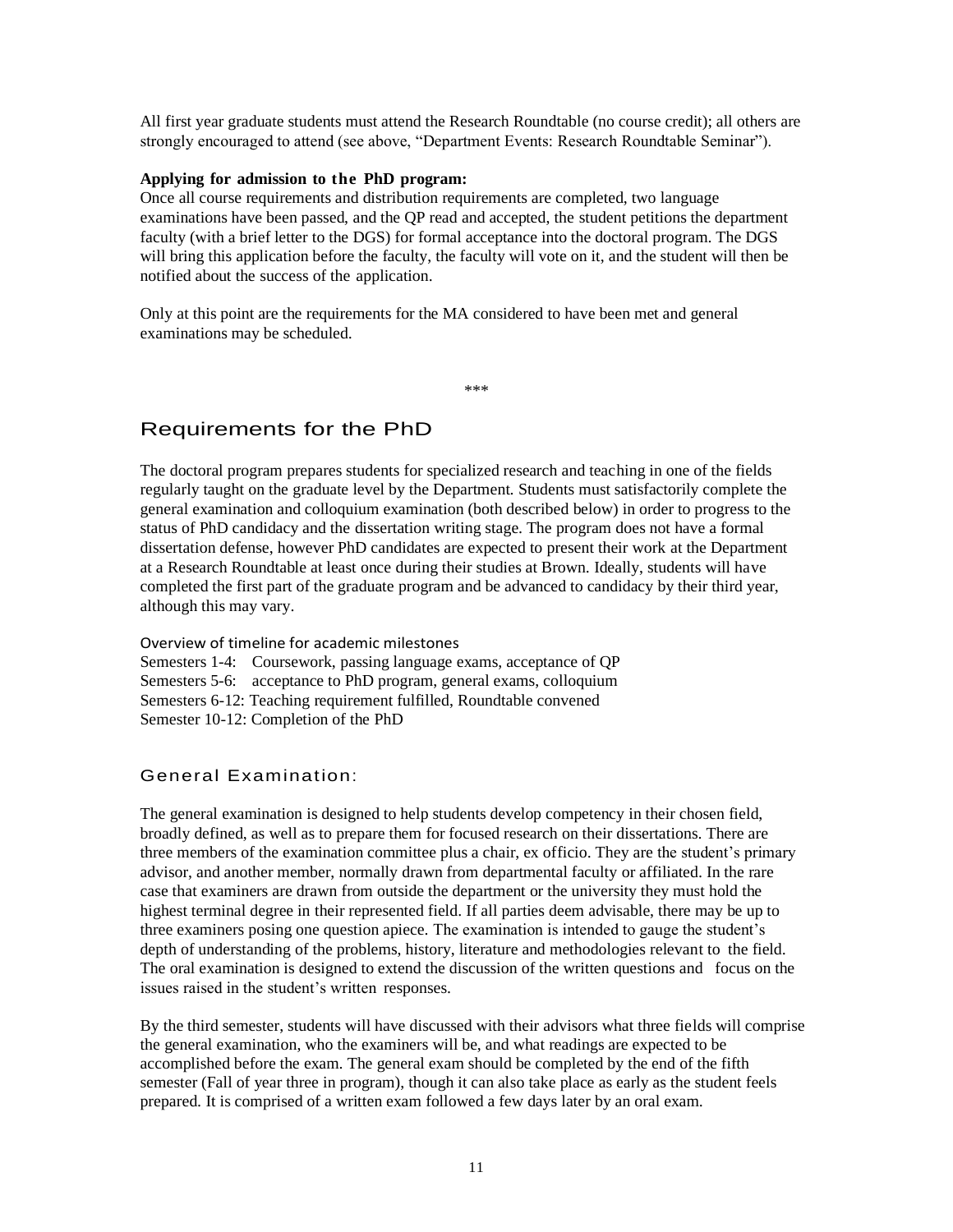# **Forming the General Exam Committee and Defining Fields**

Students should meet with their advisors before the end of semester 4 to determine who, besides the advisor, will be a member of the examination committee. Examiners need not be readers of the eventual dissertation, and in certain cases it will make more sense for an examiner to be drawn from another department at Brown. The committee selection will ultimately be determined by the advisor, who will decide in consultation with the student.

The student and primary advisor will meet together to define the fields of examination; usually one of the minor fields will be developed in consultation with the other committee member. The **major field** should be conceived with future teaching or curatorial work in mind, preparing for general competency in the discipline. The minor fields may address the student's proposed specialization within the field, and the specific needs of the dissertation.

### **Preparing for the General Exam**

The student will meet regularly with both members of the committee during the period of exam preparation (usually one and no more than two semesters), to discuss schedules, expectations, form a bibliography for each field question and to discuss the bibliography and related visual material. Students and committee members will come to an agreement about the length and content of the field bibliographies, and what constitutes adequate preparation.

# **General Guidelines for General Exam Bibliographies**

A good baseline for the number of titles in each bibliography is 60-40-40, but the number of works is up to each committee member. Final lists should be an outcome of conversations between the student and the committee members. In conceptualizing bibliographies for the general exam, students should keep in mind that they are not designed merely to advance dissertation research, but are instead meant to prepare the student for a life-long career in their discipline(s). Students should ask themselves when they go on the job market, how will they articulate their expertise? What will their scholarly identity be? The answer to these questions should determine the shape of the major and minor fields.

For the major bibliography, a student might start by formulating a list of standard readings that are indispensable for the field in the context of a fundamental preparation to teach or conduct research in that field. This list will include both books and articles and may include both secondary and primary sources. Some advisors may have a standard list that they give to the student as a baseline.

Each minor bibliography might comprise about 60-75% of the total number on the major list. These are more specialized lists.

In preparation for the exam, we often ask students to prepare an annotated bibliography with short summaries of each reading. These might be kept on Endnote or another program. Alternatively, students might wish to group readings by sub-topic (for example, within medieval architecture, the bibliographies on Gothic construction and architectural theory would be grouped and summarized in separate brief 'states of the question.')

Students should be able to read for the exam in one year or less. Preparation should start long before the year of the exam: students should start keeping lists of fundamental readings and lists of texts they have read. *Please note that these are general guidelines. It is ultimately up to each committee member to decide on the exact length, nature, and content of the relevant bibliography and related exam.*

# **Procedure and format of the General Exam**

At least one week before the general exam the student must circulate the entire examination bibliography to all committee members, including the chair of the exam. After that point, the bibliographies cannot be changed before the exam.

The DGS will normally act as chair of the exam, administering the written part of the exam and will also chair the oral examination that follows, based on written submission of the general exam. If the DGS is also the student's advisor or second exam committee member, another member of the faculty will be appointed to chair the examination.

Written exam: The primary advisor will prepare the major field question and a minor question more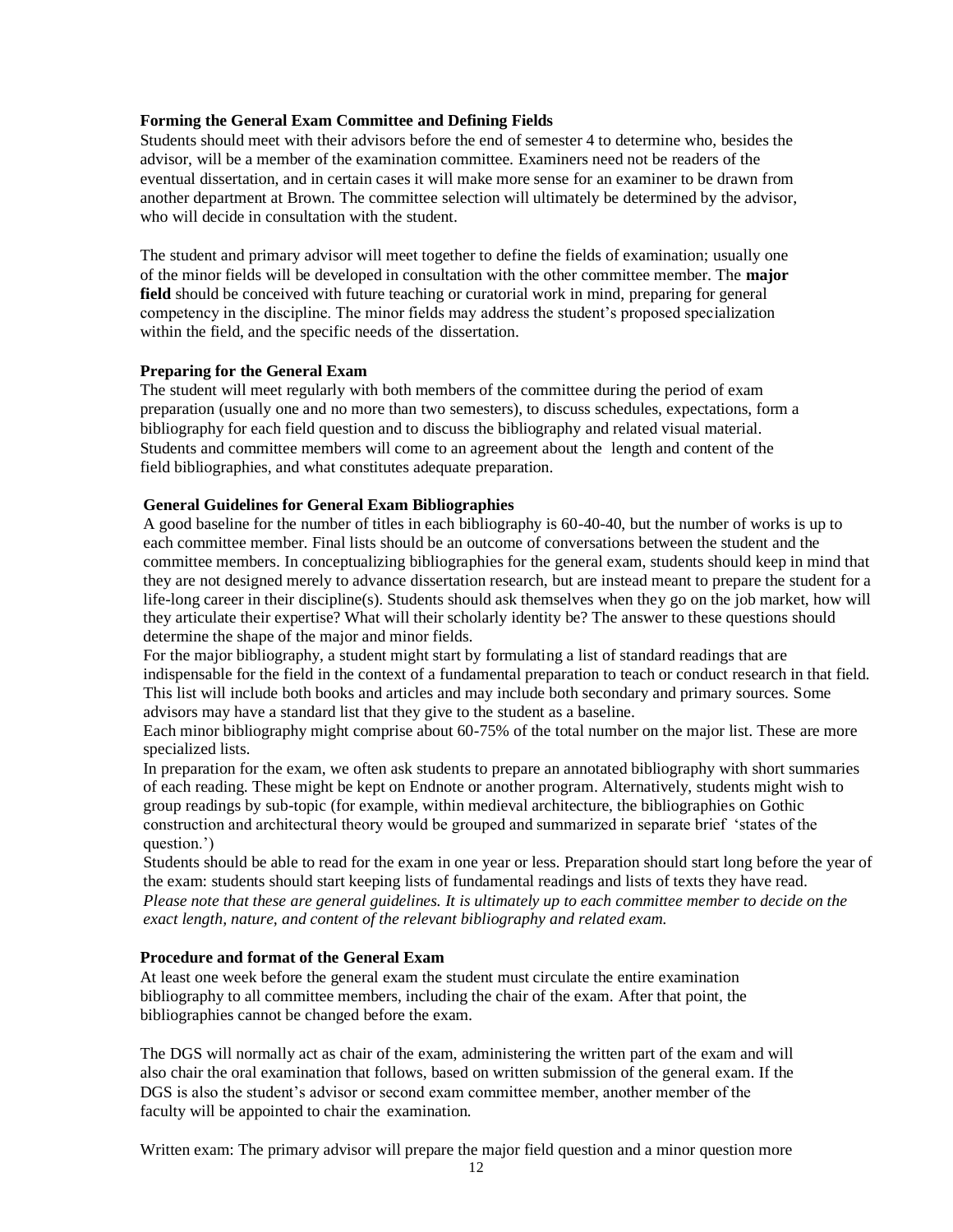narrowly focused on the student's specific area of interest. The second member of the committee will prepare the other minor field question. In some cases the student and committee members may consider it advisable to share preparation of either the major or minor field questions. Committee members may, if they wish, provide the student with a choice of questions from which to choose one to answer. Committee members will provide the exam chair and other committee member with their questions for the student at least one working day before the exam is to be administered. The exam chair will email the questions to the student at a specific pre-agreed upon time, and the student will confirm receipt by sending a reply email to the chair. The student will then answer the questions within the space of 48 hours, and return the written work to the whole committee electronically. The chair will check the transmission to make sure that it has been received completely. All members of the committee will receive the responses to all the questions.

Students should spend the allotted time planning, writing and editing responses. Typically students will answer the major question in around 10-15 double-spaced pages and the minor question in around 5-10 double-spaced pages. The student has 48 hours to answer the questions, and may do so using appropriate research resources, although it is not expected that these questions will require further research beyond that done for general examination preparation.

**Oral exam:** The Oral Exam provides the opportunity to expand upon or discuss questions raised in the written exam. The exam chair, with the assistance of the Academic Office Manager, will schedule the oral exam at the convenience of all parties, usually to take place within 3-4 days after the committee members have received the written exam responses. At the beginning of the exam the chair, who will act as timekeeper, will ask the student to choose the order in which to take the 3questions. The major field question should be discussed for about 40 minutes, and each of the minor field questions for about 20 minutes. While the committee member who posed the question under discussion should take the lead, it is understood that the other committee member and the chair may ask for clarification by the student at any point where they think it will be profitable in assessing the student's knowledge, keeping in mind the brevity of the process. When the examiners are satisfied, or after 80 minutes of discussion, the chair will terminate the discussion and invite the student to leave the room so the committee can discuss the results of the examination and arrive at a decision about the student's performance. This will normally be in the form of a discussion moderated by the chair. When a decision has been reached the student will be ushered back into the room and informed of the results of the examination.

#### **Assessment of the General Exam**

Both the written and oral exercises will be assessed by the two faculty members on the examination committee. After the oral exam, the chair will write a brief official memorandum of the results of the exam, which will be circulated to the student, the committee members and the Academic Office Manager so it may be entered into the student's file. In addition the chair, as a non-participating member of the exam group, may provide the student with a written memo of any recommendations for further investigation that might have emerged in the assessment discussion or in the exam itself and if so, should send that on to the committee members as well.

Students who fail all or part of the written or oral exam will have one opportunity to retake it. The student will be provided with a new question or new questions and the committee will be reconvened. The retake must be successfully completed by the end of the next semester. Failure to pass the retake will result in termination from the graduate program. Passing the general examination qualifies the student to move on to the next stage: preparing a dissertation prospectus, assembling a committee, and defending the prospectus in a colloquium.

Failure to complete the exam by the end of the student's fifth semester in the graduate program will result in the student being put on "Warning" status (see "Evaluation" below). In exceptional circumstances students may petition the DGS for an extension of one semester, to take the exams at the end of the sixth semester. The student will make a plan for a revised schedule that will be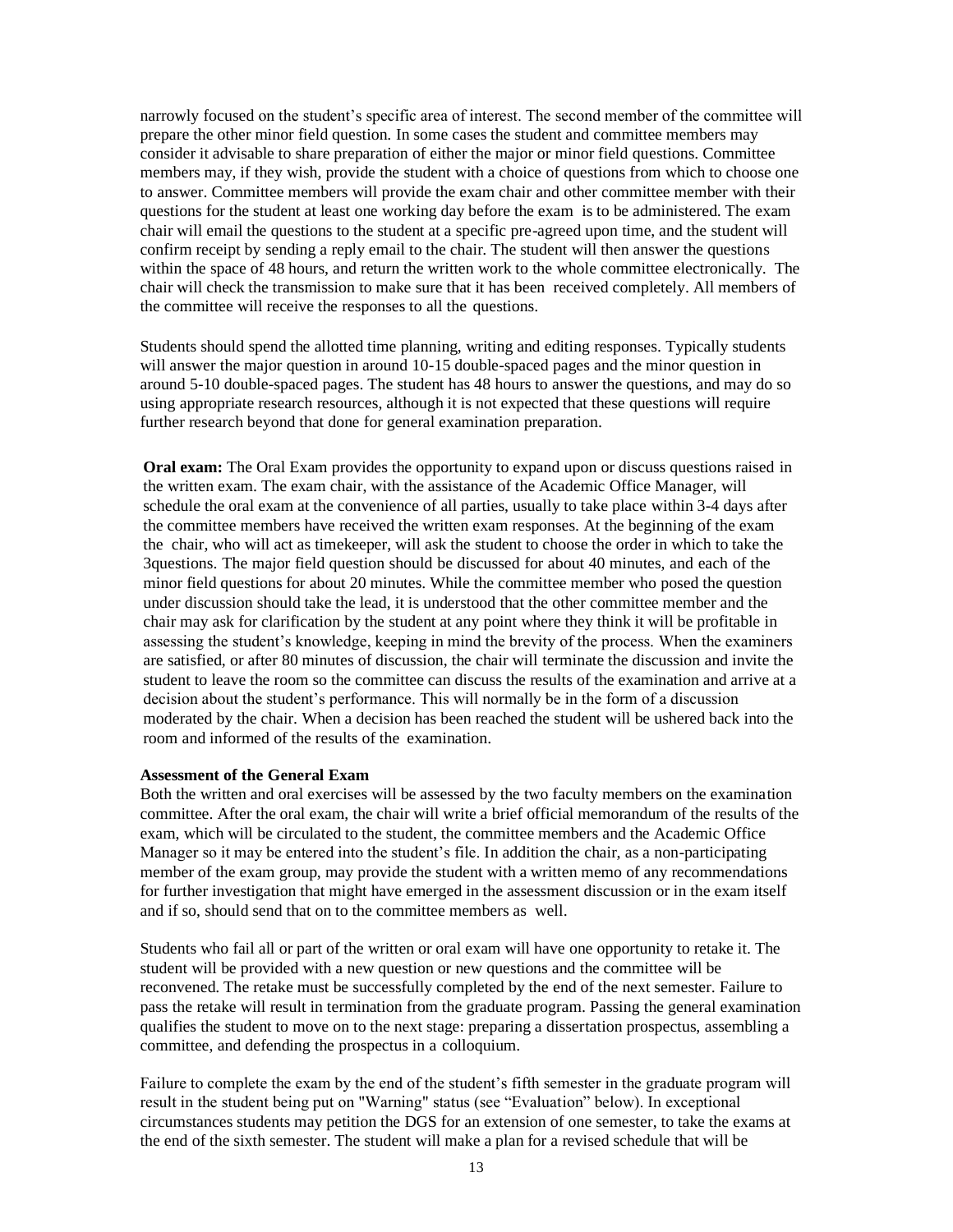submitted to the advisor and the DGS.

# Dissertation Committee and Prospectus

#### **Formation and Maintenance of the Dissertation Committee**

The dissertation committee normally consists of three members. Usually at least two members of the HIAA Department (the student's advisor and one other) will serve on the committee. The third committee member may teach in a different department at Brown or in any department at another university. This person must hold a tenure track position at a four-year university or college, or hold the highest academic degree in their field. They are chosen in consultation between the student and advisor, and with the approval of the Department. Students and committee members should be mindful that committee members will often be lifelong colleagues, will write letters of recommendation for them, and will act as mentors in many ways. The position is therefore a relationship that entails a great deal of responsibility and should be treated with respect. It does happen that, as dissertations progress and sometimes change, it becomes advisable for committee membership to change as well. In such cases, which are normal, it is important to notify the committee member as soon as possible, with clarity as well as sensitivity. Although the advisor will be the committee member that will be most involved with the structure and progress of the dissertation, it is essential to keep other committee members apprised of progress in the dissertation, major professional undertakings, and when they might expect to receive chapters to read, grant proposals to vet, or letters of recommendation to write. In addition, all committee members are resources in different capacities, and graduate school is the best time to take advantage of what they can offer by way of critical exchange and professional development.

#### **The Dissertation Prospectus**

The dissertation prospectus sets out the major question or problem to be pursued in the dissertation. Length may vary, but it will normally run about 15 pages (double spaced), and should articulate the project in the context of the most relevant scholarship and bibliography, address the contribution the project makes to its field, and what major sources and the critical methods will be used. The prospectus should be circulated to the members of the dissertation committee and discussed with all of the individual committee members well before the student's colloquium.

The dissertation prospectus offers a starting point for dissertation research. It clarifies arguments, outlines a research plan, organizes a schedule for funding and completion in a document that will be returned to again and again. It is a checklist, the seedbed for grant proposals and conference abstracts. It is important to take time to make it as clear and concise as possible, and to update it whenever necessary. Its readers will come from multiple intellectual backgrounds, and the language used to describe the dissertation project should be clear to both broad and specific audiences.

Students will benefit by our policy of structuring the dissertation prospectus on the model of a grant proposal, following guidelines such as the very clear recommendations of the American Council for Learned Societies (ACLS). That document is available on their webpage. Once the prospectus is written and refined, it is advisable for the student to approach members of the department who are not specialists in the student's particular field as readers, to check for clarity of argument and economy of expression. They might also wish to consult previous successful prospectuses.

The general format for the prospectus would be:

1. **Clear and concise statement** of the material and argument of the dissertation (2-3 pages)

2. The **state of the fields** relevant to the dissertation, with discussion of the relevant major published works and how the dissertation interacts with, or differs from them in argument and method (ca. 3-5 pages)

3. A **narrated table of contents** of the dissertation, with a summary of each chapter and how each relates to the dissertation as a whole. (2-3 pages)

4. A **bibliography of the major sources** relevant to your work. (3-4 pages)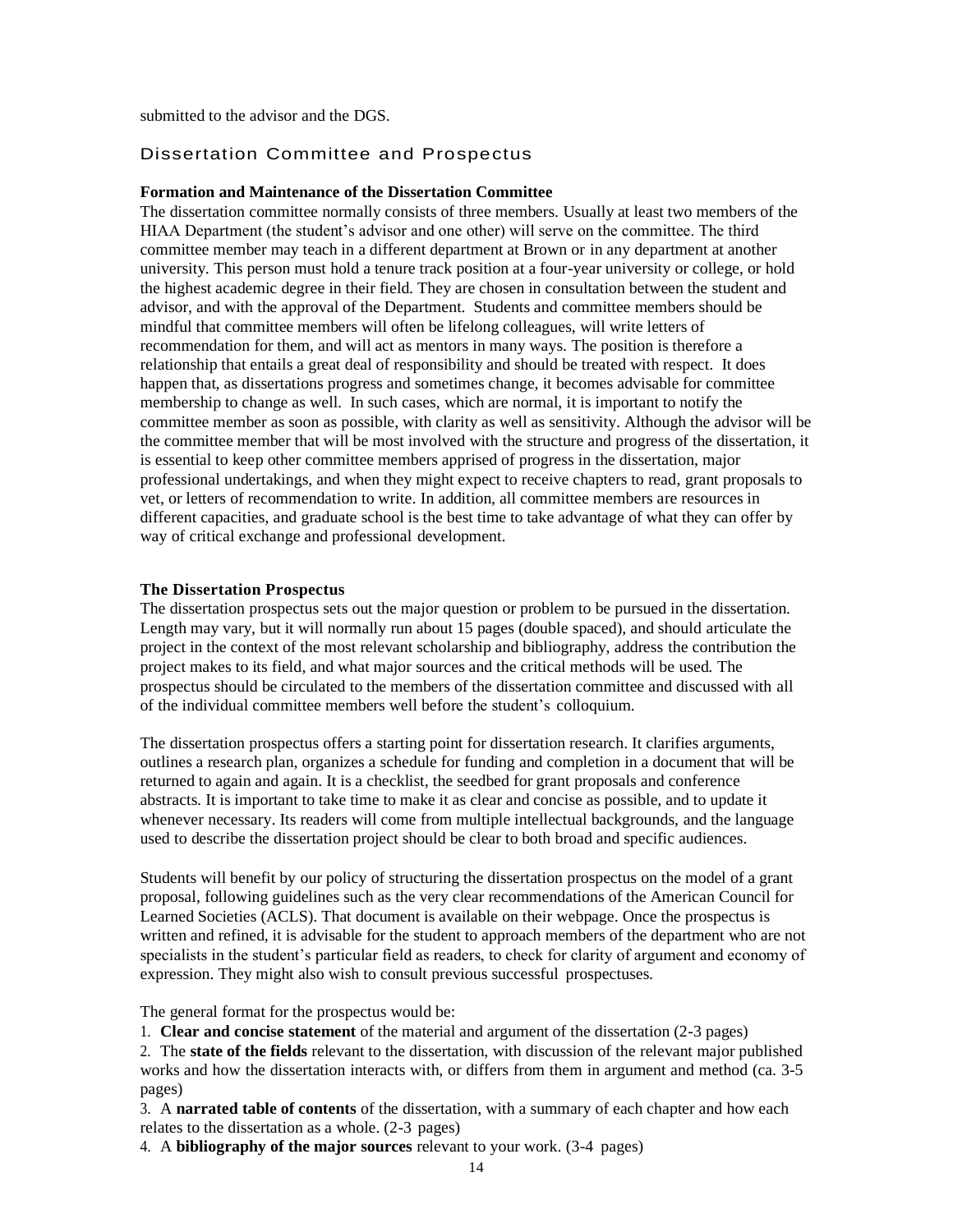5. A **timeline,** as specific as possible, of the time to completion. This should narrate when research will be undertaken and where, which grants will be applied for and when, when the student will begin to write, and an expected date of completion. (1-2 pages)

# Colloquium Examination

The purpose of the colloquium is to bring the entire dissertation committee together for a conversation to discuss and assess the viability of the project as it is stated in the dissertation prospectus. It will normally be chaired by the DGS and attended by the student and all the members of the dissertation committee (see preceding section for the constitution of this committee). As with the general examination, if the DGS is a member of the dissertation committee, another member of the faculty will be appointed to chair the examination. The ideal colloquium is a lively, searching, workshop-like conversation that takes place after the student has discussed the dissertation prospectus in detail with each member of the committee separately, and has refined the document to the point where the student and the advisor feel satisfied that all the most important issues have been raised with each committee member, and that all the comments received have been synthesized in the final document.

The student must circulate a copy of the final prospectus to the committee and chair one week before the colloquium is convened. After the document is circulated it may not be changed until after the colloquium: the colloquium is a discussion about that particular document. The colloquium discussion should last no more than one hour. At the conclusion of this period, the student will be excused from the room, and the committee will assess the viability of the project and immediately notify the student whether or not the project has been accepted. It is expected that any minor revisions that come up in colloquium will be immediately be incorporated into the document, which will them be recirculated to the committee. If the project is not accepted, it will be made clear what is wanted and the timeframe for revising will be established. A new colloquium will then be scheduled. As with the general exam, the chair will circulate a memo to the participants and to the Academic Office Manager stating the results of the colloquium. Advancement to PhD candidacy is achieved with the passing of the colloquium.

If students fail the colloquium they will have one opportunity to retake it. The retake must be successfully completed by the end of the next semester. Failure to pass the retake will result in termination from the graduate program.

# ABD status

After the general exams (written and oral parts) have been passed and the colloquium successfully completed, the student is considered ABD ("all but dissertation" status). The Graduate School requires three years of full-time residency at Brown, so students who are beyond coursework will typically enroll in courses for general exam preparation or dissertation writing—although participation in regular courses is still allowed. The balance of the graduate career should be devoted single-mindedly to researching and writing the dissertation. Students will typically register for advanced dissertation writing courses with their committee members at that point.

# The Dissertation

The dissertation should be a substantial book-length contribution to the scholarship in the history of art and architecture, embodying original research, and suitable for publication as submitted or in revised form. Students should be in close touch with the advisor, committee members and DGS throughout their graduate careers, submitting progress reports and chapter drafts regularly, even when undertaking research away from campus.

While the work on the dissertation is under way, a written progress report by the student is required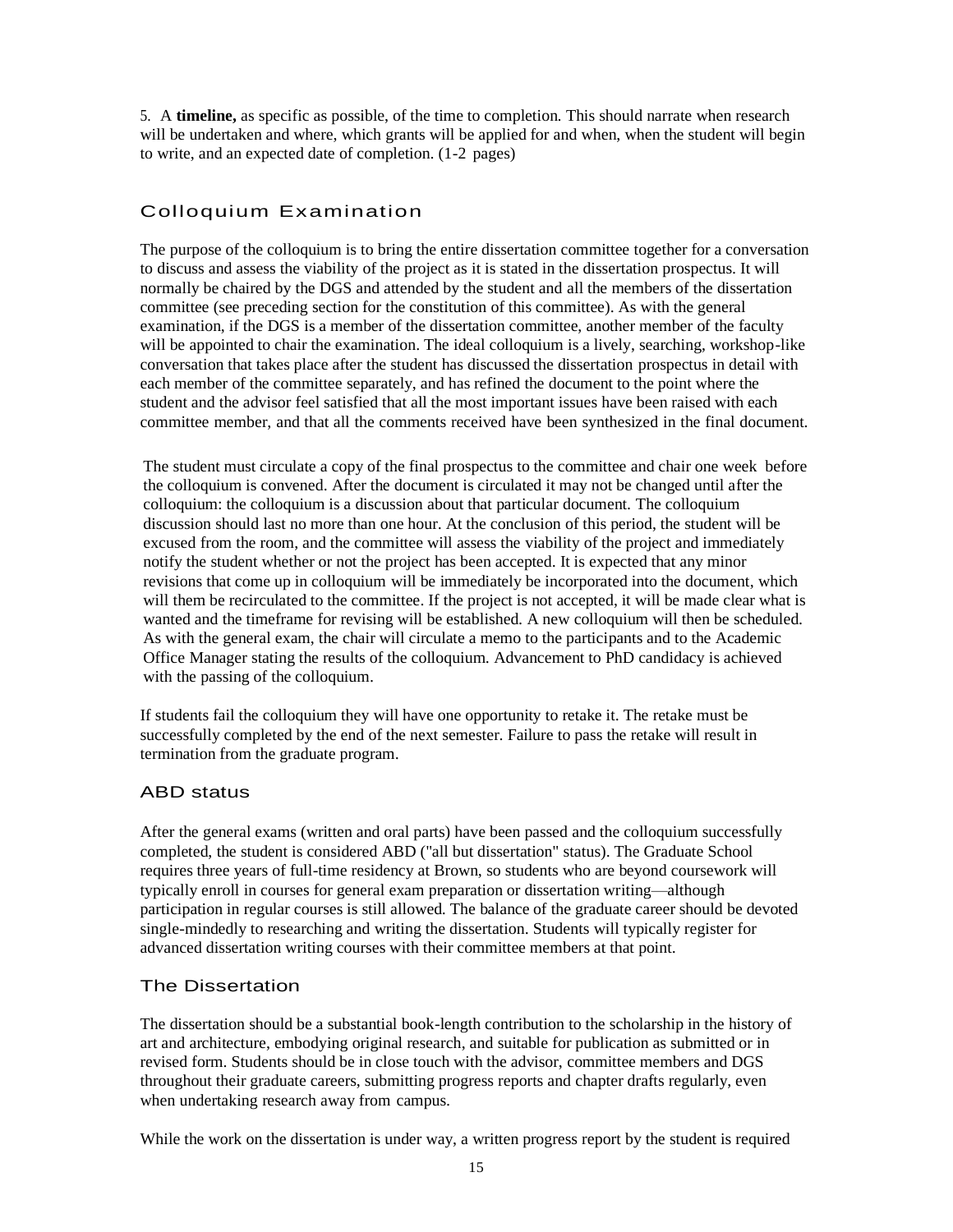each semester. In addition, a form is sent from the office and DGS to each student that must be updated every year, is kept in the student's file, and circulated to the student's committee.

**The deadline for submission of the dissertation for May Commencement is in late January for semester I or early May for semester II** (consult the Graduate School website for yearly specific dates). However, students should not wait until the deadline to alert readers that the final version is coming. Allow plenty of time for carrying out requested revisions. The end of any semester is a time when faculty members are busy. It is a bad moment to make further large claims on their attention by turning in an entire dissertation. Therefore, aim to turn in as much material as possible by mid-semester to ensure a careful reading and timely response from committee members.

# Teaching Assistantships and Proctorships

In coordination with the Graduate School, the Department determines the form in which guaranteed Graduate School funding is allocated. TAships, Teaching Fellowships, Proctorships, Research Assistantships, and Research Fellowships will be assigned according to the faculty's assessment of the graduate student's needs as well as the needs of the undergraduate program. These positions come with tuition, health insurance, health services fee, and a stipend.

Brown's PhD program trains graduate students to become educators as well as researchers. We regard TAships not only as financial aid, but also as an opportunity to develop teaching skills. Most students will hold TAships in the Department from the second year. Each TA works closely with the professor of the assigned course. Many courses will require designing independent discussion sections in consultation with the instructor for undergraduate students enrolled in the class. Students will be asked to teach two sections of approximately 25 students each, and to grade assignments. Faculty members differ in their requirements for TAs working with them, but the TA should allot 20 hours on the average per week to this job; see below. The Graduate Students in HIAA have compiled a TA Handbook that is available on the department website, which they update and maintain.

Proctorships are research internships, normally at the RISD Museum but also elsewhere, and do not substitute for the teaching requirement. There may also be opportunities to serve as a Research Assistant for a professor in the Department or other departments.

### **Union**

Brown's graduate students are unionized and all Department appointments are made in compliance with the Collective Bargaining Agreement made between Brown and SUGSE: [https://www.brown.edu/about/administration/human-resources/sites/human](https://www.brown.edu/about/administration/human-resources/sites/human-resources/files/Brown%20SUGSE%20Final%20Agreement_061520.pdf)[resources/files/Brown%20SUGSE%20Final%20Agreement\\_061520.pdf](https://www.brown.edu/about/administration/human-resources/sites/human-resources/files/Brown%20SUGSE%20Final%20Agreement_061520.pdf) See Appendix F for excerpts from the Union contract relevant to TA and Proctor appointments.

### **Distribution of TAs**

The Department is committed to a policy that will allow us to staff large classes appropriately, while allowing graduate students the opportunity to teach in smaller classes, especially those in their chosen areas of interest. To this end the Department keeps records of enrollments by course, a history of which courses graduate students have TA'd for, and a history of when and which small classes (under 50 students) have had TAs. The goal is to staff the large classes to a ratio of 1 TA per 40 undergraduates when possible, and to assign, on a rotating basis, a single TA to classes between 35 and 50 students. Classes under 35 students will not receive a TA unless enrollments are such that there are enough people and positions. The Department will *try* to ensure that graduate students will have the opportunity to TA for a variety of classes, including smaller (35-50) classes and, at least once during their time at Brown, a class taught by their advisor. Graduate students should understand, however, that the opportunity to TA for their advisor will depend on enrollments.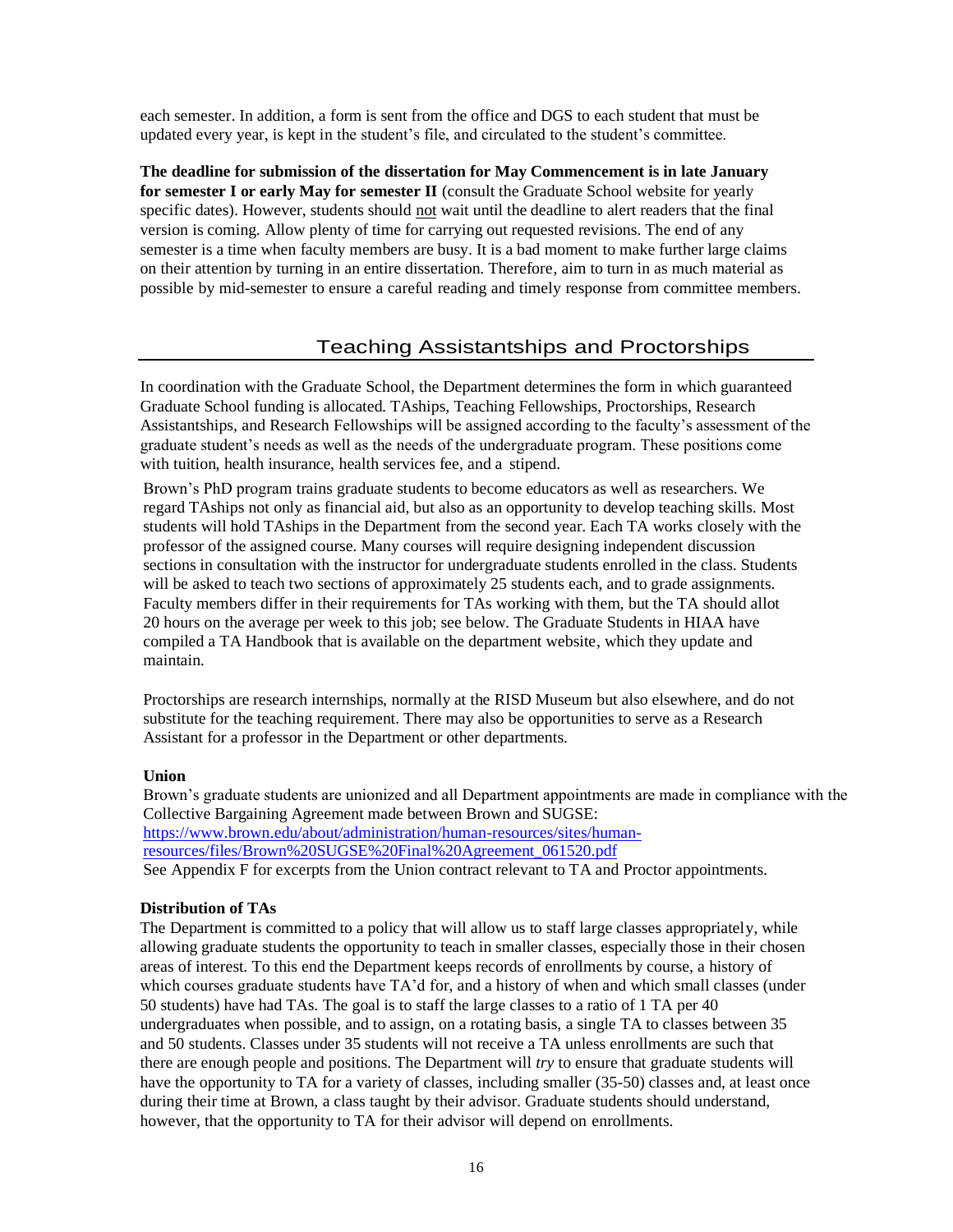### **TA Assignments**

In keeping with the Union contract, the DGS will send official notice of tentative TA assignments to graduate students and their supervisors two months before the start of the semester. In making TA assignments fairly and equitably, the DGS will take into account the requests of the graduate students and the history of their previous TA or proctor assignments. Large fluctuations in course enrollments caused by Brown's two-week "shopping period" make it impossible to assign all the TAships in advance of the beginning of the semester. Before the semester begins, however, the DGS will assign a core group of TAs to appropriate courses. The DGS will attempt to assign TAs before classes begin but assignments cannot be finalized until the end of shopping period as enrollments continue to fluctuate. Faculty members decide whether or not to teach classes or hold review sessions during reading week. While some TAs may teach an extra section or two in a given semester, varying the types of TA assignments students have over their Brown career should ensure that no one will repeatedly have to teach more than the norm. The DGS will keep track of TA assignments over the course of each student's career to try to ensure that the workload is equitable over the long durée. If a disparity does arise, the graduate student should contact the DGS immediately, so that the situation can be redressed in future TA assignments.

#### **TA Responsibilities**

The Graduate School's policy, and the Union contract, stipulate that Teaching Assistants spend no more than 20 hours a week on teaching. While TAs may have to do more work in some weeks than in others, the average hours put in over the semester should not exceed this limit.

Faculty members will discuss the TA's responsibilities with them at the beginning of each semester and should be clear about their expectations in terms of teaching, grading, availability and preparation. Likewise, TAs should notify the supervising professor about their own schedules and availability. It is the responsibility of the professor to ensure that the TA is given enough advance time to prepare any materials or teaching plans, and can perform with confidence. Likewise, the TA should be open with the professor about any difficulties or concerns in these matters and accommodate their own teaching to the requirements of each professor with whom they work. The mode of communication will necessarily vary with each teaching partnership, but will always be one of mutual respect and optimal flexibility.

Regular duties will vary from course to course. Commonly assigned duties, beyond grading, preparing (with the help of the faculty member) and teaching discussion sections include: posting materials to the course website, photocopying hand-outs, scanning, grading assignments and examinations, proctoring exams, holding office hours, and accompanying the class on field trips. Some faculty may also request that their TAs make PowerPoints or slide sheets and contribute questions for examinations. There should be regular weekly TA meetings to facilitate planning, arranged to accommodate the schedules of both the professor and the TA.

1) TAs are normally responsible for grading the examinations and papers of no more than 50 undergraduates. Faculty members are expected to help with the grading if necessary. In the case of serious shortfalls the faculty member may seek assistance from the Department in hiring additional graders. The final grades are assigned and submitted by the faculty members.

2) TAs are responsible for teaching no more than 2 sections of 25 students each. TAs should consult the Department administrative assistant to book a classroom for their section. In courses staffed by 2 or more TAs, section preparation will be done on a rotating basis in consultation with the faculty member. All the TAs will use the same section preparation as the starting point for teaching their section. The faculty member in charge is expected to guide these preparations.

3) TAs are expected to hold weekly office hours and to meet with students by appointment who are unable to attend scheduled office hours.

4) As part of training to become a university teacher, TAs may be offered the opportunity to deliver a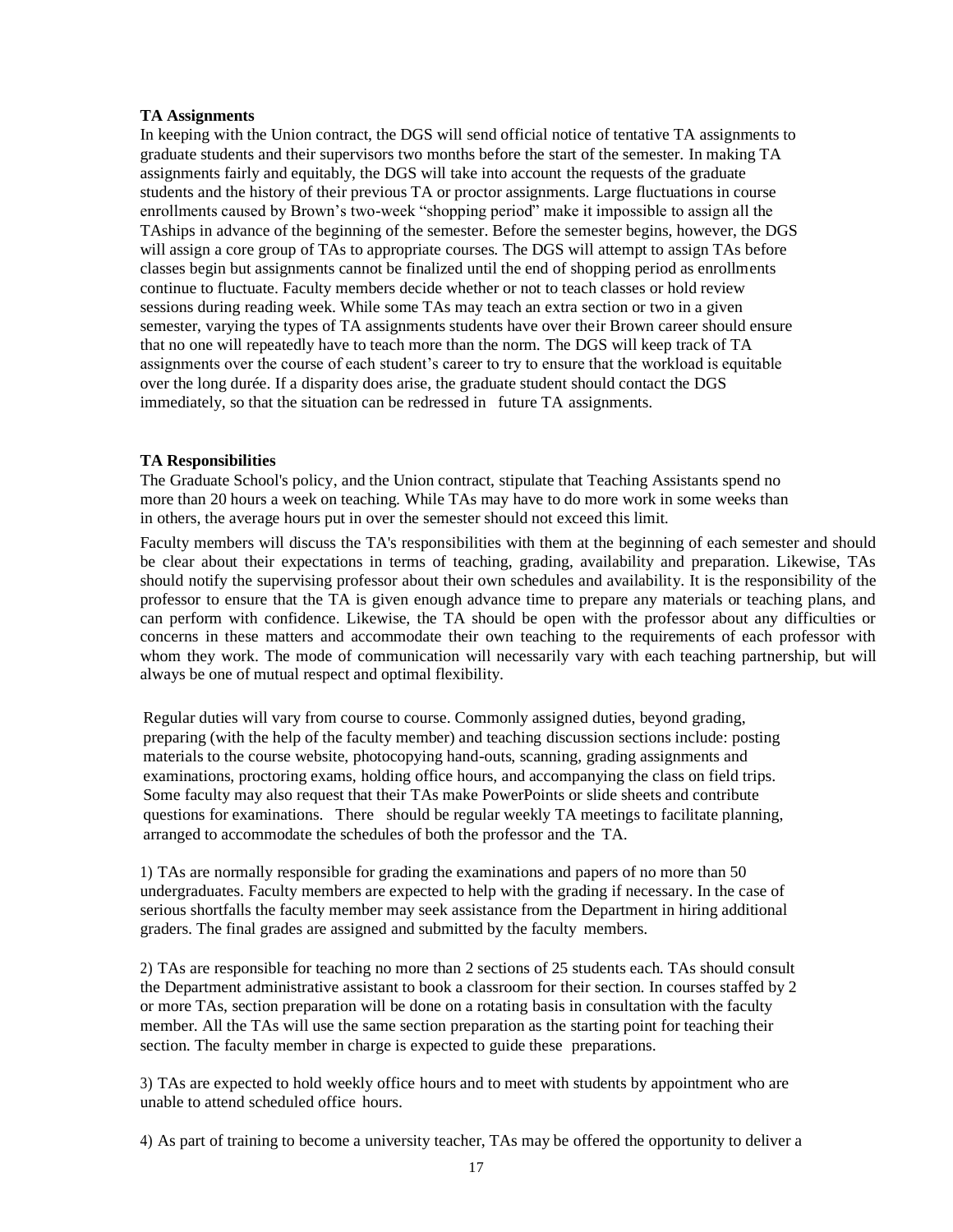lecture or to help plan the syllabus. We offer these opportunities as a way to gain professional experience. Such opportunities are voluntary and should be negotiated between the faculty member and graduate student.

The TA Handbook covers additional TA resources for helping undergraduates, such as the Writing Center, and other support for English Language Learners. It is the responsibility of the faculty member to receive and respond to requests from SAS for student accommodation, although TAs may be asked to implement these requests by such activities as proctoring separate exams or helping with note taking.

# **The H. W. Sheridan Center for Teaching and Learning**

The Sheridan Center provides pedagogical training and teaching certification, as well as other professional development services, to faculty and graduate students. More information about programs and services can be found at the Sheridan Center website.

# **Teaching Evaluations**

The department has a standard evaluation form for each class, in which students are asked to evaluate the course and its design, and the performance of the professor and TA. These forms provide us with valuable information on each course. TAs may opt to administer a mid-semester section evaluation if they wish, in consultation with the faculty member. TAs are encouraged to review evaluations in the department office after the end of the semester in which the course was taught and once grades have been turned in. The feedback provided on evaluations can be useful in helping develop skills as a teacher. In addition, the quality of TA performance (effort, participation, etc.) is taken into account in graduate student evaluation by professors.

# **Feedback:**

It is department practice, and is stipulated by the Union contract, that each TA receive feedback on their performance. The professor teaching the class will visit one of the TA's sections and will write individual evaluations to be sent directly to the student and to be placed in the student's file. In the case of multiple TAs for a course, the supervisor is expected to visit one class taught by each TA. Such a visit can provide useful insights on teaching strategies, and, importantly, will allow that faculty member to write an informed letter regarding the TA's teaching when the student ventures onto the job market.

# **Resolving problems and TA rights**

Students having trouble should not hesitate to approach the faculty member to resolve the issue openly, but if that should fail, they should approach the DGS, and then the Department Chair. Most problems can be averted in advance through timely communication. For problems that cannot be resolved within the Department, the Graduate School has a university-wide grievance procedure if these less formal and local measures fail (https[://www.brown.edu/academics/gradschool/grievance](http://www.brown.edu/academics/gradschool/grievance-)procedures). In cases where there is disagreement between the TA and the faculty member or between either and the DGS, the chair will review the evidence, discuss the matter with everyone involved, and report conclusions in writing to the TA. If the outcome of this process is not satisfactory, students are always free to pursue the Graduate School's grievance procedures.

As is the case with any uncertainty or difficulty encountered in teaching, student complaints about teaching or grading that cannot be easily resolved between the student and the TA should be discussed with the faculty member supervising the course.

# Evaluation of the student in the Department

### **Graduate Student Evaluation**

It is important for students to receive feedback on their performance in the program and candid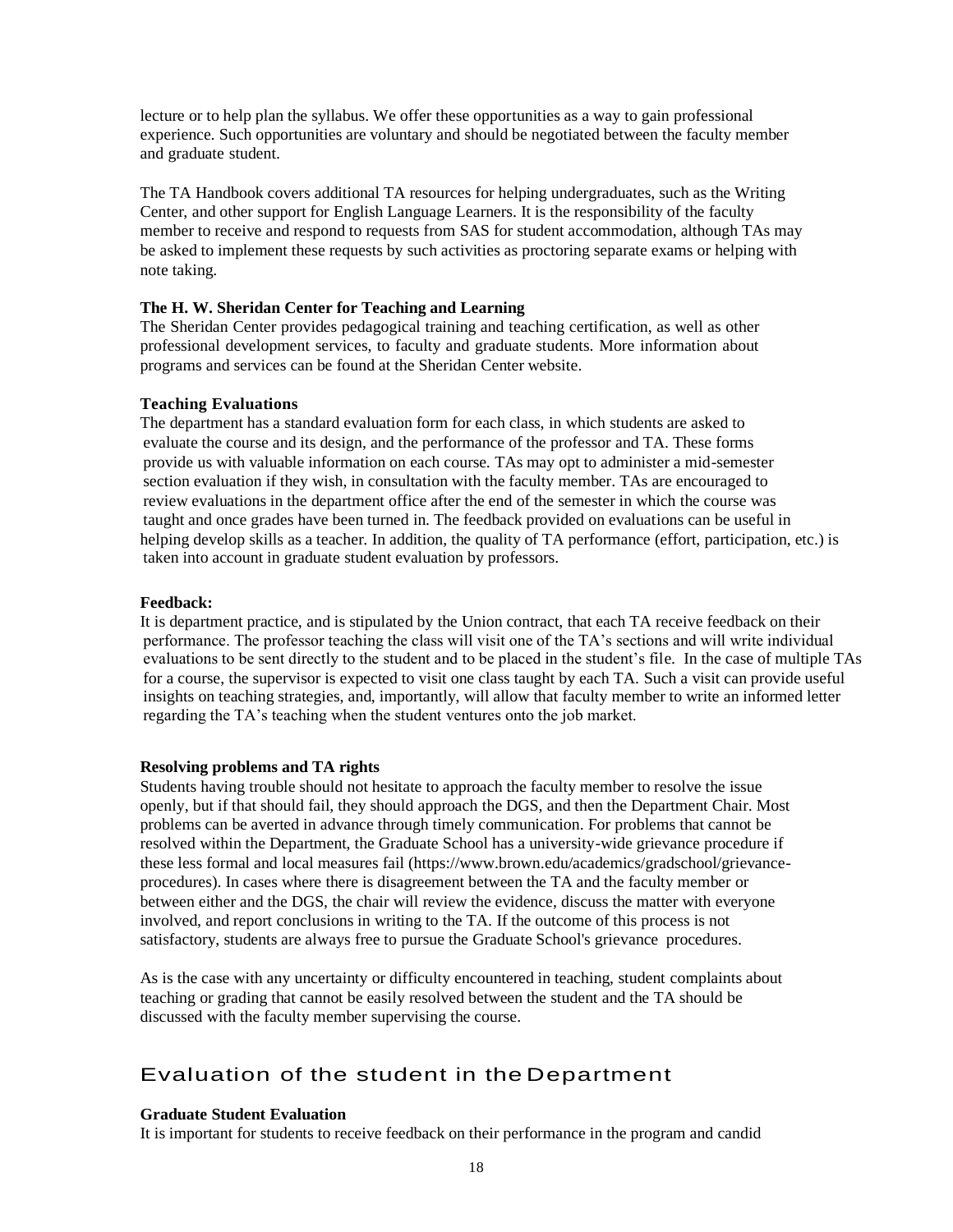evaluations of their progress toward their degrees. At the end of every semester, the faculty meets as a group to discuss each student's performance and participation in courses, their performance as a TA or proctor, and, when appropriate, their completion of program requirements and progress on the dissertation. During this faculty meeting each student is evaluated according to the Graduate School's categories of 'good' (satisfaction with the quality of work and timeliness of progress), 'satisfactory' (there are concerns about the quality of the work or timeliness of the student's progress) or 'warning' (unsatisfactory work and/or incomplete achievement of milestones in the expected time period). Areas needing improvement are identified and concerns are voiced. Students receive these evaluations as part of the written reports from the DGS at the end of each semester, and are encouraged to use them as an occasion for checking in with their advisors and the DGS. A designation of "satisfactory" should be understood as requiring improvement.

The standing in the program (based on factors described in the "Academic Requirements" section of this handbook) has a direct impact on each student's funding. Graduate School funding guarantees are contingent upon the maintenance of good academic standing in the program, as determined by the faculty evaluation, which is also taken into account when allocating any Department funds (see below).

#### **Graduate Student Files**

The Department maintains a hard-copy file for every graduate student, which is used to help the faculty assess student progress and to establish internal evaluations (see above). Most internal documentation (such as funding awards from the Graduate School or Department, the passage of language exams, etc.) will be entered into this file. Students have the right to view their files, and to submit documentation to them. It is in each student's best interest and helpful to the department to make sure that all achievements are documented. For example, award letters for external grants or honors should be submitted to the Academic Office Manager. An updated CV will also be helpful to maintain in the department file. Graduate students should also update their profiles on the department website regularly.

#### **Formal Evaluations and Student Information Sheet**

Two items are added to student files on a regular basis:

1) Anyone with whom a student works (whether as a student, proctor or TA) produces a frank written evaluation at the end of the semester. Evaluations are delivered to students along with a letter from the DGS that summarizes the faculty's evaluation of their standing and points out expectations for ongoing work and improvement.

2) At the beginning of each academic year, students will be emailed a form, which they are expected to fill out and return to the Academic Office Manager. It is important to keep this sheet accurate and up-to-date in terms of contact information, current dissertation title, and academic progress; it is placed in the file and serves as a summary of student progress. If it is not updated, students risk receiving evaluations that do not take their most recent achievements into account.

#### **Internal Funding**

Students should be aware of the various internal funding options available to them at Brown. The Graduate School offers guaranteed funding packages to incoming students. Students may also apply to the Graduate School for small grants to defray the cost of conference or research travel. (See the Graduate School website for details.) Additionally, HIAA itself has *limited* designated funds for which each grad student may apply (once per year) to aid in scholarly activities such as travel to conferences in which the student is a presenter, or to help with costs of publishing academic work. Award amounts vary with the Department's annual budget; requests should be directed to the DGS and the Academic Office Manager. Every year students at an early stage of developing their dissertation proposals, who have not yet reached the stage of the colloquium, are invited to apply for grants from the Kermit Champa Travel Award, which is intended to encourage and promote exploration in the history of art and architecture. These funds are meant to defray the costs of travel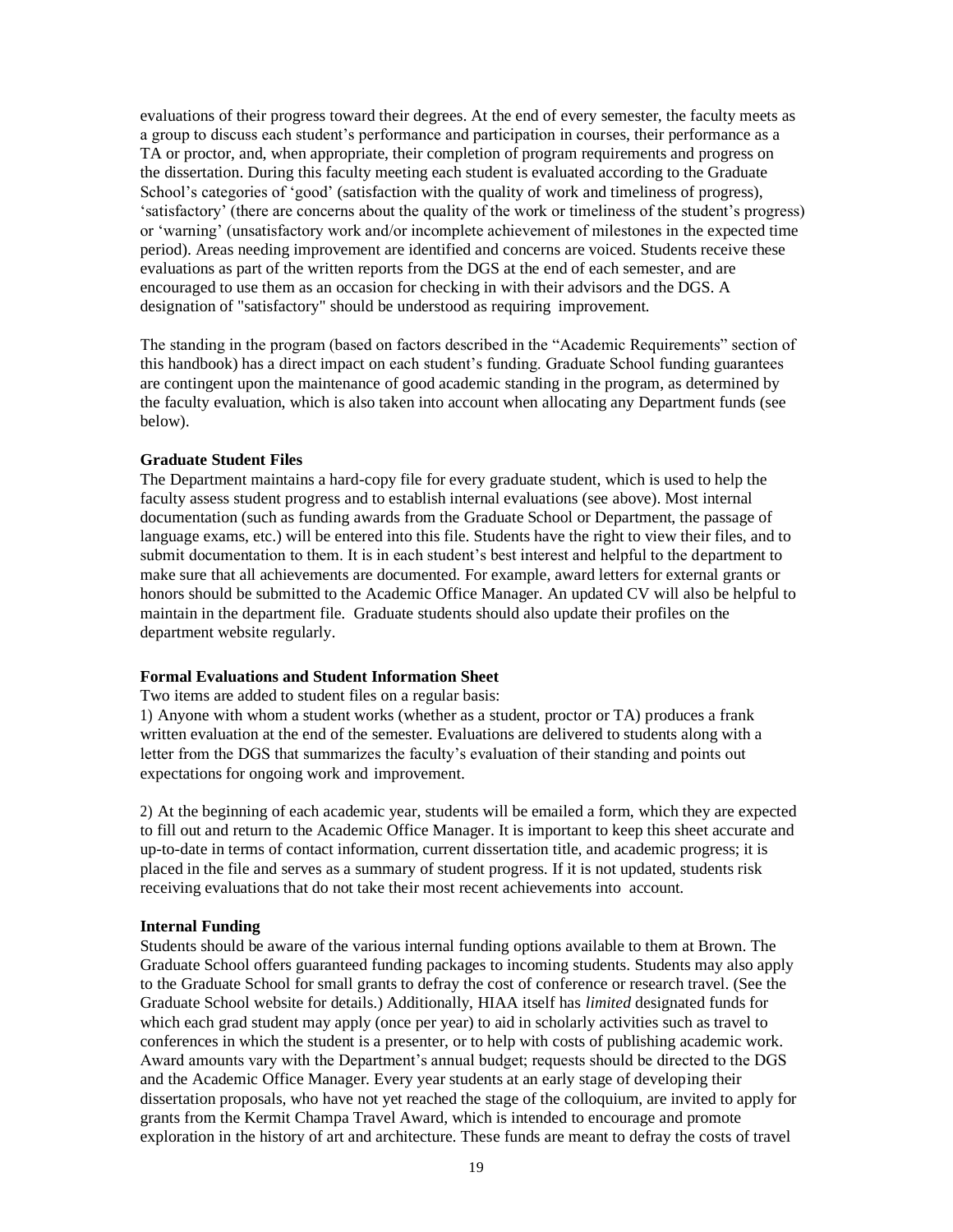undertaken to build visual and critical discernment and interpretive confidence. A call for proposals goes out to the graduate students in HIAA annually. In addition, the department awards summer funding for research, travel, language study and living expenses that support completion of the degrees. A call for requests for summer funding is sent out to students by the DGS in April and applications are reviewed by the entire faculty in early May. Also see Appendix for ExternalFunding.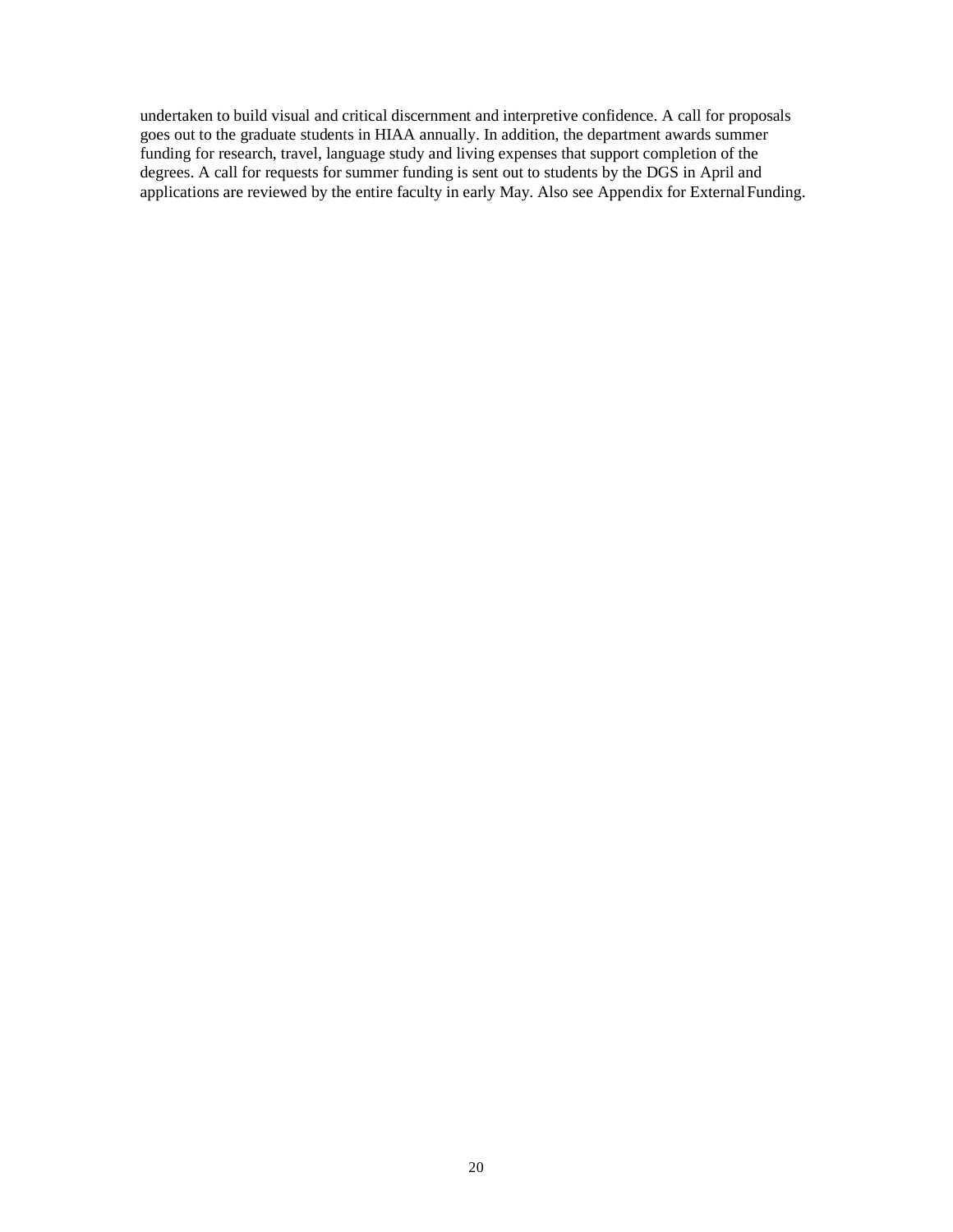# Typical Scenarios for students entering without an MA in art history

#### Year 1:

#### **Fall, Semester 1**: 4 courses in total:

•HIAA 2920 (Methods) or HIAA 2930 (Practicum)

•3 other courses that might include; graduate seminars in the department, undergraduate courses taken after discussion with the professor and the DGS and receiving a graduate course number for registration purposes, or Independent Reading courses (HIAA 2980) •Language prep (could be one of the 3 courses) •Attendance at Research Roundtables

#### **Spring, Semester 2**: 4 courses in total:

•4 courses that might include: graduate seminars in the department, undergraduate courses taken after discussion with the professor and the DGS and receiving a graduate course number for registration purposes, or Independent Reading courses (HIAA 2980) •Language prep (could be one of the 4 courses) •Attendance at Research Roundtables

**Summer**: Language preparation or other preparation towards undertaking advanced research, to be discussed with advisor and/or DGS

#### Year 2:

# **Fall, Semester 3:**

•Remaining introductory seminar (Methods or Practicum) •2 other courses; besides departmental graduate seminars, this can include Independent Reading courses (HIAA 2980**)**, courses outside of the department related to your area of study, or a course dedicated to the preparation of the Qualifying Paper (HIAA 2940) •TA or Proctorship

#### **Spring, Semester 4**:

•3 courses: Besides departmental graduate seminars, this can include Independent Reading courses (HIAA 2980), courses outside of the department related to your area of study, or a course dedicated to the preparation of the Qualifying Paper (HIAA 2940) •TA or Proctorship

**Petition for Admission to the PhD Program:** The Qualifying Paper should be completed and approved (by two faculty members) and language requirements completed by May 1<sup>*x*</sup> so that the Department can notify the Graduate School of your successful completion of MA requirements in time for commencement. If it is completed sooner it may be submitted at any time. At this time the student should petition the Department in writing, through the DGS, to be considered for admission into the PhD program. The faculty will collectively assess the student's coursework, Qualifying Paper, language requirements, and general progress and either recommend entrance or termination.

**Summer:** Preparation for general examination. Selection of two faculty members to serve as the general examination committee. Normally these will both be members of the HIAA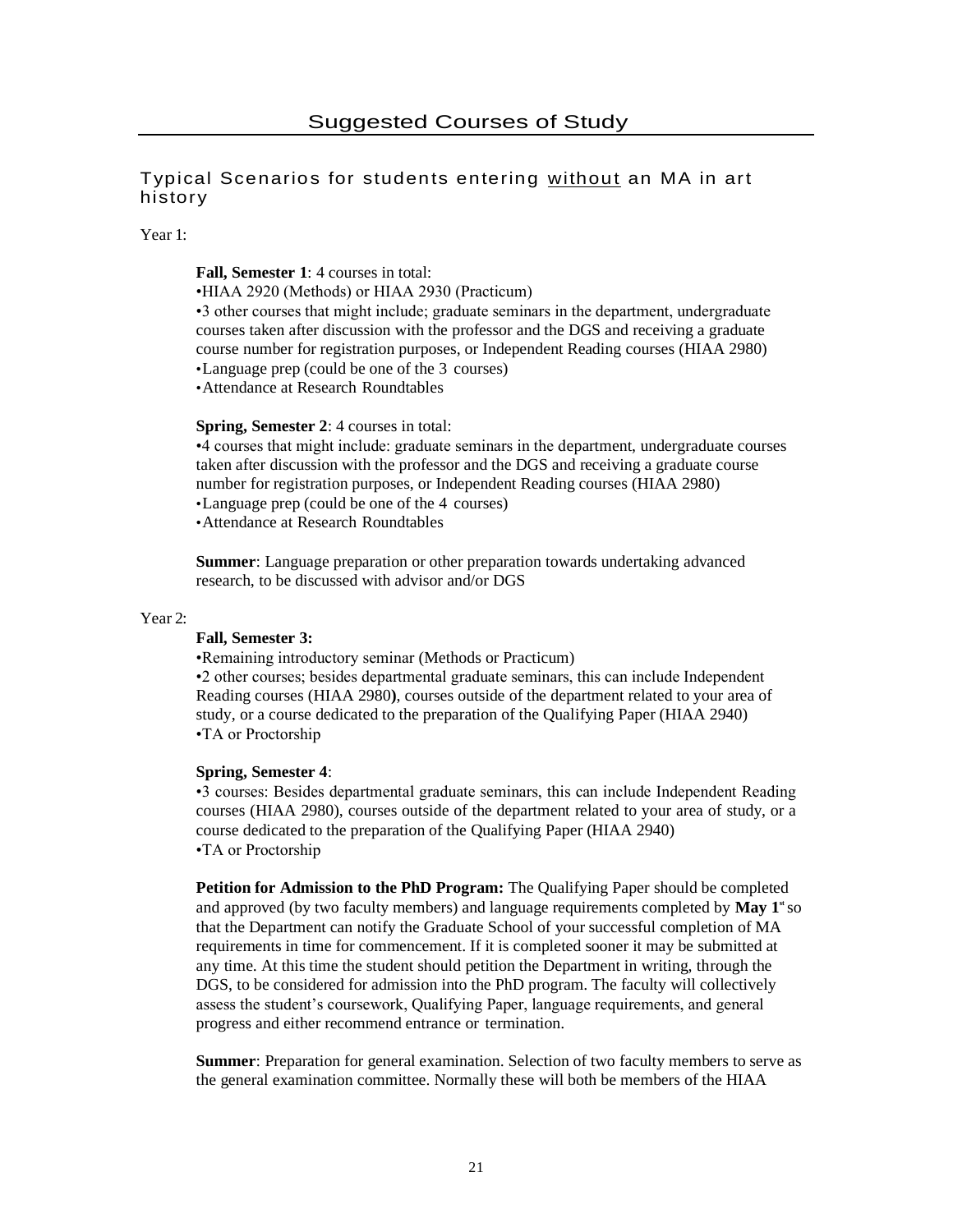faculty. They may or may not continue to serve on the student's dissertation committee. (please see "Formation of Committees").

#### Year 3:

# **Semester 5**:

•general examination must be completed by the end of the semester. •In this semester students register for 3 courses, which can include double credit Exam preparation (HIAA 2970**)** and Dissertation Research (HIAA 2983), further language preparation for specialized research, or a graduate seminar. •TA or Proctorship

#### **Semester 6**:

•Preparation of the dissertation prospectus, formation of a dissertation committee, and scheduling and passing of the colloquium. •TA or Proctorship

#### Year 4:

•Dissertation research and writing, external funding applications.

•TA or Proctorship, or fellowship year (2 semesters total, which may be taken separately in 2 academic years)

#### Year 5:

•Fifth year review with DGS

•Dissertation research and writing; external funding/postdoc/job applications, expected completion, and end of graduate school guaranteed funding. Students who plan to continue writing their dissertation into the  $6<sup>n</sup>$  year should apply for both internal and external funding opportunities available to advanced students.

• TA or Proctorship, or fellowship year if not taken the year before

Year 6:

•If still ongoing, completion of writing of dissertation, external funding/postdoc/job applications.

Note: students who do not finish their dissertations in the  $6<sup>th</sup>$  year must file Dissertation Completion Plans with the Graduate School. This process is explained on the Graduate School website, and should be discussed with the DGS and your advisor, whose approval is necessary.

#### **For a list of course numbers for HIAA graduate work please see Appendix D**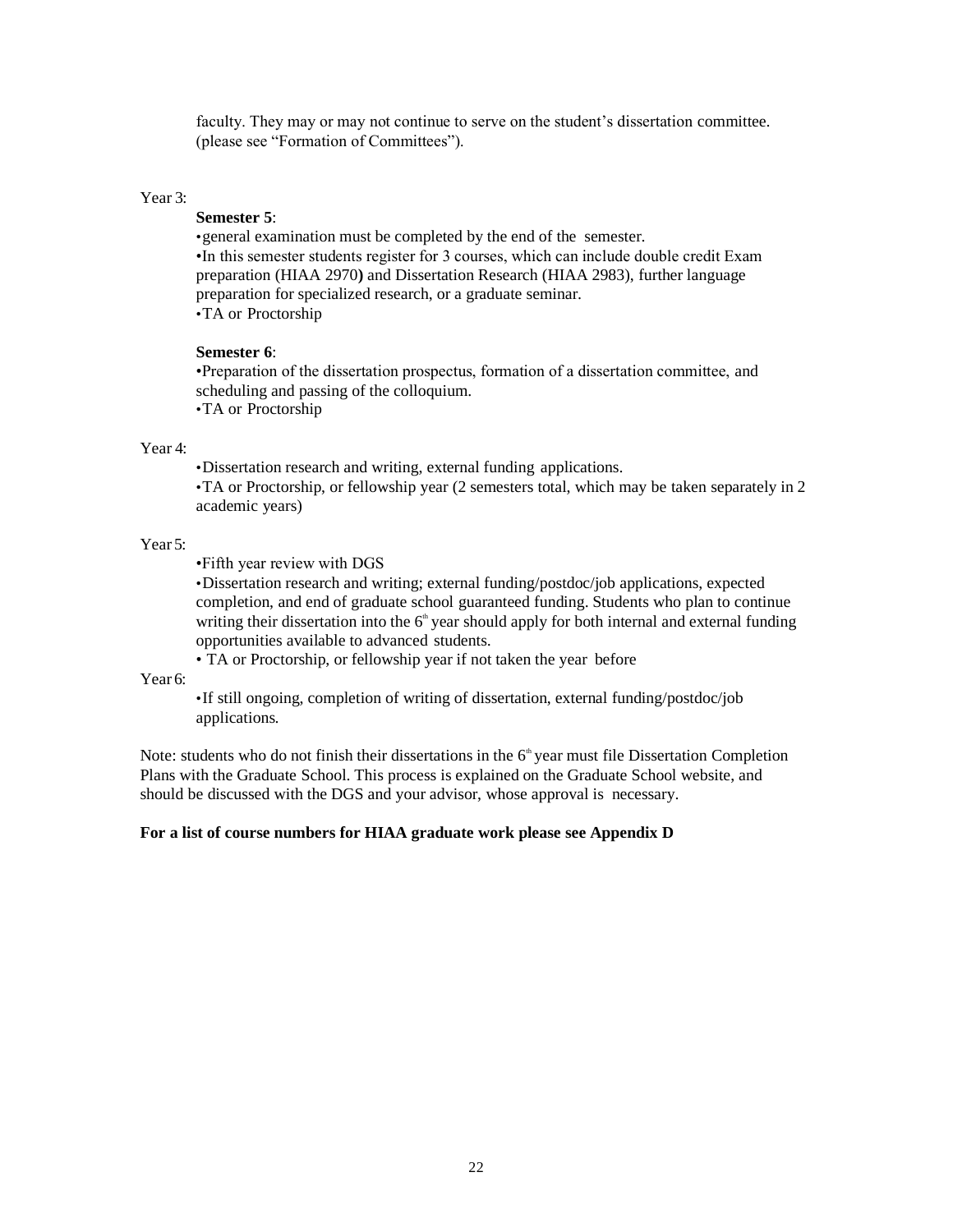# Scenario for students entering with an MA in art history, at least with one language requirement prepared , and coursework that will count towards the Program's course requirements:

[Note: Students entering with both languages and an MA thesis ready to submit as a Qualifying Paper should be able to complete their requirements earlier than suggested by this schedule. Individuals should consult with their advisor and the DGS to establish a personal timeline.]

Year 1:

#### **Fall, Semester 1:**

•HIAA 2920 (Methods) or HIAA 2930 (Practicum) •3 courses, language prep; attendance at Research Roundtables

#### **Spring, Semester 2:**

•4 courses that may include: language prep; preparation of Qualifying Paper (revision of MA thesis); attendance at Research Roundtables

**Summer:** Complete language preparation and Qualifying Paper. Selection of faculty to serve as members of the general examination committee and the dissertation committee.

#### Year 2:

# **Fall, Semester 1:**

•Remaining introductory seminar (Methods or Practicum) •Two other courses.

•Early in the semester: Qualifying Paper completed and approved and  $2<sup>nd</sup>$  language requirement completed. After completion the student should petition the department in writing, through the DGS, to be considered for admission into the PhD program. The faculty will meet to assess the student's coursework, Qualifying Paper, language requirements, and general progress and either recommend entrance or termination. Meet with general examination committee to set questions for the examination. Study for general examination.

•TA or Proctorship

#### **Spring, Semester 2:**

•general examination to be completed by the end of the semester. •TA or Proctorship

#### Year 3:

# **Fall, Semester 1:**

•dissertation prospectus completed, colloquium examination passed. •TA or Proctorship

#### **Spring, Semester 2:**

- •Dissertation research
- •TA or Proctorship

•Applications for external funding

#### Year 4:

•Dissertation research and writing, application for external funding

•TA or Proctorship or fellowship year (2 semesters total, which may be taken separately in 2 academic years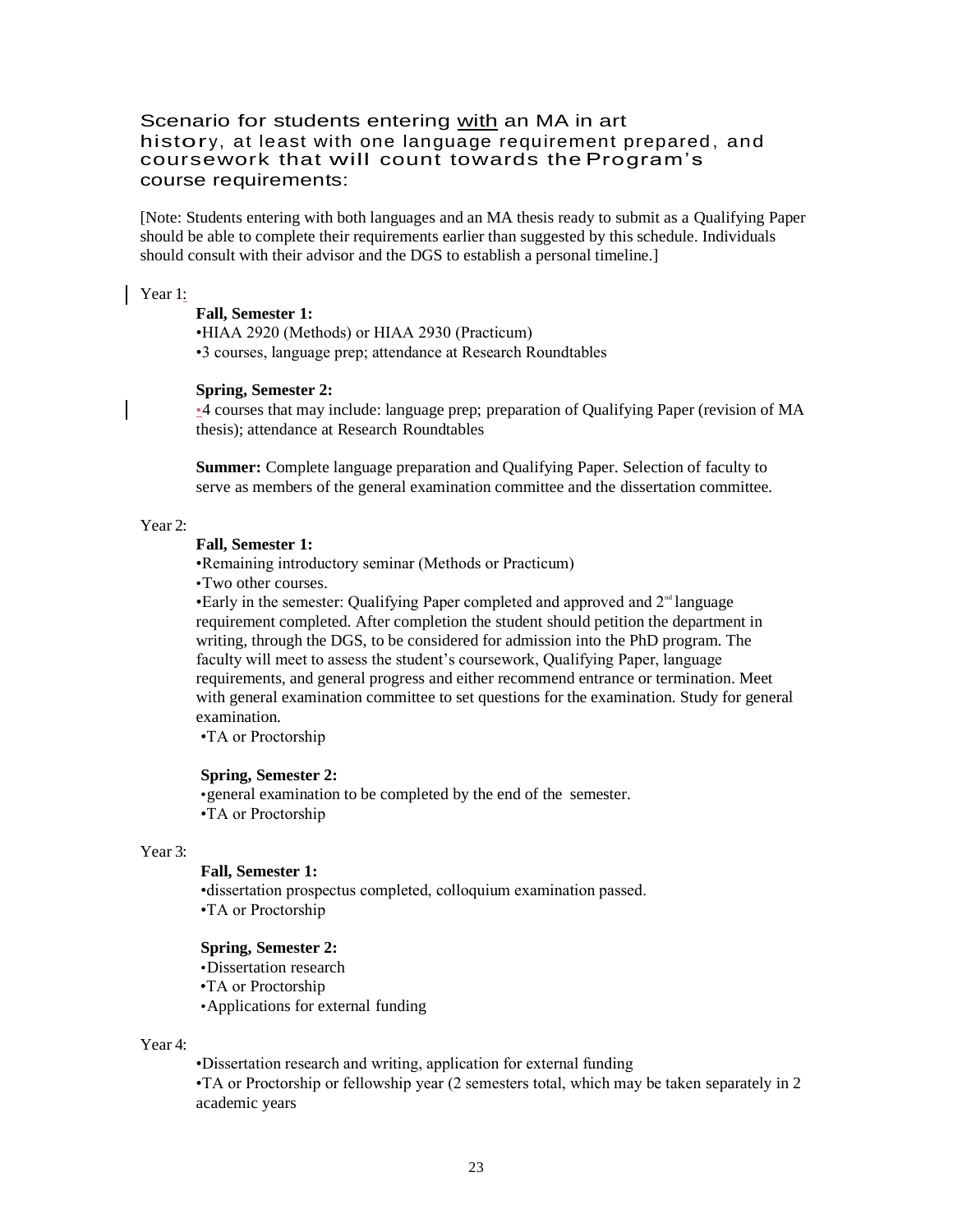# Year 5:

•Fifth year review with DGS •Completion of dissertation writing, application for internal or external funding if more time is required (guaranteed funding from the graduate school ends after year 5). Postdoc/job applications if planning on graduating. •TA or Proctorship or fellowship year if not taken in year 4

Note: students who do not finish their dissertations in the  $6<sup>th</sup>$  year must file Dissertation Completion Plans with the Graduate School. This process is explained on the Graduate School website, and should be discussed with the DGS and advisor, whose approvals are necessary.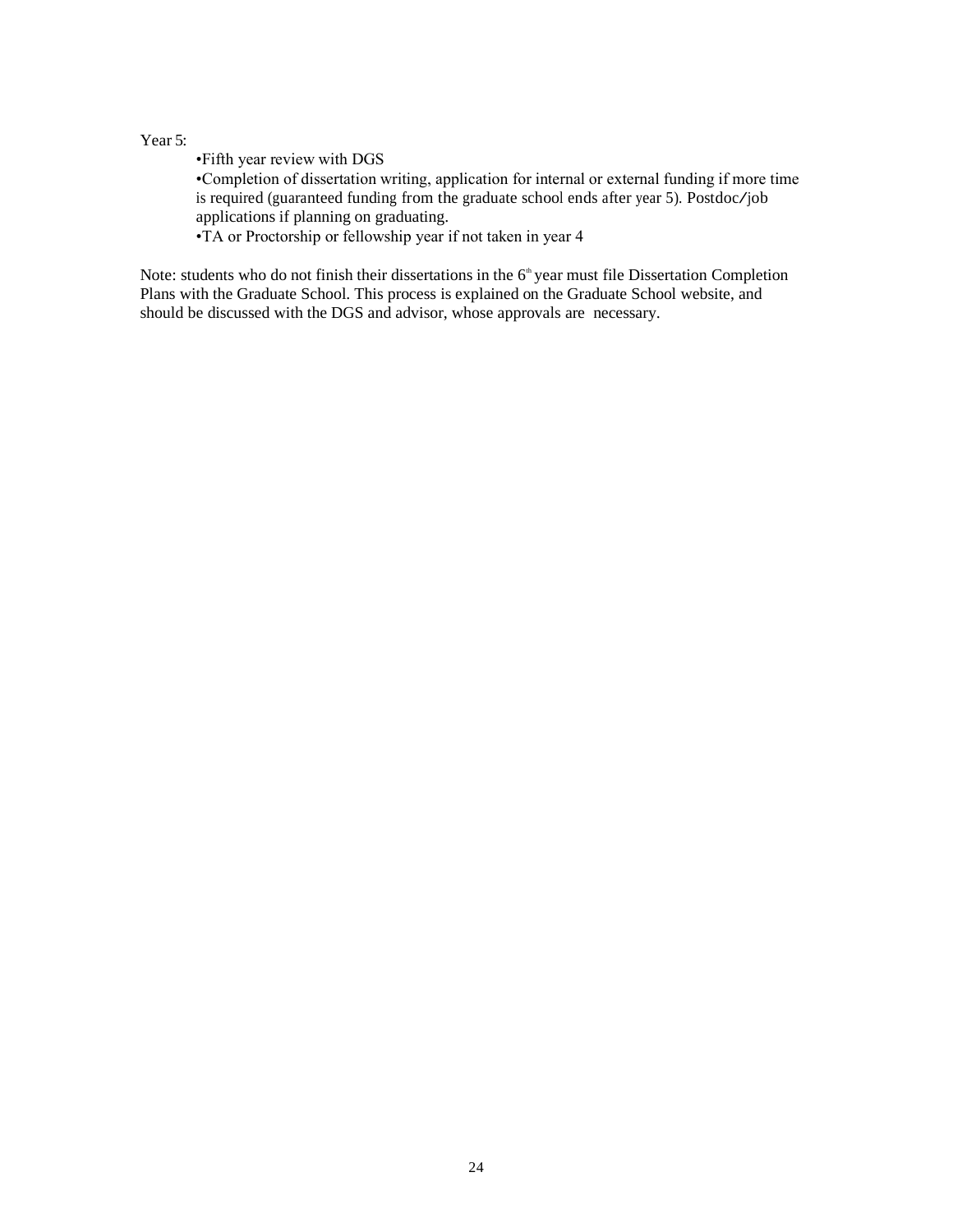Employment opportunities in academia and the museum world appear in the *CAA Careers* website, in *The Chronicle of Higher Education*, and *The Society for Architectural Historians Newsletter*. (There are also online job listing services run by these organizations. See the "Resources" section of Department website for relevant links.) Usually job applicants must send a letter of interest, a current CV, and names of references. Positions in academia may also require sample syllabi or a statement of teaching philosophy. Short-listed applicants are often invited to an interview at the annual CAA conference, and if successful, to an on-campus interview. Mock interviews with Department faculty may be arranged when you are ready to apply for jobs. **We emphasize that the most important qualification for the kinds of jobs you are likely to want is completion of the PhD before you apply for the position.** This means that completing the dissertation before the annual meeting of the CAA in February in the year you plan to apply for a job could make you a more competitive candidate.

Graduate Students of this Department have had a successful track record in obtaining positions at top universities and art museums. Brown graduate students have secured tenure-track academic positions at, among others, University of Toronto, Cornell University, Hope College, Framingham State College, National Taiwan University, Rice University, Rutgers University, Rhode Island School of Design, University of Texas, Trinity College, Tufts University, Middlebury College, University of Utrecht, University of Rhode Island, Connecticut College, and Union College. Curatorial positions have been secured at The J. Paul Getty Museum, The Cincinnati Art Museum, The National Gallery of Art, The Rhode Island School of Design Museum, The Art Institute of Chicago, the Walpole Library, and Wesleyan University, The Redwood Library, and the University of Massachusetts (Dartmouth), among others. Students have also won postdoctoral fellowships at Columbia University and the University of Pittsburgh, the Detroit Art Museum, and the National Gallery of Art among other museums.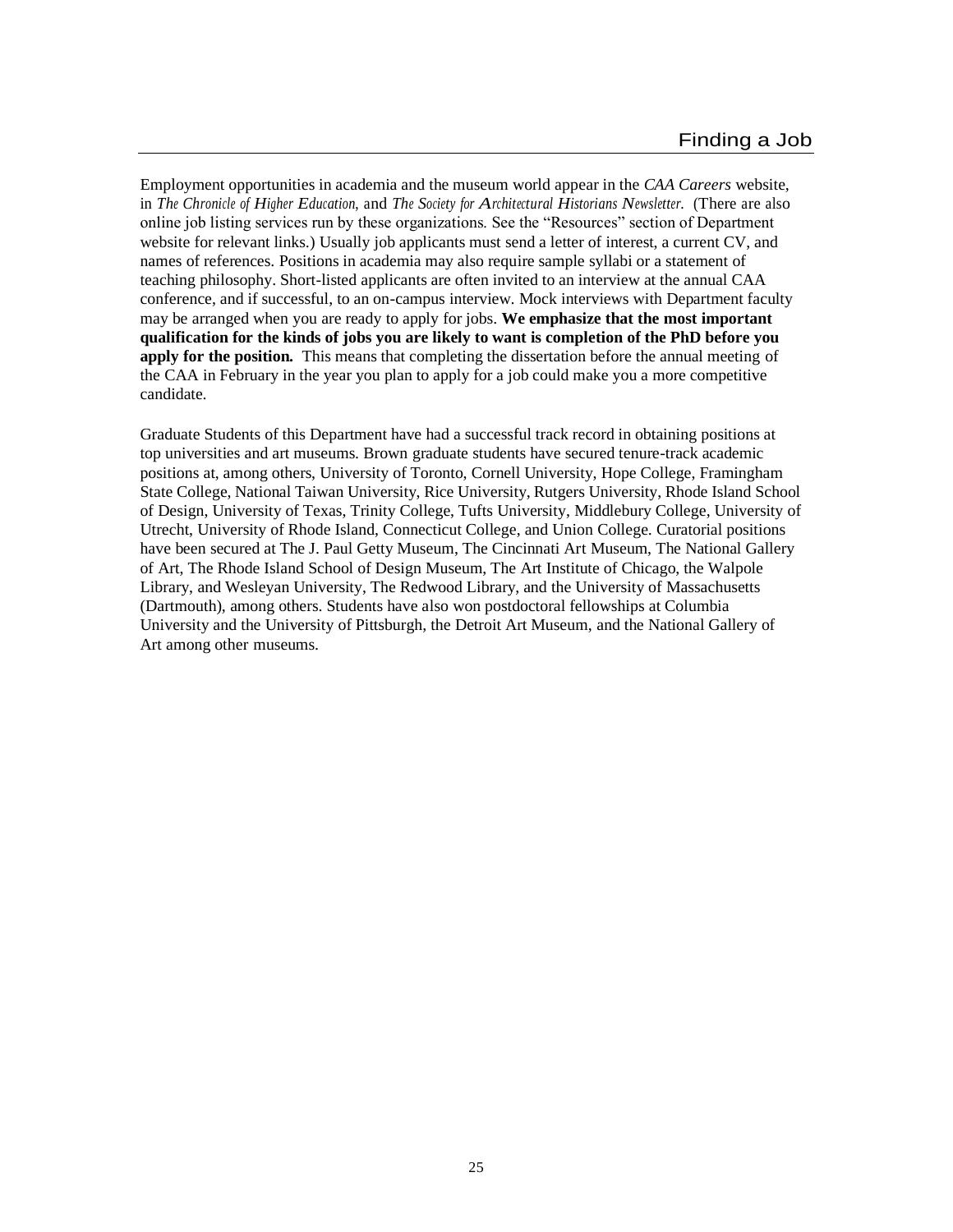We expect all students to apply for outside aid. External awards provide extended research opportunities and intellectual breadth as well as professional contacts. They also comprise public recognition of the quality of scholarly work, which is important to careers beyond Brown.

There are numerous grants and fellowships available to individuals on the basis of field of specialization, project content, personal demographics, and various other criteria. The Department does its utmost to aid students in their application process. However, students must take the initiative in researching and seeking aid. A list of grants and fellowships to which our graduate students have commonly made successful application is provided on the department website. In most cases, information is available online; in a few cases information is sent to the students via email from the office staff, or from announcements posted in the department. This is only a *partial* list. Other relevant awards may be found by using the many search tools listed on the "Resources" section of the Department's website.

Many major grants are competitive within the department, which means that we can only nominate one candidate. Nominations are decided upon by the faculty in October; students will receive an email from the office staff alerting them to the deadline for submission of proposals. The deadline is usually on or around October  $15<sup>th</sup>$ . **However, students should be aware of the approach of grant deadlines and search out funding opportunities aggressively**. Not receiving an email is not an excuse for not knowing when these deadlines come up.

Other grants are open competitions and can be applied for individually. In each case, the Department and especially advisors will give students as much assistance as possible in formulating applications. Be sure to ask for recommendation letters well in advance of deadlines, and supply letter writers with all the information necessary for them to compose and submit a timely and positive letter of reference. Note, also, that although many grant deadlines are in late fall or even winter, the summer is an ideal time to start the process of identifying and preparing to apply for grants. Grant writing can seem like a full-time occupation, but the reward in the form of research funding can make the work worthwhile. A well-written and conceived dissertation prospectus will be helpful in writing grant proposals.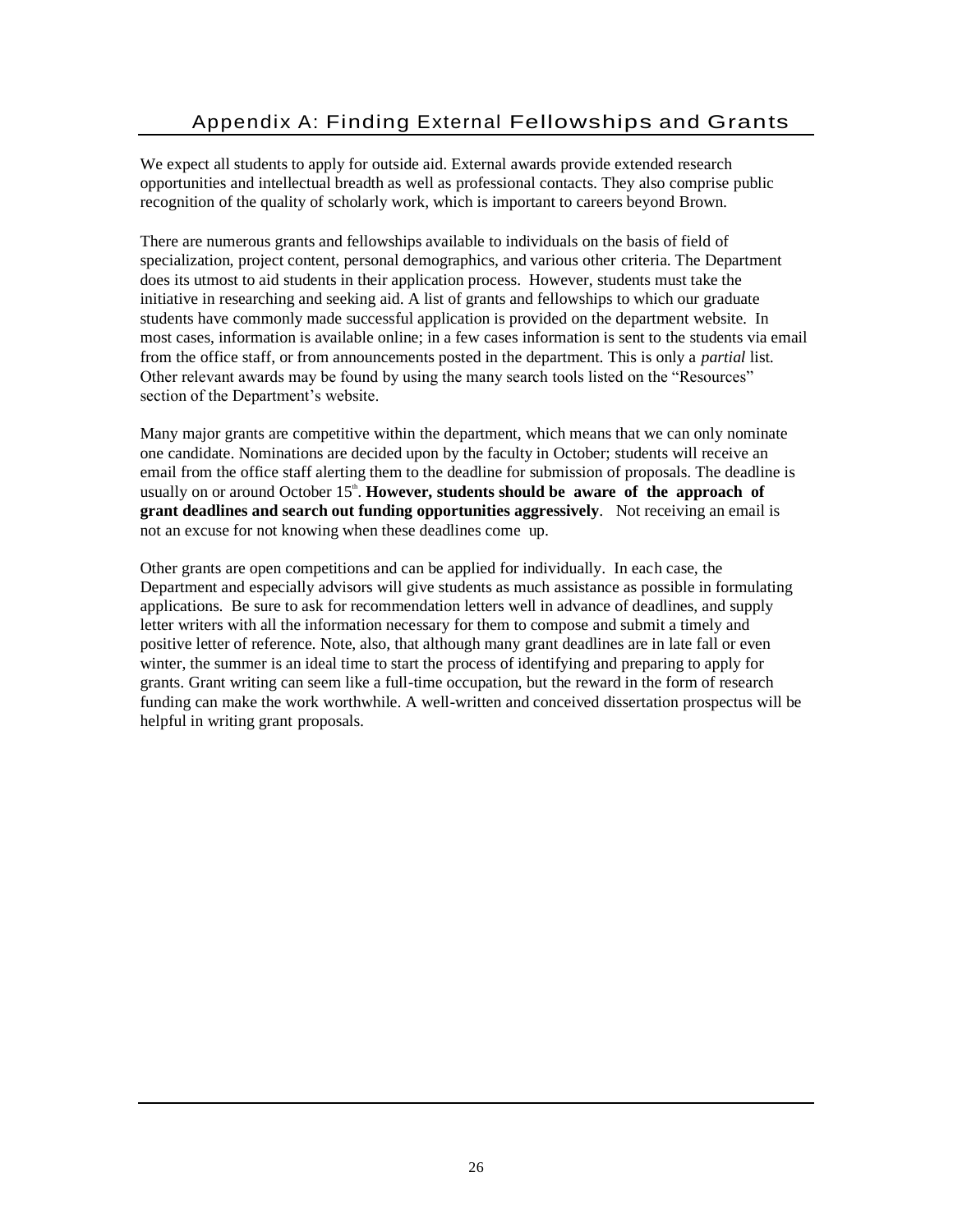# **Mailing Address**

The Department mailing address is: Department of History of Art and Architecture, Box 1855, Brown University, Providence, RI 02912. Though not necessary for correspondence other than packages, the physical street address of the List Art Center is 64 College Street. All mail sent to the Department goes first to the general graduate mailbox in the main office. It is delivered to graduate students' mailboxes in the grad student lounge daily.

# **Paychecks**

Students handle their mode of payment through a program called "Workday" by which they will be able to see options for salary distribution. Graduate School earnings statements are distributed once monthly to Diana Adamczyk. You will receive training about this, if you have questions contact Diana at the HIAA office, 223 List.

# **Email Account**

Once you receive your Brown ID, you will automatically be entered into the Electronic Address Book. You can then self-register for an email account at any of the computing clusters, and establish a password. Your email address is normally composed of your name (First\_Last@Brown.edu). The University does not maintain an off campus ISP, therefore to access the internet from home, you will need to subscribe to an internet service provider. Local options include Cox (digital cable) and Verizon (DSL, FIOS). You must then download Brown's VPN (Virtual Private Network) software in order to access Brown-restricted online services. Instructions and assistance are readily available from CIS (Brown's IT department). The CIS Help Desk number is 863-4357 (863-HELP).

### **Keys**

TA's will receive keys to the TA office and Graduate Lounge. Key access to all doors in List can be arranged through the Academic Office Manager.

## **Brown ID Card**

Your Brown ID card can be obtained (and replaced) at the Brown Card Office in J. Walter Wilson building, room 511. Their academic year and summer hours are posted on their website. Your ID card gives you access to campus libraries and academic buildings; it is also your library card, your Banner registration ID card, and your declining balance print and copy card. Your card can be enabled to grant you after hours access and access through the back door at List. Contact Diana Adamczyk in the HIAA office if you would like your card to be enabled.

### **PAWprints Money**

Each student receives a certain amount of free computer printing credited to their Brown ID card, to be used on school computers. Because policy is liable to change from year to year, please check with CIT about this.

### **Brown Bookstore**

The Brown Bookstore is located at 244 Thayer Street, across Angell Street from Paragon Restaurant (a campus standby). Besides books, it contains a campus shop, a computer and technology department, and the College Hill I featuring Blue State Coffee. You can also order regalia from the bookstore for graduation.

# **Parking**

Parking on streets near List is metered during weekday business hours. Free on-street parking near campus is possible, but one must usually look several blocks from List in order to find it. There are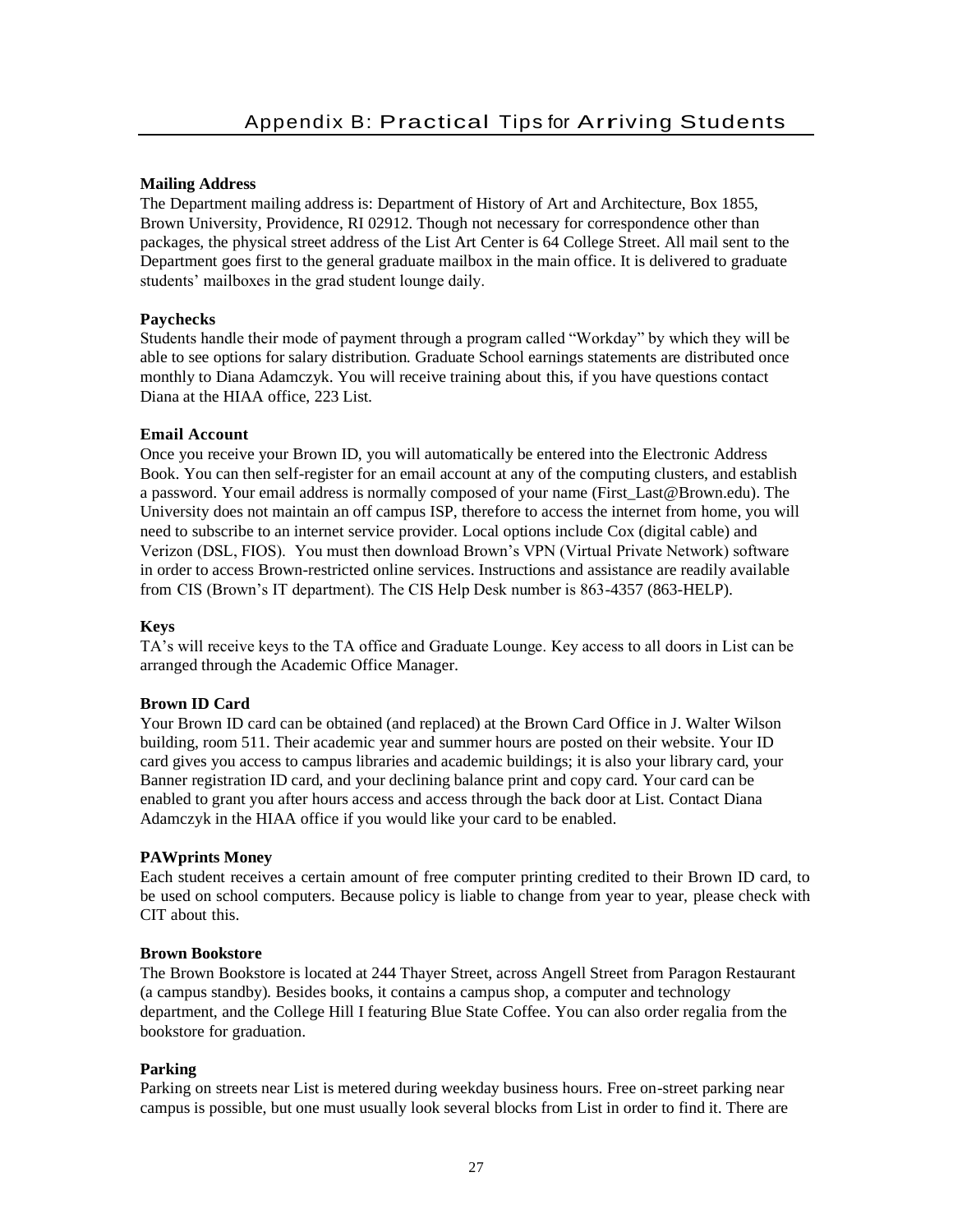several parking lots maintained by Brown, which you must purchase a pass to use. Meter readers are aggressive and efficient, and it is almost certain that improperly parked vehicles will be ticketed. It is difficult and expensive to park near the campus on a regular basis, and is discouraged. Alternatively, Brown offers free transportation to all Brown ID holders on any bus or trolley operated by RIPTA, Rhode Island's public bus system, via the UPASS program. Zipcar operates a short-term car rental cooperative in Providence with three vehicles located on the Brown campus. There is also a campus shuttle service. Many graduate students choose to live within walking or biking distance, though this is by no means a necessity. Consult the Transportation Office for further information 401-863-3157**.**

#### **Housing**

Housing is a matter of personal preference, however be aware that there are several resources that may help in making living arrangements. The Brown graduate community listserv, GSBB-L, is often used to exchange information about available or desired housing. (Subscription works on the same model as described above.) The Graduate School itself offers limited on-campus housing for grad students (See Graduate School website). The University Auxiliary Housing office maintains a housing bulletin board on campus as well as online. *The Brown Book* (a guide to life in Providence available online from the Graduate Student Council's website) may help to evaluate options in terms of price range, location, and other considerations. Craigslist.com may also be a helpful resource.

#### **Food**

There are a number of restaurants within easy walking distance of List on Benefit Street and Thayer Street. Campus Dining offers lunches in several locations, including the Blue Room Café in the student center (Faunce House) on the main green, as well as in the basement of the main refectory (affectionately called the "Ratty" on George Street, across from St. Stevens Church). The Rock and the Sciences Library have snack cafés in their lobbies. *The Brown Book* contains many local restaurant reviews and suggestions, as well as a wealth of other information about living in the Providence area. There are two Whole Foods grocery stores near campus, a more traditional grocery store (The East Side Market), and a very active Farmer's Market with a presence near or on campus that varies seasonally (see: [http://www.farmfresh.org/\)](http://www.farmfresh.org/))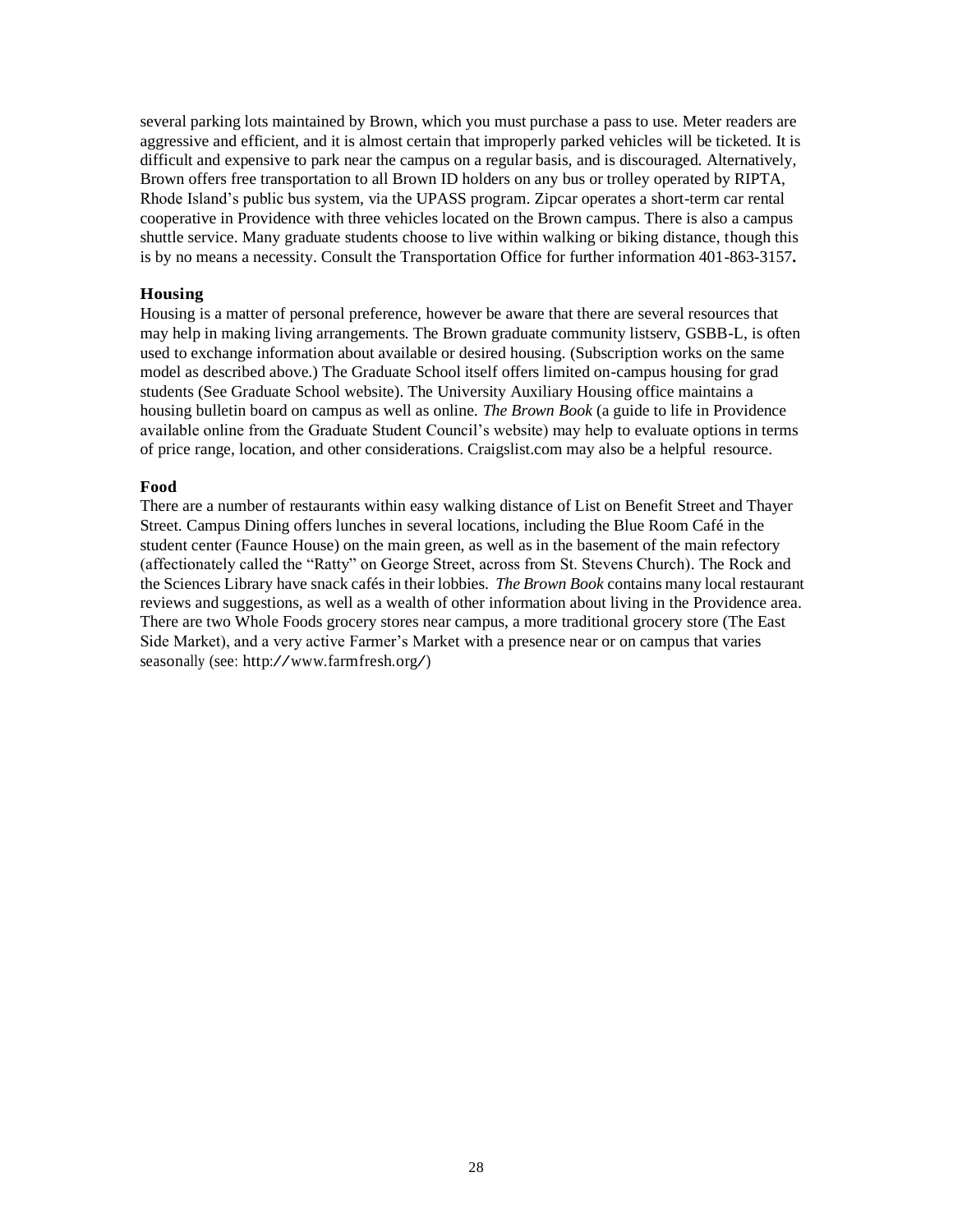# Appendix C: Program Requirements Checklist

# **<sup>10</sup> Academic Course Credits for MA/equivalent** (Enter additional credits below.)

| $\Box$ Methods                                              |                                                              |  |  |
|-------------------------------------------------------------|--------------------------------------------------------------|--|--|
| $\Box$ Practicum                                            | Of these, 1 course from each of 3 of the following 5 fields: |  |  |
| $\Box$ 2000-level HIAA seminar                              |                                                              |  |  |
| $\Box$ 2000-level HIAA seminar                              |                                                              |  |  |
| $\Box$ Department seminar                                   |                                                              |  |  |
| $\Box$ Department seminar                                   | $\Box \text{ Modern } \underline{\hspace{2cm}}$              |  |  |
| $\Box$ Department seminar                                   |                                                              |  |  |
| $\Box$ Department seminar                                   |                                                              |  |  |
| $\Box$ Non-language course                                  | $\Box$ One of these distant from time or place of your       |  |  |
| $\Box$ Non-language course                                  | intended specialization?                                     |  |  |
| $\Box$ Research Roundtables attended                        |                                                              |  |  |
| <b>Language Proficiency</b>                                 |                                                              |  |  |
| □ Proficiency exam 1 (language: __________ date: _________) |                                                              |  |  |
| $\Box$ Proficiency exam 2 (language: $\Box$ date:           |                                                              |  |  |
| <b>Qualifying Paper</b>                                     |                                                              |  |  |
|                                                             |                                                              |  |  |
|                                                             | [Granting of Master's Degree or equivalency]                 |  |  |

# □ **Petition for formal admission to PhD program**

### **24 total cumulative tuition units for PhD** (1-10 completed above.)

Units may be obtained via independent study, research credits, or formal courses (incl. languages). Program designed with advisor.

| $\Box$ 11 | $\Box$ 16 | $\Box$ 21 |
|-----------|-----------|-----------|
| $\Box$ 12 | $\Box$ 17 | $\Box$ 22 |
| $\Box$ 13 | $\Box$ 18 | $\Box$ 23 |
| $\Box$ 14 | $\Box$ 19 | $\Box$ 24 |
| $\Box$ 15 | $\Box$ 20 |           |

# **general examination**

 $\Box$  Passed (date:  $\Box$ )

# **Dissertation colloquium**

 $\square$  Passed (date: )

# □ **Dissertation accepted**

## □ **Roundtable presentation delivered**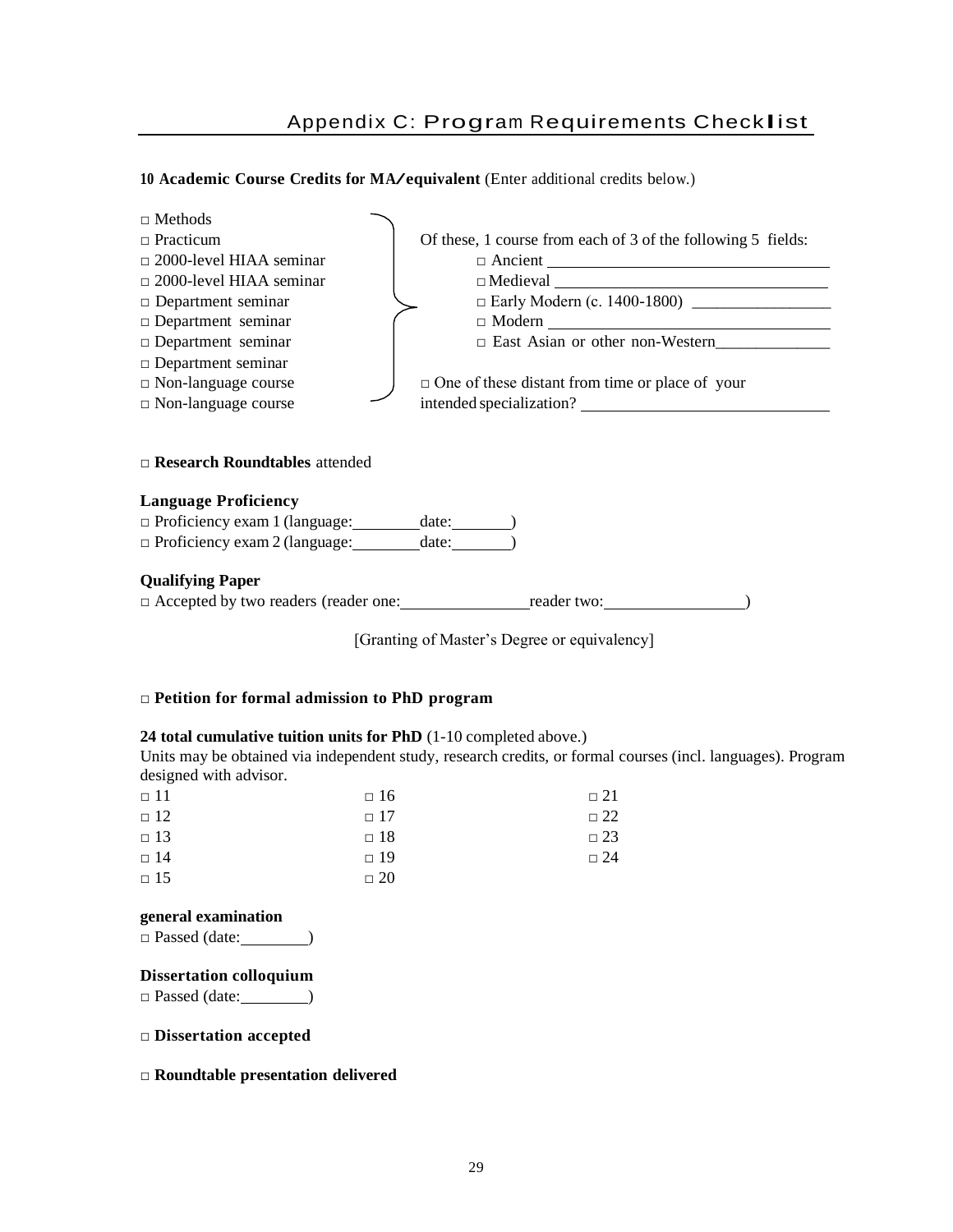# **Academic Credit Bearing (and tuition unit bearing) Course Codes**

# HIAA 2–40 - Ma'ter's Qualifying Paper Preparation

Can be taken for various credit levels. Section numbers vary by instructor. Please see the registration staff for the correct section number to use when registering for this course.

# HIAA 2–80 - Individual Reading (Single Credit)

Section numbers vary by instructor. Please see the registration staff for the correct section number to use when registering for this course.

# HIAA 2–81 - Individual Reading (Double Credit)

Section numbers vary by instructor. Please see the registration staff for the correct section number to use when registering for this course.

HIAA 2–82 - Individual Reading for the Doctoral Candidate (Single Credit) Section numbers vary by instructor. Please see the registration staff for the correct section number to use when registering for this course.

HIAA 2–83 - Dissertation Research (Double Credit) Section numbers vary by instructor. Please see the registration staff for the correct section number to use when registering for this course.

# **Non Credit Bearing (and non tuition unit bearing) Course Codes**

### HIAA 2–70 - Preliminary Examination Preparation

For graduate students who have met the tuition requirement and are paying the registration fee to continue active enrollment while preparing for their doctoral examination.

### HIAA 2–90 - Thesis Preparation

For graduate students who are preparing a thesis and who have met the tuition requirement and are paying the registration fee to continue active enrollment.

### HIAA 2–91 - Dissertation Preparation

For graduate students who are preparing a dissertation and who have met the tuition requirement and are paying the registration fee to continue active enrollment.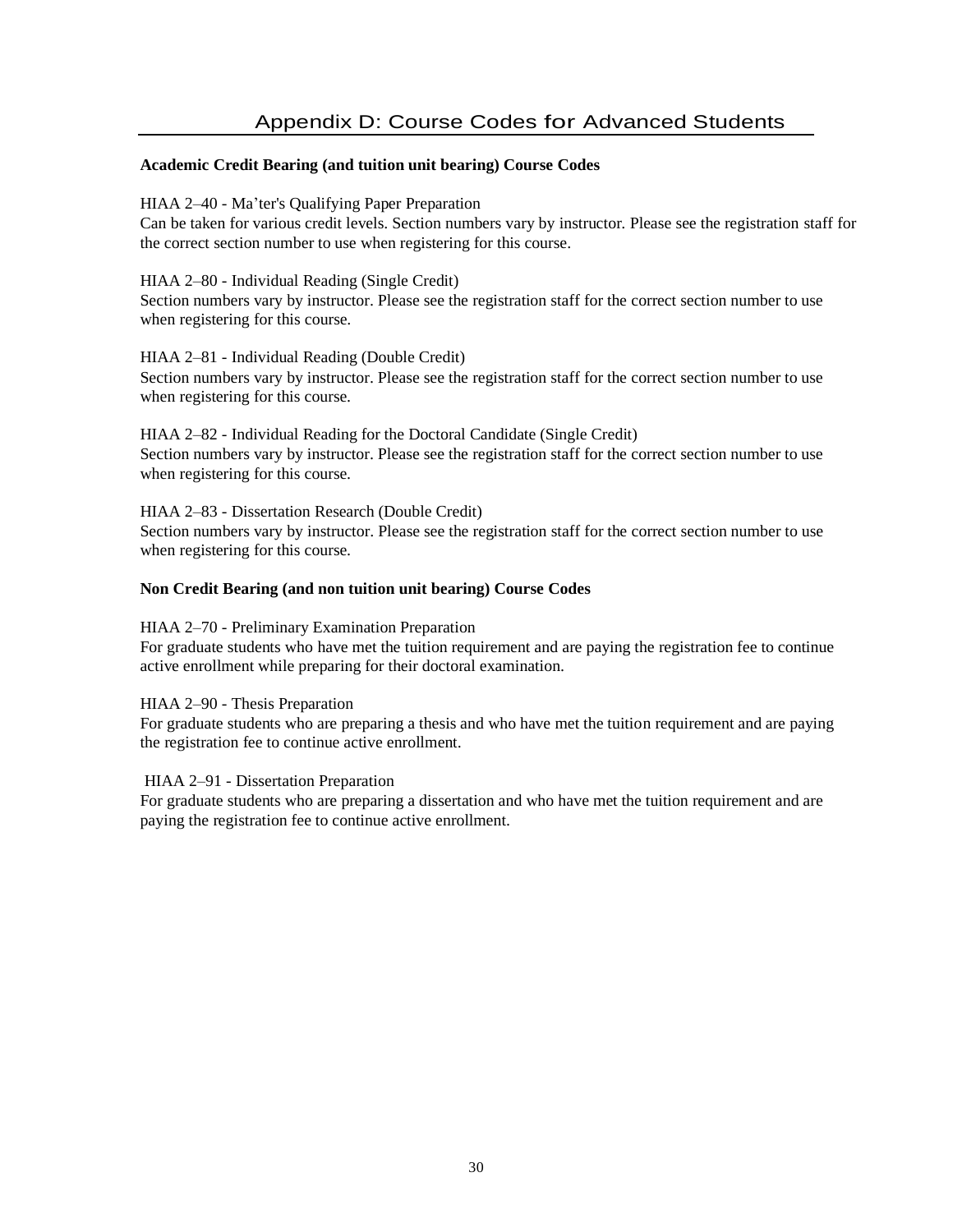# Does the Department offer a terminal MA?

We do not admit students for a terminal MA except in the case of the combined 5-year BA/MA available only to Brown undergraduates. An MA will stand as a terminal degree in those cases that students admitted for the doctoral program end their graduate study at Brown without advancing to candidacy for the PhD. Students cannot receive a second MA degree in art history from Brown if they have already earned one elsewhere.

# Can I enroll in classes at other schools and universities?

Brown has reciprocity agreements with Harvard and RISD; graduate students in the program may take appropriate courses at these institutions without additional tuition fees—with permission of the instructor and your advisor. If you wish to take a graduate course at another accredited university in the area, arrangements can be made on a case-by-case basis.

# Are there distribution requirements?

Before they apply to be formally admitted to the PhD program, students must complete coursework in at least five fields of the history of art and architecture: Ancient, Medieval, Early Modern, Modern, East Asian or other non-western. Students must take one course in an area distant in time or place from the area in which they intend to specialize. Practicum and Methods courses may be counted towards the distribution requirements (for example, a Practicum in Pop-Art may fulfill a Contemporary/Modern requirement). Students entering with the MA may request that courses taken at the granting institution be counted towards distribution requirement (see Transfer Credits, below).

# What are tuition units?

To be considered a full-time student, you need to carry a load of four courses each semester or its equivalent—the Graduate School refers to these as "**tuition units**." A full year's tuition equals 8 tuition units. It is important to note that tuition units are not the same as academic units. PhD students are required to enroll in and complete 13 courses for academic credit, but must pay for 24 tuition units whether further formal courses or individual reading/research credits are taken. As soon as 24 tuition units have been completed, students will register using non-credit-bearing course codes and pay an enrollment fee, a health insurance fee, and a health services fee. For students within the period of guaranteed funding, all of these fees should fall within the funding package. Students must continue to pay these fees after fulfilling their 24 tuition credits if they are no longer taking academic courses but still want to be considered as working toward the PhD. Please see the Graduate School website for tuition requirement details.

# Can I transfer credits from another graduate program?

Students entering the program with an MA degree in art/architectural history may receive up to 8 credits for art/architectural history courses taken in their previous graduate program. If approved, these count toward the 3-year residency requirement (4 credits = one semester, 8 credits = two semesters of residency). Previous coursework may also fulfill distribution requirements, independent of credit transfer, creating room in students' schedules for coursework (including Independent Reading courses) more closely tied to the dissertation. Coursework done outside the field cannot be transferred for credit at Brown.

# Can I file for an incomplete?

Time management and timely completion of the work you have contracted to do are important aspects of professional development. Students are not permitted to hold more than one grade of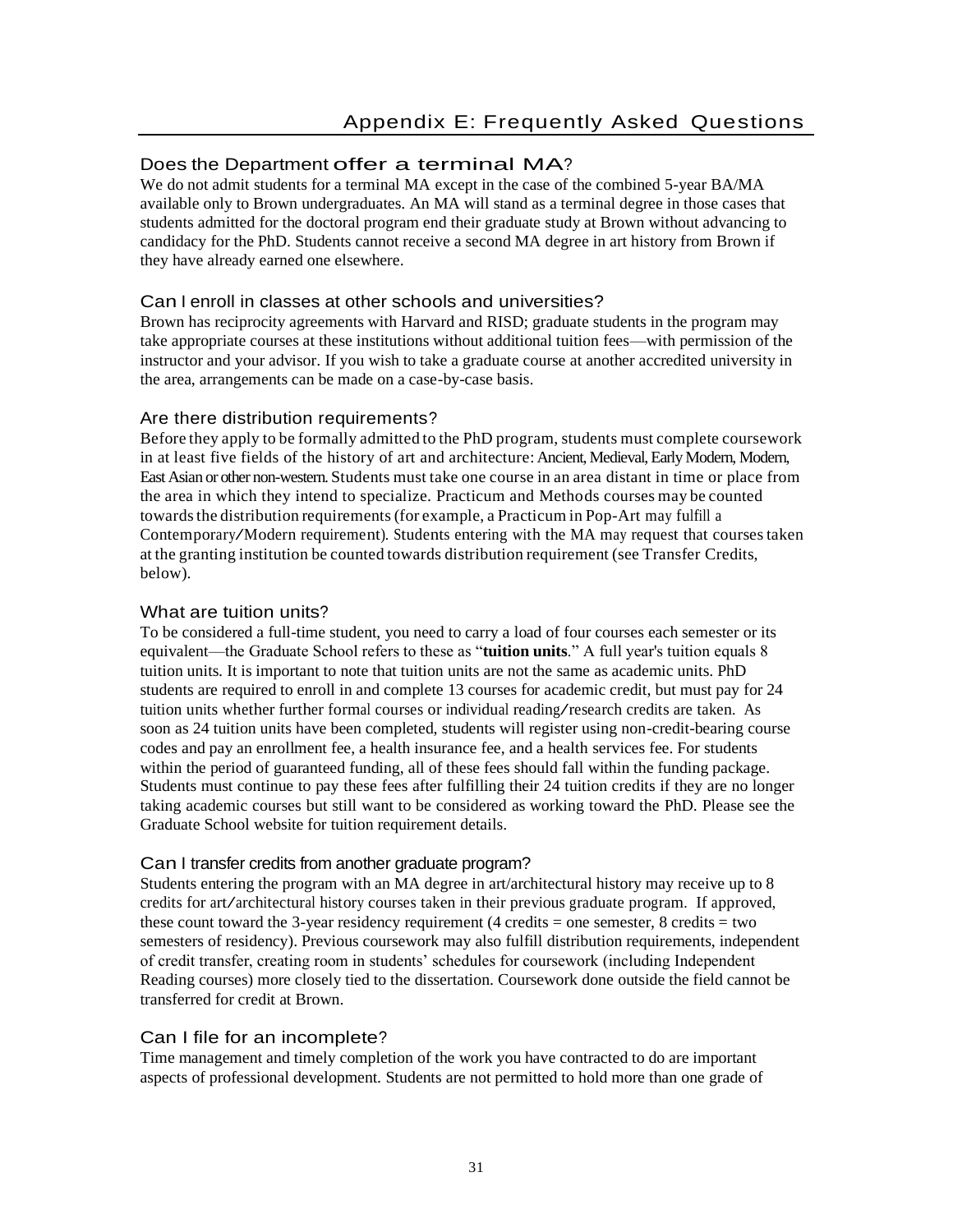"Incomplete" at any given time. Be aware that an Incomplete makes it difficult for the faculty to evaluate the student, and can display evidence of poor planning ability. Students should make every effort to complete work on time, and to discuss their progress with faculty regularly. A pattern of Incompletes will be considered negatively in evaluation of student standing. Students having trouble completing coursework should be proactive about meeting with advisors, professors or the DGS to find solutions that will keep them on track.

# What is the teaching requirement?

Because Brown's doctoral programs train graduate students to become educators as well as researchers, teaching is an integral part of graduate education. All doctoral students in the History of Art and Architecture graduate program are required to train as teaching assistants for at least two semesters. In consultation with the DGS, this requirement may be fulfilled during any of the years in the program. Students do not teach during their first year. Students holding TAships or proctorships register for only three courses per semester under University regulations, the TAship or proctorship counting as a fourth course. Students are still considered full-time in this case.

# When might I change my student status?

### **Traveling Scholar Status (Advanced Status)**

Traveling Scholars are active students who engage in full-time research away from Brown, for example, if you have won a travel award or are on a fellowship. There is a fee for this status (equal to the cost of enrollment), but you do not have to pay health services or activities fees, and you may apply for a health insurance waiver or subsidy. Not all Brown facilities are available to traveling scholars. Further information and forms are available on the Graduate School website. For the most up-to-date explanation of the University policy, which is subject to change, see the Graduate School Handbook under "*Advanced Status (opting-out of Graduate School Support)"* and visit the Graduate School website.

# **Leaves of Absence**

Leaves of Absence are granted for a variety of professional, educational, medical, and personal reasons. They are granted for one semester or for one year, and may be extended to two years if necessary. On leave of absence, no student may take examinations, use any of the facilities of the University (including the services of a dissertation or thesis advisor), submit a thesis or dissertation, or be a candidate for an advanced degree unless properly enrolled. Students who re-enroll after an approved leave of absence may be charged a readmission fee in addition to the appropriate tuition or enrollment fee. Library borrowing privileges can be purchased (inquire at the Rockefeller Library Circulation desk). If you are an alumnus, such as a Master's degree holder, you may use the library under that status. Further information and forms are available on the Graduate School website. Other leaves, such as professional leaves to take a paid position for a limited period of time, are available from the Graduate School. In general, this is not recommended, as it delays your time to completion. However, occasionally an opportunity arises that the student and advisor feel will help the student's intellectual growth and should be undertaken.

# What is the residency requirement?

The normal residency requirement is the equivalent of three years of full-time study beyond the bachelor's degree; at least two semesters beyond the MA must be spent exclusively in full-time study at Brown. No more than the equivalent of one full year of study may be transferred from work previously undertaken before coming to Brown. A student who desires residency credit for work done elsewhere should file an application after completing at least one semester at Brown. Forms are available from the Office of the Registrar.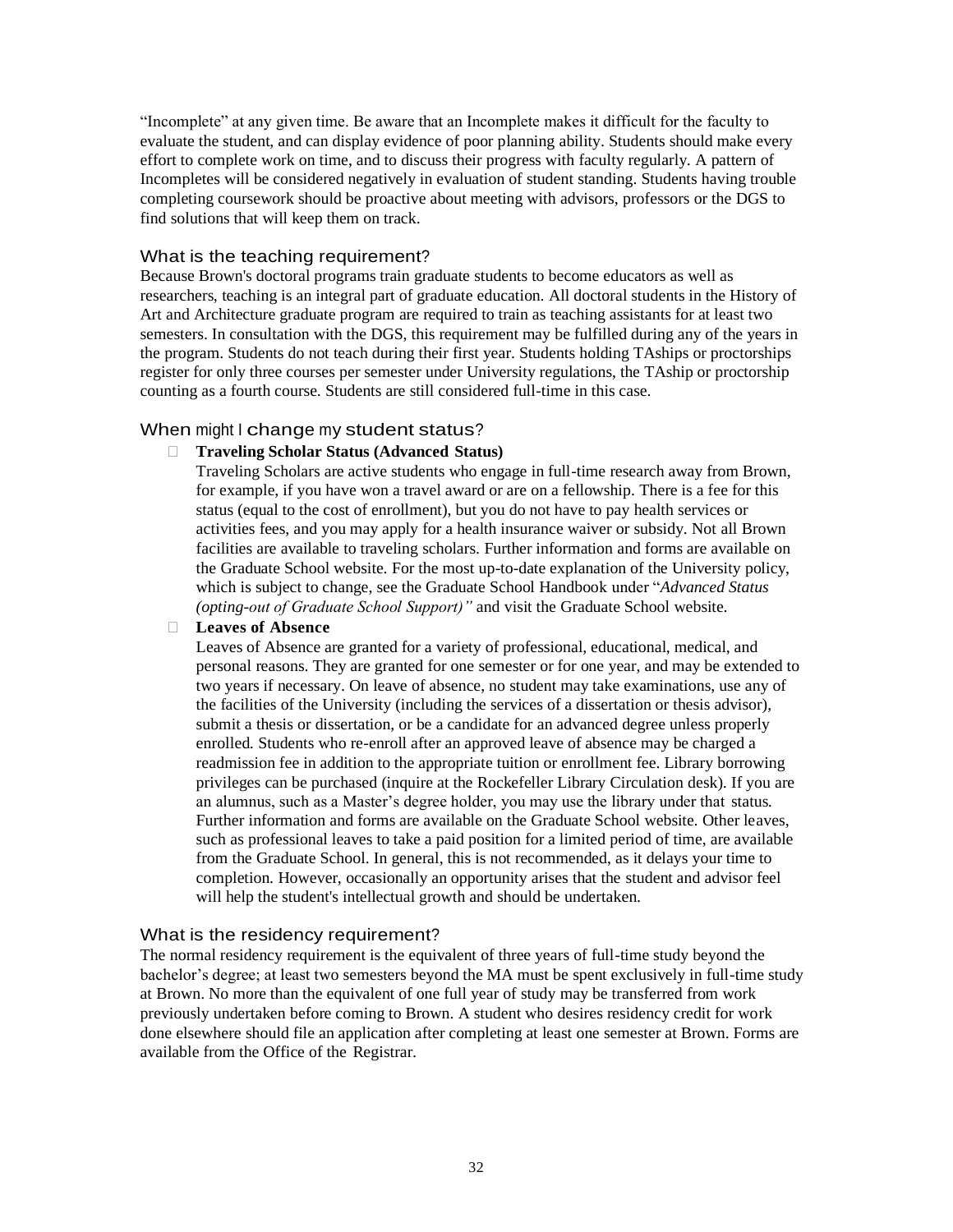# **Excerpts from the Union Contract, relevant to TA, TA II, TF and Proctor Assignments (slightly reformatted and edited)**

For the full text of the Collective Bargaining Agreement made between Brown and SUGSE, see: [https://www.brown.edu/about/administration/human-resources/sites/human](https://www.brown.edu/about/administration/human-resources/sites/human-resources/files/Brown%20SUGSE%20Final%20Agreement_061520.pdf)[resources/files/Brown%20SUGSE%20Final%20Agreement\\_061520.pdf](https://www.brown.edu/about/administration/human-resources/sites/human-resources/files/Brown%20SUGSE%20Final%20Agreement_061520.pdf)

# **C. Definition of Assigned Positions**

# **1. Teaching Assistant.**

A Teaching Assistant (TA) assists a faculty member both inside and outside the classroom on activities related to the teaching of a particular course. The nature of the tasks may vary depending on the teaching needs of the individual department. TAs are supervised by a faculty member and do not bear primary responsibility for the design or implementation of a course. Appointments are made in the sole discretion of the Graduate School on the basis of departmental recommendations. The duties of a TA vary across courses and departments and examples of standard duties may include some classroom teaching, the presentation of occasional lectures, leading discussion sections, preparing and supervising labs, conducting 15 tutorials, holding office hours, grading papers, problem sets, quizzes, and examinations, and other programmatic duties for a course.

# **2. Teaching Assistant II.**

A Teaching Assistant II (TA II) is a TA who bears primary responsibility for instruction and grading of a particular course. This does not include guest lecturing or irregular and infrequent instruction of a course section. Appointments are made in the sole discretion of the Graduate School on the basis of departmental recommendations.

### **3. Teaching Fellow.**

A Teaching Fellow (TF) is an advanced student with teaching experience who is responsible for the design and teaching of their own course. Teaching Fellows bear primary responsibility for the gradable component of a course and serve as the instructor of record. Eligibility for appointment as a Teaching Fellow varies across departments. Appointments are made in the sole discretion of the Graduate School on the basis of departmental recommendations.

### **(4. Research Assistant.)**

Not normally an appointment in HIAA)

# **5. Proctors.**

Graduate Student Employees assigned as Proctors serve in non-instructional positions with an academic department, degree program, or through another research, academic, or administrative office. Proctors perform work (research, program development, projects, etc.) that is pre-defined and relevant to the appointing department or office's academic objectives. These positions are intended to foster the professional development and/or research interests of Graduate Student Employees. Under no circumstances are proctors to be used for general administrative work. Appointments are made in the sole discretion of the Graduate School on the basis of departmental recommendations and programmatic need.

# **D. Academic Authority of the University**

The University and the Union acknowledge that the University retains sole authority over academic and student matters, including the number of Graduate Student Employee positions (TA, TA II, TF, RA and Proctor), the appointment of individuals to these positions, the criteria for appointment to those positions, and matters pertaining to course assignment and reassignment, course schedules, content, supervision of courses, curricula, research assignments, and research programs.

### **E. Timelines**

### **1. Appointments.**

The University shall normally notify Graduate Student Employees in writing of their appointment as a TA, TA II, TF, RA or Proctor at least two (2) months before the start of the semester in which their appointment begins. …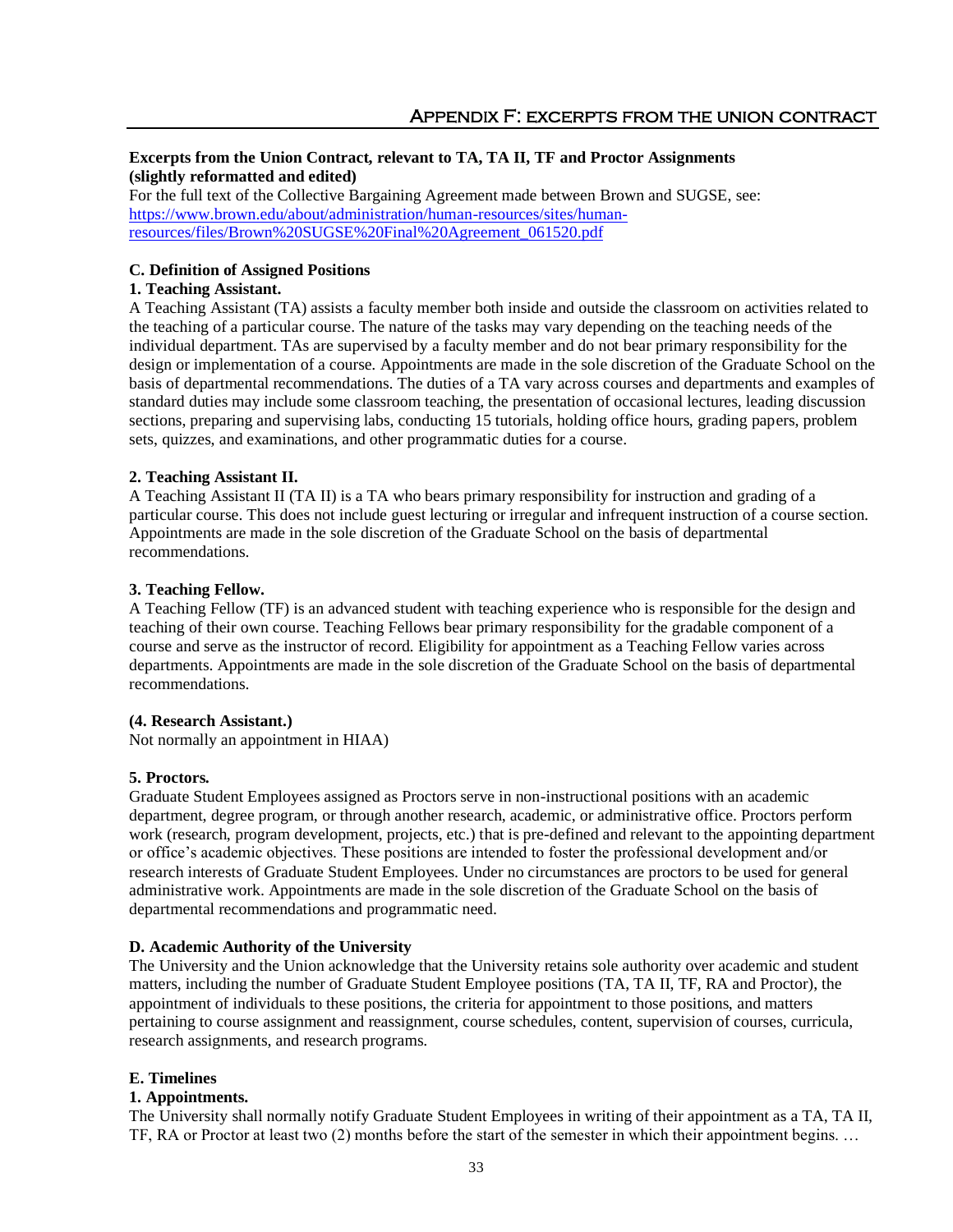The University and the Union acknowledge that due to complexities of academic management across the large number of schools, departments and programs in which Graduate Student Employees are appointed it is not realistic that all information about all appointments will be known two (2) months before the start of the semester in which the appointment begins. The University will endeavor in good faith to provide as much information as possible within these timelines and the Union acknowledges that due to the nature of academic appointments some flexibility and expectation of changing circumstances is to be expected.

### **2. Assignment of Course as a TA or TA II.**

The University and the Union acknowledge that due to Brown's open curriculum, undergraduate enrollment of courses, and the need for TA or TA II positions in those courses, may fluctuate from semester to semester. The University will endeavor in good faith to provide Graduate Student Employees with as much advance notice of their course assignment as possible while reserving the right to change assignments based on factors such as course cancellations, new course offerings, or course enrollments up until three (3) business days after the last day by which undergraduate students may add a course without paying a fee in each semester. When a Graduate Student Employee in a University department or program believes they have not received reasonable notice of their course assignment they may bring that concern directly to the Dean of the Graduate School or their designee. The Dean of the Graduate School or their designee will meet with the concerned Graduate Student Employees within seven (7) business days of being made aware of the concern and will endeavor to resolve the concerns in a timely manner. The University shall notify the Graduate Student Employee concerned in writing of any action(s) taken to resolve the matter. Additionally, the University shall create a log of instances in which a Graduate Student Employee brings such a concern to the Dean of the Graduate School to include, at a minimum, the University department or program involved and the action(s) taken, if any, to resolve the matter. At least once per year, the University shall share the log with the Union to document the scope and nature of the concerns.

# **3. Notification**

Subject to this general condition, the University shall make a good faith effort to notify Graduate Student Employees appointed as a TA or TA II of their course assignment:

- (1) By August 1 for the Fall Semester.
- (2) By January 1 for the Spring Semester.
- (3) By June 1 for Summer Session. 3.

### **4. Grievance**

A Graduate Student Employee who does not receive notice of appointment or assignment of a course as a TA or TA II from the University within the timeframe set above will be responsible for notifying their supervisor or Program Director of Graduate Study and may also request an explanation from the University as to why the notice was delayed. Upon receiving such a request, the University will review the request to determine the underlying circumstances for the delay.

# **F. Letters of Appointment.**

# **1. Letter of Appointment.**

The letter of appointment shall include, subject to the qualifications and flexibility around timelines described above, the following information:

- a) Appointment title;
- b) Effective starting and, if known, the end dates of the appointment;
- c) Employment unit (e.g., department, institute, center, etc.);
- d) Amount of stipend/funding attributable to instructional or research services for the term of the appointment;

e) A description of the general duties that the Graduate Student Employee will be required to perform to the extent known at the time of the issuance of the Letter of Appointment;

f) Supervisor's name and contact information;

g) Instructions on where to find information regarding benefits of graduate student status not detailed in this Agreement or readily available on University web pages for graduate students.

h) Assigned hours where known and relevant to the appointment;

i) Inclusion in the bargaining unit for the period of the appointment;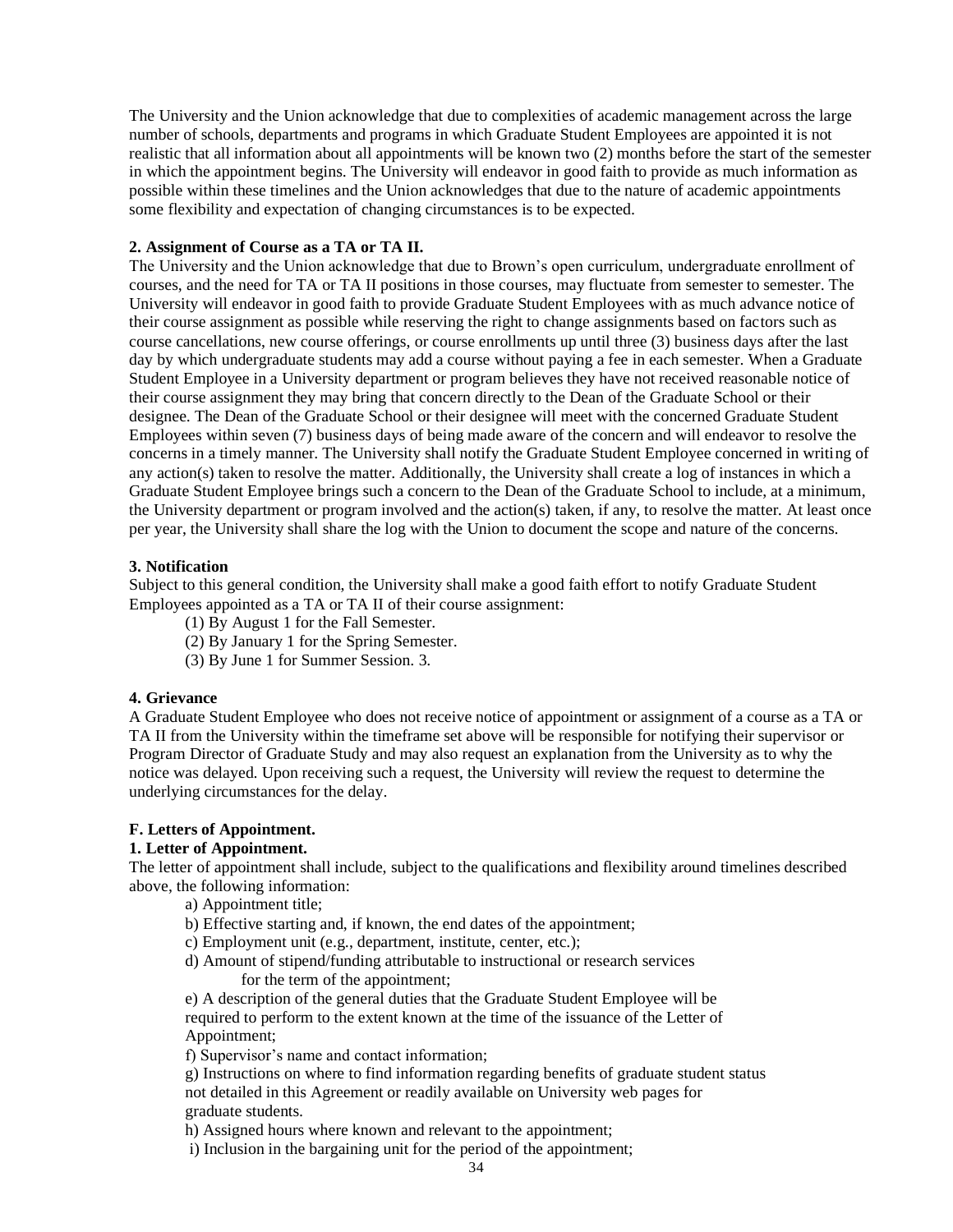and j) Contact information for questions regarding appointments, working conditions, and benefits.

### **2. Assignment of Course as TA or TA II.**

The University shall provide, subject to the qualifications and flexibility around timelines described above, a Graduate Student Employee assigned to a Course as a TA or TA II with applicable documentation detailing examples of the specific duties of the assigned course for that semester, including but not limited to:

- (a) The assigned course title and description;
- (b) The course meeting times and location(s);
- (c) The maximum number of students that is set by the University for the class, section,
- or lab where such a maximum exists; and

(d) Specific requirements of the course, including but not limited to, any required or standard syllabus, textbook, or other instructional materials (with the acknowledgement that such information may not be known in part or whole until shortly before the semester begins, and the primary source of such information will be discussion and course planning between the TA or TA II and the faculty member serving as instructor of record for the course).

Graduate Student Employees may request the opportunity to teach a variety of courses and labs, including elective, required, and core courses and labs. Nothing in this Agreement shall prohibit nor mandate granting such a request.

# **G. Access to Facilities and Services**

# **1. Preparatory, Meeting, and Private Space.**

Graduate Student Employees will have access to space, to the extent available, appropriate to the fulfillment of the duties of their employment. Examples of such spaces include, but are not limited to, space to prepare for class, meet with, and advise students, as well as conference rooms as necessary and available; private space will also be provided when necessary and as available.

### **2. Access**

Graduate Student Employees shall have access in the Department to computers with Internet access, printers, photocopying, and tech support in order to prepare for classes, serve students, and otherwise fulfill the obligations of their employment.

### **3. Mailboxes**

Graduate Student Employees shall be provided with mailboxes in each Department 19 to receive student papers, employee announcements, and professional mail.

# **4. Textbooks, Equipment and Software**

Graduate Student Employees shall be provided with any required textbooks, equipment, and/or software necessary to the successful completion of their work assignments.

a. In the case of textbooks, Graduate Student Employees shall receive instructor copies upon request, rather than student copies, if they exist.

b. In the case of software, it shall be made available for installation on their laptops in order to facilitate work off-campus, if faculty members are able to use the software off-campus.

### **5. Syllabus**

Except in a case of a TA II teaching a course of their own design, Departments shall provide syllabi to TA IIs if they exist. If no syllabi exists, the TA II may propose one to the Supervisor for discussion and final approval by the Supervisor.

# **6. Tech Training**

Graduate Student Employees shall be offered non-mandatory training on how to use required technology, including software, for the courses which they have been appointed to teach and for their research. Departments which offer internal training programs in teaching or research (that is, not through the Sheridan Center or other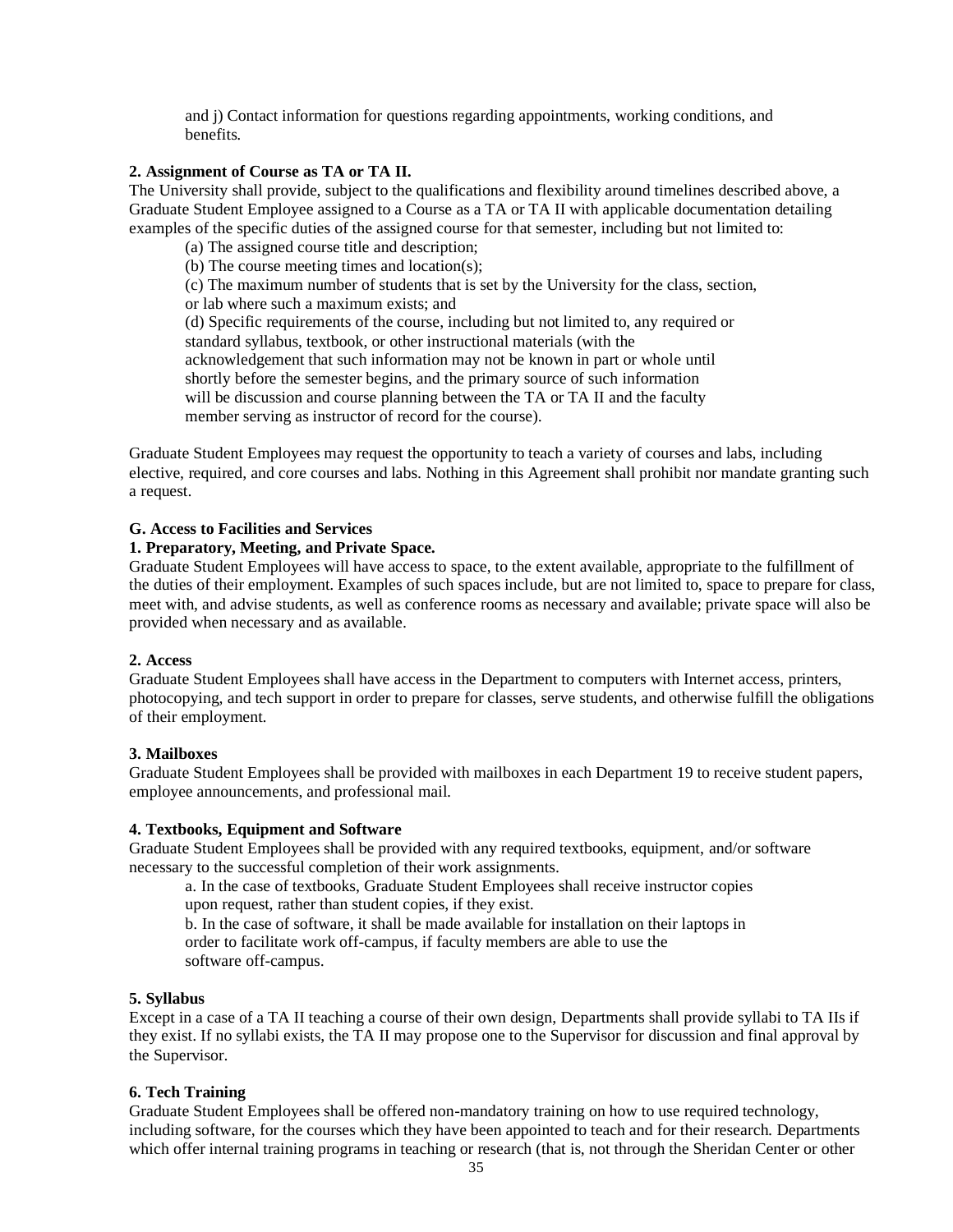University-level resources) must provide written documentation of the schedule and attendance requirement in order to complete such programs, as well as written certification of completion, if applicable and available.

### **7. Grievances**

When a one Graduate Student Employee in a University department or program believes they have not received reasonable facilities and services under this provision, they may bring that concern directly to the Dean of the Graduate School or their designee. The Dean of the Graduate School or their designee will meet with the concerned Graduate Student Employees within seven (7) business days of being made aware of the concern and will endeavor to resolve the concerns in a timely manner. The University shall notify the Graduate Student Employee concerned in writing of any action(s) taken to resolve the matter. Additionally, the University shall create a log of instances in which a Graduate Student Employee brings such a concern to the Dean of the Graduate School to include, at a minimum, the University department or program involved and the action(s) taken, if any, to resolve the matter. At least once per year, the University shall share the log with the Union to document the scope and nature of the concerns. H. Elimination of Teaching or Research Appointments In the event of the elimination or partial elimination of departments or programs which 20 have the effect of eliminating teaching or research appointments of a Graduate Student Employee, the GSE shall be notified as soon as practical and shall receive consideration for suitable appointments for which the GSE is qualified in departments or programs of a cognate field and for Proctor appointments for the duration of the assignment that has been eliminated. If the reassignment negatively affects the GSE's scheduled compensation, the University shall pay the GSE fifty percent of the difference in compensation that would have been received but for the change.

# **Workload**

# **A. Hours**

The University and the Union acknowledge that the specific hours worked each week will fluctuate for Graduate Student Employees due to the nature of their work. The University and the Union also acknowledge that the work of a Research Assistant may overlap with the academic work of the student in the degree program.

### **B. 20 hour/week limit**

No Graduate Student Employee shall be compelled or pressured to work more than an average of twenty (20) hours per week as part of their assigned position, except in the case of an RA whose work is also their thesis work, in which case the hour cap does not apply.

### **C. Concerns over Workload**

A Graduate Student Employee who believes their assigned workload cannot reasonably be completed within the time limits specified in Article VI, Workload, Section B may bring such concerns to their Supervisor and/or Department Chair for discussion and appropriate action. If a Graduate Student Employee in a University department or program believes their concerns regarding workload have not been resolved, they may bring that concern directly to the Dean of the Graduate School or their designee. The Dean of the Graduate School or their designee will meet with the concerned Graduate Student Employees within seven (7) business days of being made aware of the concern and will endeavor to resolve the concerns in a timely manner. The University shall notify the Graduate Student Employee concerned in writing of any action(s) taken to resolve the matter. Additionally, the University shall create a log of instances in which a Graduate Student Employee brings such a concern to the Dean of the Graduate School to include, at a minimum, the University department or program involved and the action(s) taken, if any, to resolve the matter. At least once per year, the University shall share the log with the Union to document the scope and nature of the concerns.

### **D. Business Hours**

The University acknowledges as a general principle that obligations of assigned positions should be met primarily during standard business hours (8:30 am to 5:00 pm, weekdays). The Union acknowledges as a general principle that the nature of the work performed by Graduate Student Employees involves obligations outside of those hours, such as classes or other academic activities scheduled in the evening, and laboratory responsibilities, such as ongoing experiments, that must be attended to at night and on 21 weekends. The parties acknowledge as a general principle that events, programs and expectations that are a condition of employment outside of those hours may unfairly disadvantage some Graduate Student Employees. As is the case with faculty, departments are expected to follow best practices regarding family friendly scheduling. This does not mean that all events outside of standard business hours should be prohibited. Rather, it means that those engaged in programming should be